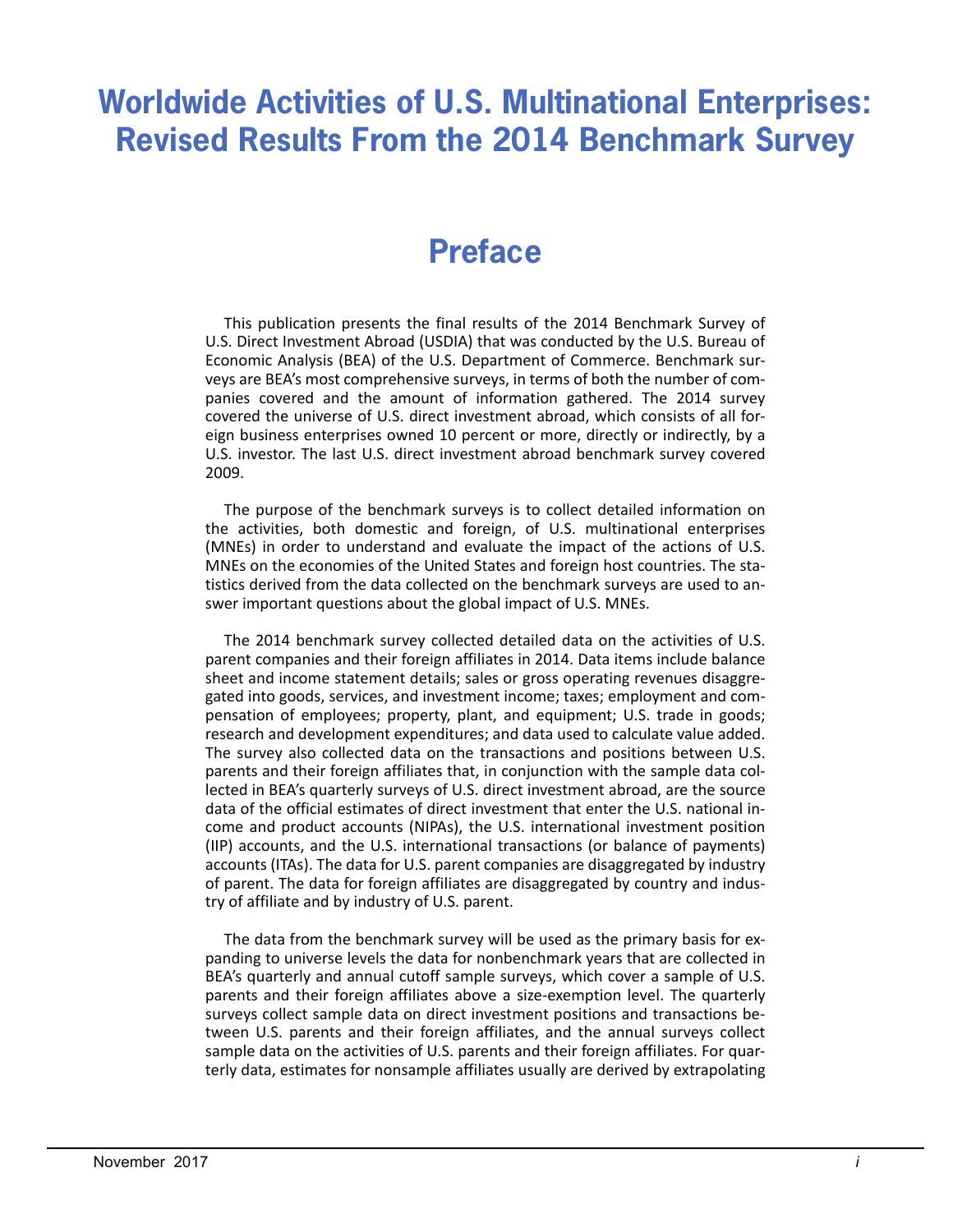forward their data from the benchmark survey on the basis of quarter-to-quarter movements in the data reported by affiliates in the sample. Similarly, for annual data, estimates for nonsample parents and affiliates usually are derived by extrapolating forward their data from the benchmark survey on the basis of yearto-year movements in the data reported by parents and affiliates in the sample.

 shipped to affiliates by the intended use, U.S. exports of goods shipped to other Many of the items for which data were collected in the 2014 benchmark survey are also collected annually, but other items are collected only in benchmark survey years. These items include: research and development expenditures broken down by source of funding, the total number of research and development employees, sales by affiliates by country of destination, U.S. exports of goods foreigners by region, U.S. imports of goods shipped by other foreigners by region, and royalty and license receipts and payments by affiliated and nonaffiliated parties.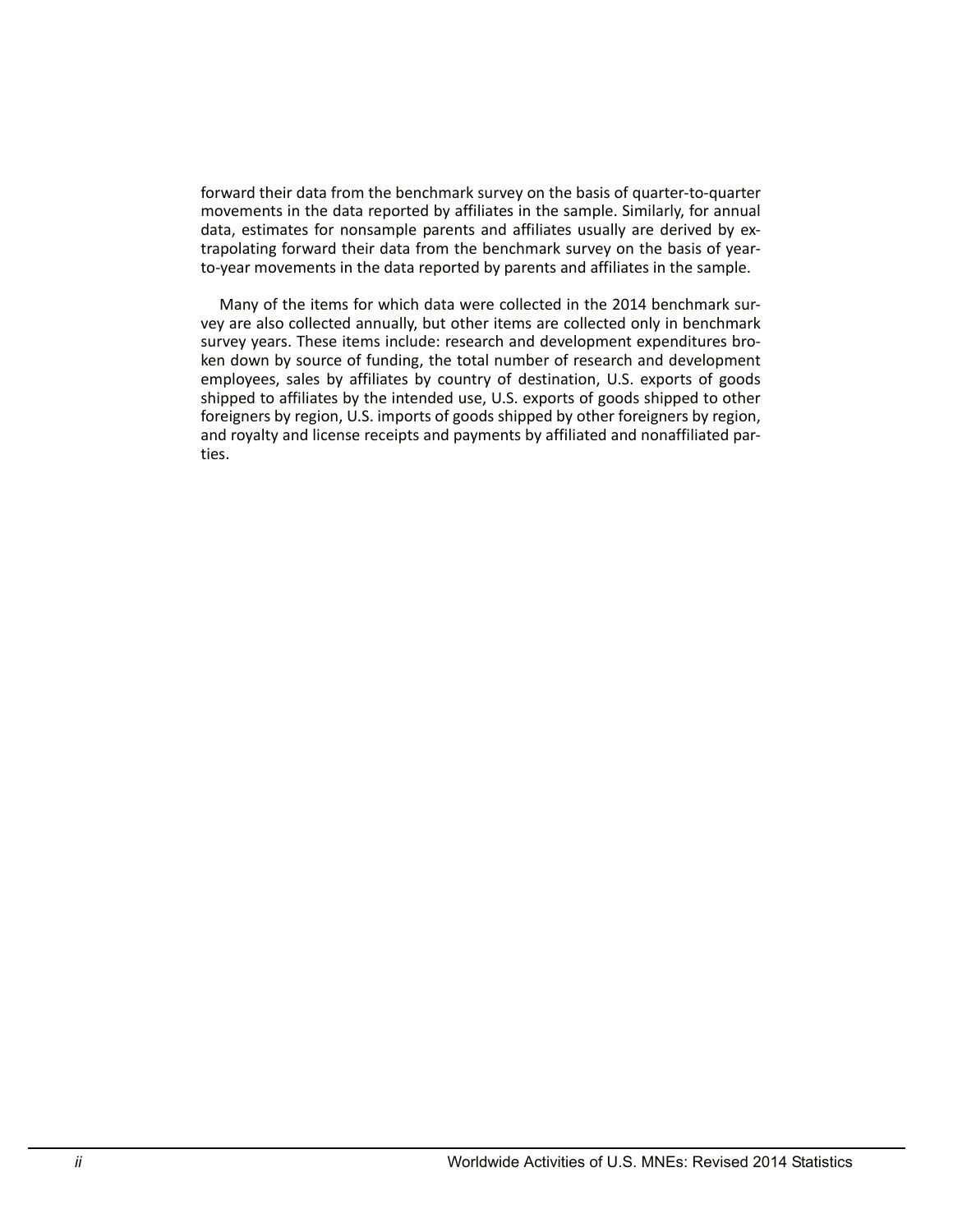# **Acknowledgments**

The Bureau of Economic Analysis thanks the staffs of the companies that responded to the 2014 benchmark survey for their efforts in completing and filing reports and for their cooperation with the Bureau during the processing and review of the data.

**Patricia Abaroa,** Chief of the Direct Investment Division, directed the design of the benchmark survey forms, the processing of the survey, and the analysis and publication of the results.

 to the processing and editing of the survey or to the related computer program- **ole J. Henry, Neeta B. Kapoor, James P. Lashley, Sherry S. Lee, Andrew Makoge, M. Petersen, Daniel W. Powell, Kevin J. Reagan, Ann J. Robinson, Robert L. Ruiz,**  The 2014 benchmark survey was conducted under the direction of **Mark Xu,**  former Chief of the Multinational Operations Branch. **Mark D. Goddard** supervised the editing and processing of the survey. **Barbara K. Hubbard** supervised the related computer programming of the survey. The following staff contributed ming: **Catherine E. Ama, Mills Ayisi, Chardae Barron, Gregory L. Brace, Kirsten L. Brew, Steve E. Corsiglia, James J. Crim, Laura A. Downey, Kenneth T. Grier, Car-Demetria McCormick, Marcia S. Miller, Yetunde Olayinka, Terri Perdue, Amanda Myriam B. Rullan, Brooke Russell, Aqeel A. Sahibzada, Kevin Smith, Terri Southern, Gary E. Sowers,** and **Howard L. Trumbo.** 

**Derrick Jenniges** of the Research Branch of the Balance of Payments Division prepared the text and coordinated the design of the tables for this publication. General guidance for the preparation of the text was provided in the Balance of Payments Division by **Raymond J. Mataloni Jr.,** Assistant Division Chief for Research and Analysis, **James Fetzer,** Chief of the Research Branch, and **Daniel R. Yorgason,** Chief of the Methodology and Special Studies Branch.

**Kristina Maze** of the Communications Division coordinated the production of this publication and desktop published the text. **James Kim, Gretchen Gibson,**  and **Danielle Helta** provided editorial assistance. **Colby Johnson** produced the chart. **Angelic Brown** and **K.C. Pond** assisted with the presentation and posting of this publication on BEA's Web site.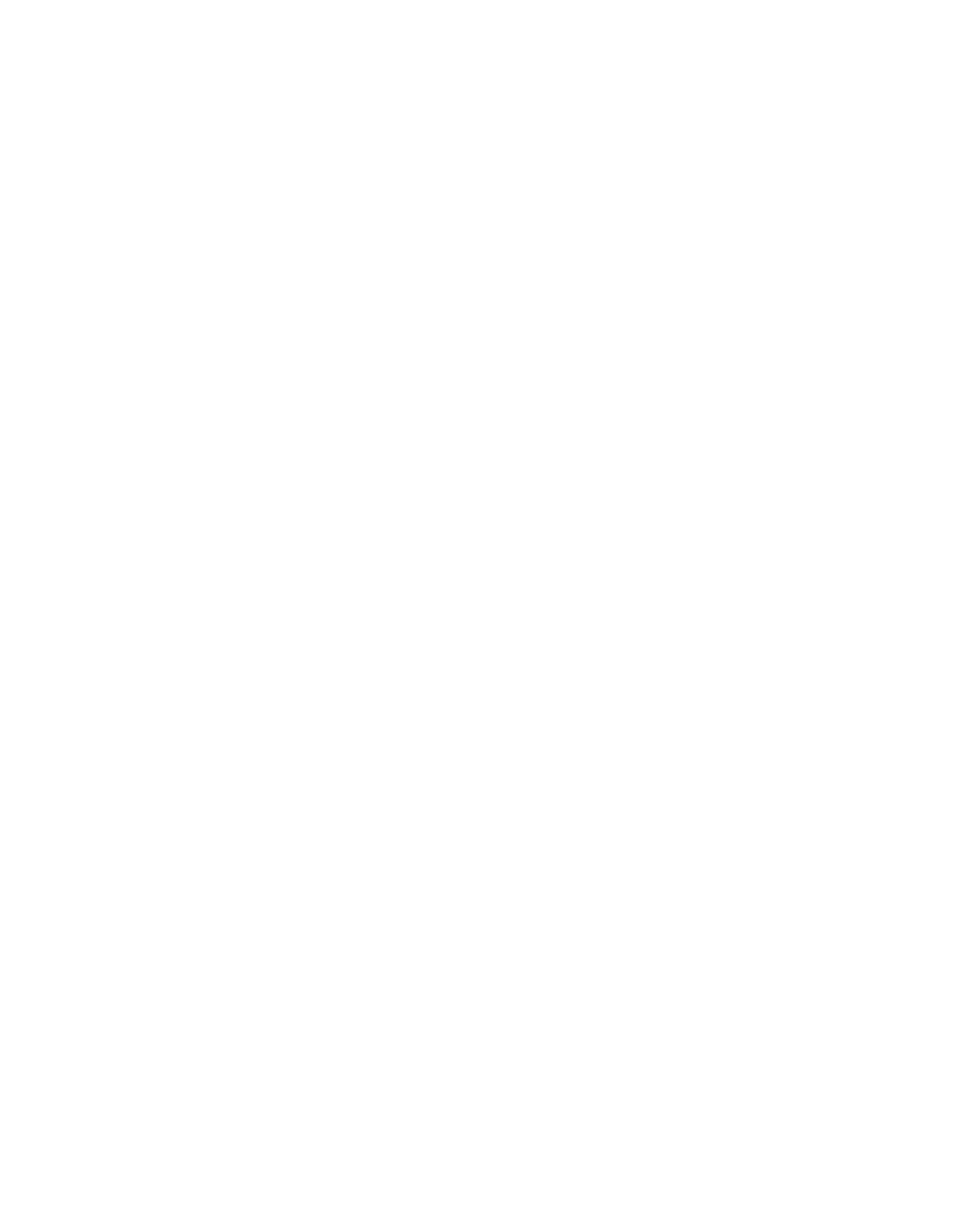# **Methodology**

This publication presents the final statistics on the worldwide activities of U.S. multinational enterprises (MNEs) from the 2014 Benchmark Survey of U.S. Direct Investment Abroad (USDIA), conducted by the U.S. Bureau of Economic Analysis (BEA). The 2014 benchmark survey was conducted to obtain complete data on U.S. direct investment abroad in 2014. Reporting on the survey was mandatory under the International Investment and Trade in Services Survey Act.<sup>1</sup> Benchmark surveys, which are conducted every 5 years, are BEA's most comprehensive surveys of U.S. direct investment abroad, in terms of both the number of companies covered and the amount of information gathered; the previous benchmark survey covered the year 2009.<sup>2</sup>

 on activities of U.S. parents, and (3) statistics on direct investment positions and This publication presents final statistics from the 2014 benchmark survey in 147 tables. Three related types of statistics are presented: (1) statistics on the activities—that is, on the finances and operations—of foreign affiliates, (2) statistics transactions.

The activities statistics provide a variety of indicators of the overall operations of U.S. parent companies and their foreign affiliates, including balance sheets and income statements; value added; goods and services supplied; taxes; property, plant, and equipment; employment and compensation of employees; U.S. trade in goods; and research and development activities.

 transactions between foreign affiliates and their U.S. parents. These statistics fo-The direct investment positions and transactions statistics cover positions and cus on the U.S. parent's share, or interest, in the foreign affiliate rather than on the foreign affiliate's overall size or level of operations. Direct investment transactions statistics include statistics on financial transactions between U.S. parents and their foreign affiliates and receipts of income accruing to U.S. parents from their foreign affiliates. In conjunction with the sample data collected in BEA's quarterly surveys of U.S. direct investment abroad, the direct investment positions and transactions data collected in the benchmark survey are the source of the direct- investment-related measures that are included in the U.S. national income and product accounts (NIPAs), the U.S. international transactions accounts

<sup>1.</sup> Public Law 472, 94th Congress, 90 Statue 2059, 22 U.S. Code 3101–3108, passed by Congress in 1976 and amended in 1984 and 1990.

<sup>2.</sup> See U.S. Bureau of Economic Analysis, *U.S. Direct Investment Abroad: Revised 2009 Benchmark Data* (Washington, DC: U.S. Department of Commerce, April 2013).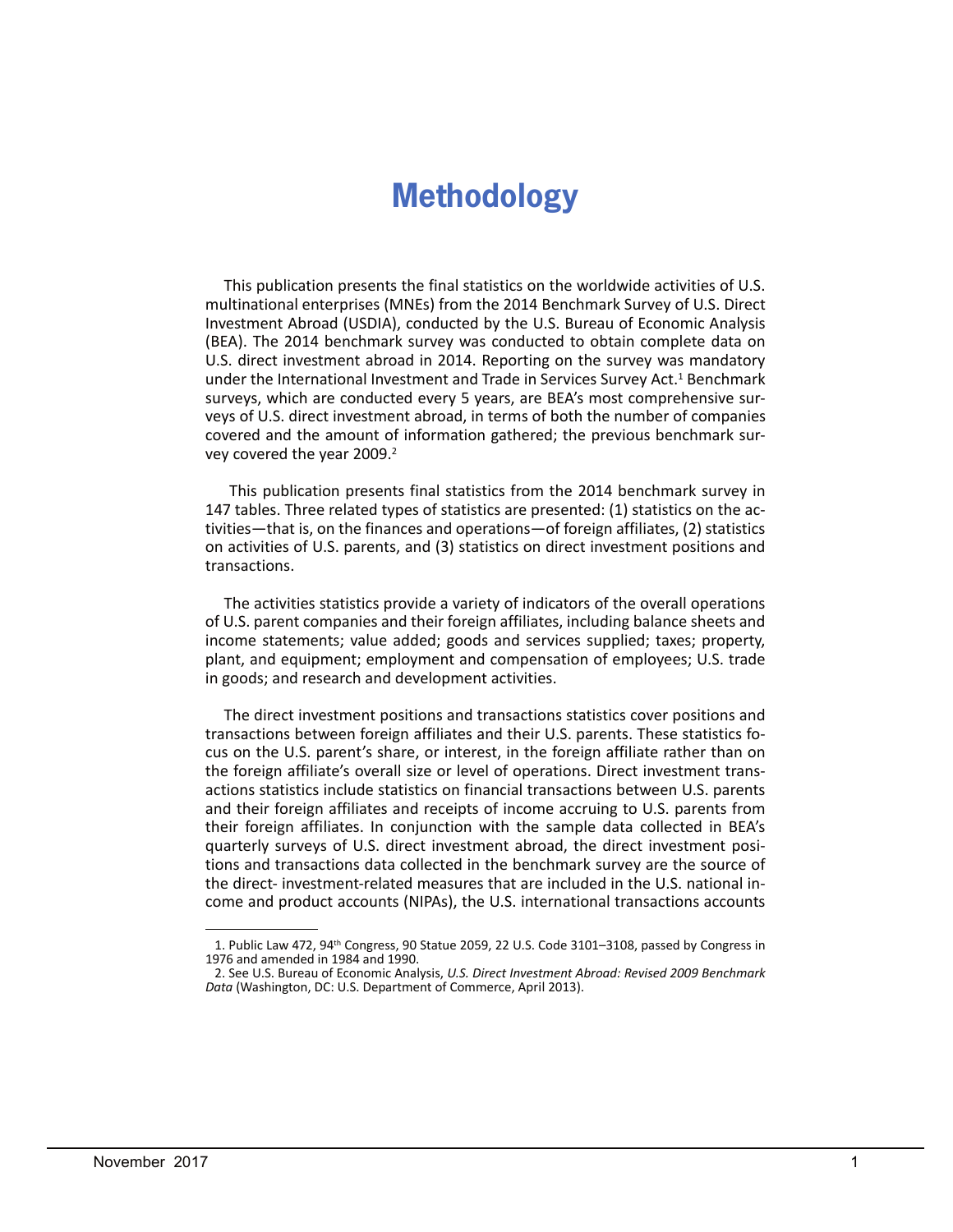vestment financial transactions, income, and position data collected in the (ITAs), and the U.S. international investment position (IIP) accounts. The direct inbenchmark survey are presented in this publication on a historical-cost basis. In the ITAs, the IIP accounts, and the NIPAs, featured measures of transactions, income, and positions are adjusted at the global level to reflect current-period prices.3

The amount and type of data collected for foreign affiliates in the survey differed, depending on whether the foreign affiliates were majority owned or nonmajority owned. In this publication, statistics for foreign affiliates and for their U.S. parents are presented separately for two groups of affiliates: (1) all foreign affiliates and U.S. parents (Group I) and (2) majority-owned foreign affiliates (Group II). Most of the tables cover majority-owned foreign affiliates of U.S. parents (Group II). A variety of table formats are used: some tables present statistics for several related data items, each of which is disaggregated by country or by industry; other tables present statistics for a single data item disaggregated by country or by industry and cross-classified by industry or by country.

 Each table is identified by an alphanumeric code consisting of (1) a Roman numeral (I or II) to indicate the group covered, (2) a capital letter to indicate the general subject matter, and (3) an Arabic numeral to indicate the specific subject matter of the table.<sup>4</sup> For example, table I.B.5 covers all foreign affiliates (I, indicates the group covered), is part of the set of tables that covers affiliates' balance sheets (B, indicates the general subject matter), and provides statistics specifically on total assets disaggregated by country and cross-classified by major industry of affiliate (5, indicates the specific subject matter of the table). If a given table is published for more than one affiliate group, it will have the same letter and Arabic numeral designation to indicate that the general and specific subject matters of the tables are the same, but it will have different Roman numerals to indicate that a different group of affiliates is being covered. The **["Tables List"](https://www.bea.gov/international/pdf/usdia_2014r/MNE Benchmark Tables List.pdf)** provides lists of tables for each of the two groups.

 The activities statistics, also referred to as the activities of U.S. multinational enterprises (AMNEs) statistics, from the benchmark survey extend the series that began with 1982 and that are derived from both annual and benchmark surveys.5 The benchmark survey data will be used as the primary basis for extrapolating the data for nonbenchmark years to universe levels. Data for nonbenchmark years are collected in BEA's annual cutoff sample surveys, which cover a sample of U.S. parents and their foreign affiliates above a size-exemption level.

The activities, or AMNEs, data collected and tabulated from the 2014 benchmark survey provide more detailed information on the activities of majorityowned foreign affiliates (affiliates that are owned more than 50 percent by their

 3. Detailed tables in the ITAs and IIP accounts also present the direct investment financial transac- tions, income, and position data on a historical-cost basis.

<sup>4.</sup> The letters A to J indicate that the table contains activities statistics for foreign affiliates; K to T, activities statistics for U.S. parents; and U to W, statistics on direct investment positions and transactions data.

<sup>5.</sup> Estimates for nonbenchmark survey years from BEA's annual surveys provide information similar to estimates for benchmark survey years from the benchmark surveys, but they are less detailed.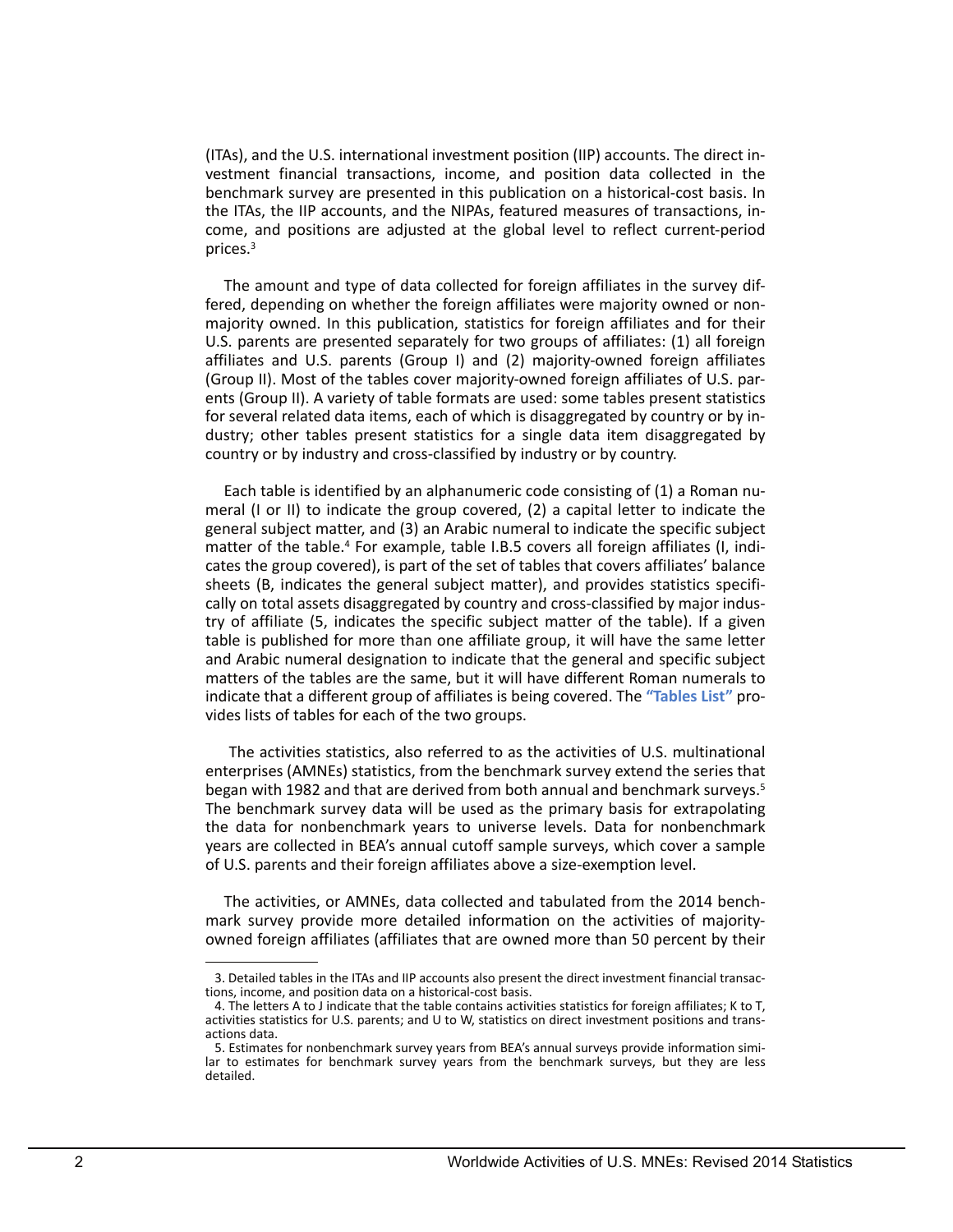the statistics on foreign affiliates to be placed on the same basis as the statistics U.S. parent) than on the activities of all (majority-owned and nonmajorityowned) foreign affiliates. The focus on majority-owned foreign affiliates allows on U.S. parents, which are defined to include all majority-owned domestic operations of the parent. More broadly, the focus on majority-owned foreign affiliates facilitates efforts to evaluate the consequences to the economies of the United States and foreign host countries of the actions of U.S. MNEs. An understanding of the actions of these companies is aided by a conceptual framework in which an economic actor *controls* the global activities of an MNE and majority-ownership guarantees that the control exists. Most affiliates are in fact majority-owned and account for most of the data on affiliate activities; they accounted for 85.7 percent of employment by all foreign affiliates in 2014.

# **Coverage**

 Reporting on the 2014 benchmark survey was required of every U.S. person that had a foreign affiliate in 2014.<sup>6</sup> A foreign affiliate is a foreign business enterprise in which a U.S. person (in the broad legal sense, including a company) owns or controls, directly or indirectly, at least 10 percent of the voting securities of an enterprise that is incorporated or an equivalent interest of an enterprise that is unincorporated.

 parent at any time during the U.S. parent's 2014 fiscal year. The coverage of the For both the data on activities of MNEs and the direct investment positions and transactions data, the statistics on foreign affiliates presented in this publication cover every foreign business enterprise that was a foreign affiliate of a U.S. direct investment positions and transactions data in this publication is consistent with that of the activities data. The coverage of these data in the U.S. ITAs includes transactions for a foreign business enterprise that was a foreign affiliate at any time during the calendar year.

Each 2014 benchmark survey consisted of a form that requested data for the U.S. parent company (Form BE–10A) and various forms that requested data on their foreign affiliates. The respondent (that is, the U.S. person with a foreign affiliate) was required to complete Form BE–10B, Form BE–10C, or Form BE–10D for its foreign affiliates, depending on the size of the affiliate and the percentage of U.S. parent ownership. To reduce the burden on respondents, the most detailed benchmark survey form, Form BE–10B, was required only for majorityowned foreign affiliates with assets, sales, or net income (or loss) greater than \$80 million, and only a partial Form BE–10B was required for these affiliates with assets, sales, or net income (or loss) less than, or equal to, \$300 million. The less detailed Form BE–10C was required for majority-owned foreign affiliates with assets, sales, and net income (or loss) less than, or equal to, \$80 million but with at least one of those measures greater than \$25 million. The Form BE–10C was also

<sup>6.</sup> The only exception is that some reporters of investments in private funds that meet the defini- U.S. direct investment abroad; as a result, the statistics on the activities of U.S. MNEs and the direct tion of direct investment (see the "Direct investment" section for the definition) but that display characteristics of portfolio investment are instructed to report on the U.S. Treasury Department's surveys of portfolio investment rather than on BEA's benchmark, annual, and quarterly surveys of investment positions and transactions exclude these private funds.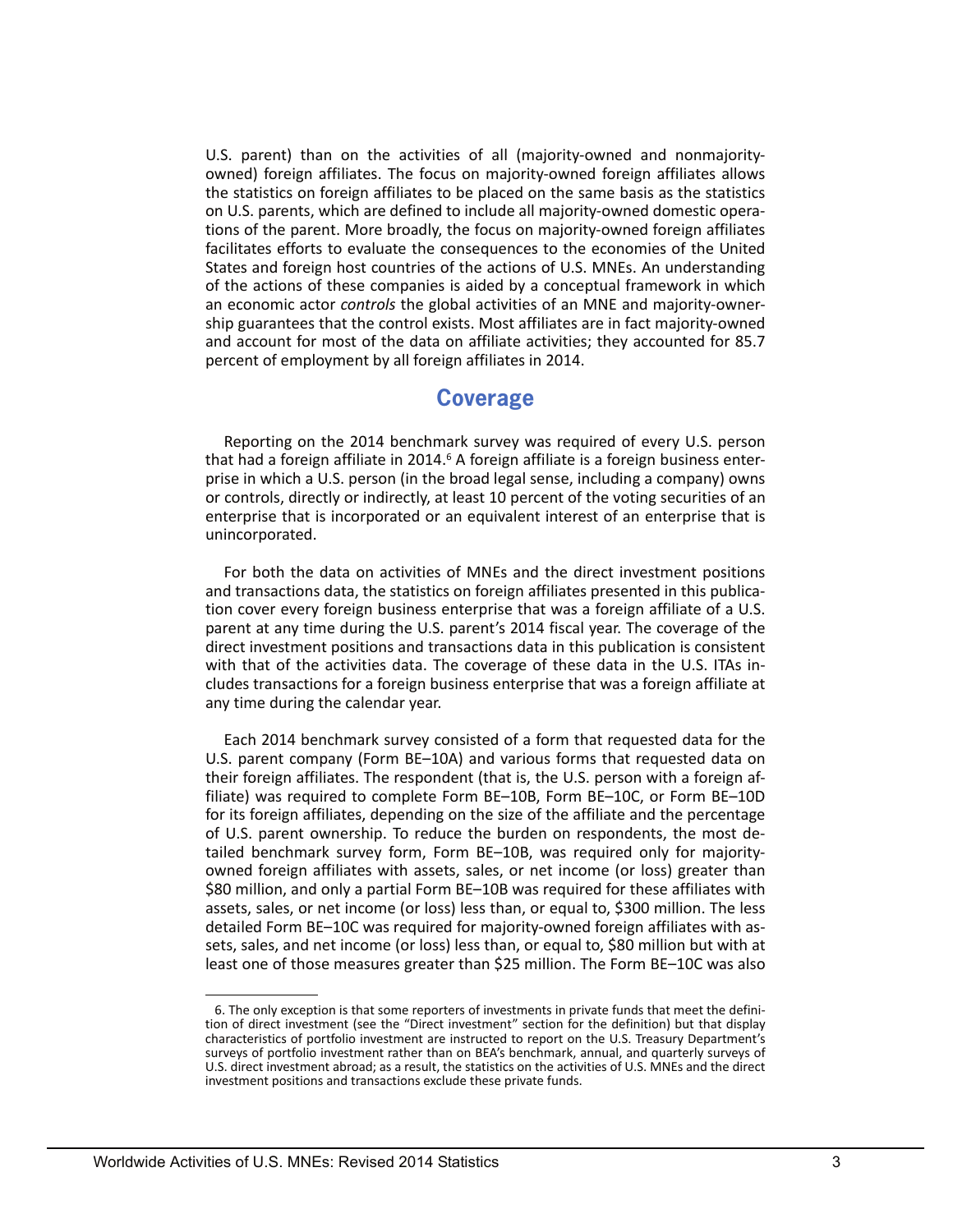required for nonmajority-owned foreign affiliates with assets, sales, or net income (or loss) greater than \$25 million. The highly abbreviated survey Form BE–10D collected identification information and information on total assets, total liabilities, sales, net income, number of employees, debt and other intercompany balances for each affiliate that was not reported on either Form BE–10B or Form BE–10C.

 the parent company. A complete Form BE–10A was required only for U.S. parents The amount of data collected on the Form BE–10A depended on the size of with assets, sales, or net income (or losses) greater than \$300 million. Smaller U.S. parents were required to report only certain items on Form BE–10A.

For the 2014 benchmark survey, Form BE–10B and Form BE–10C were filed for 37,339 foreign affiliates; 51,556 foreign affiliates were reported on Form BE–10D (table 1). In terms of value, the data for affiliates reported on the Form BE–10D were very small relative to the data totals of the direct investment universe, accounting for 0.7 percent of the total assets and 1.8 percent of the sales of all affiliates. Complete BE–10A forms were filed for 4,541 U.S. parents, and partial BE–10A forms were filed for 14,757 U.S. parents.

The 2014 benchmark survey included reports for a substantial number of U.S. parents and foreign affiliates that should have reported on BEA's AMNE surveys but that did not. (See "Improvements in Coverage for the 2014 Benchmark Survey" on BEA's Web site.)

Consistent with the benchmark survey statistics for 2009, the statistics presented in this publication cover affiliates and parents reported on complete, partial, and less detailed forms.<sup>7</sup>

|                                                                               |                            | Millions of dollars                   |         |               |                                                                                    |  |  |
|-------------------------------------------------------------------------------|----------------------------|---------------------------------------|---------|---------------|------------------------------------------------------------------------------------|--|--|
|                                                                               | Number<br>οf<br>affiliates | Total<br>assets                       | Sales   | Net<br>income | U.S. direct<br>investment<br>position<br>labroad on a<br>historical-<br>cost basis |  |  |
|                                                                               |                            | 88,895 27,598,483 7,590,076 1,280,839 |         |               | 5,109,611                                                                          |  |  |
| Foreign affiliates reported on Form BE-10B or Form BE-10C                     |                            | 37,339 27,418,946 7,452,357 1,275,221 |         |               | 5,061,130                                                                          |  |  |
|                                                                               | 51.556                     | 179.538                               | 137.719 | 5.617         | 48.480                                                                             |  |  |
| Percent of universe of affiliates reported on Form BE-10B or<br>Form $BF-10C$ | 42.0                       | 99.3                                  | 98.2    | 99.6          | 99.1                                                                               |  |  |

#### **Table 1. Universe of Foreign Affiliates and Breakdown by Type of Form**

 those affiliates are included in the data for other items. Similarly, the number of U.S. parents shown 7. Except for table 1 in this methodology, the numbers of affiliates shown in the tables of this pub- lication exclude the number of affiliates that were filed on a Form BE–10D even though data for in the tables of this publication excludes the number of those parents whose affiliates were all reported on Form BE–10D even though data for such parents are included in the data for other items.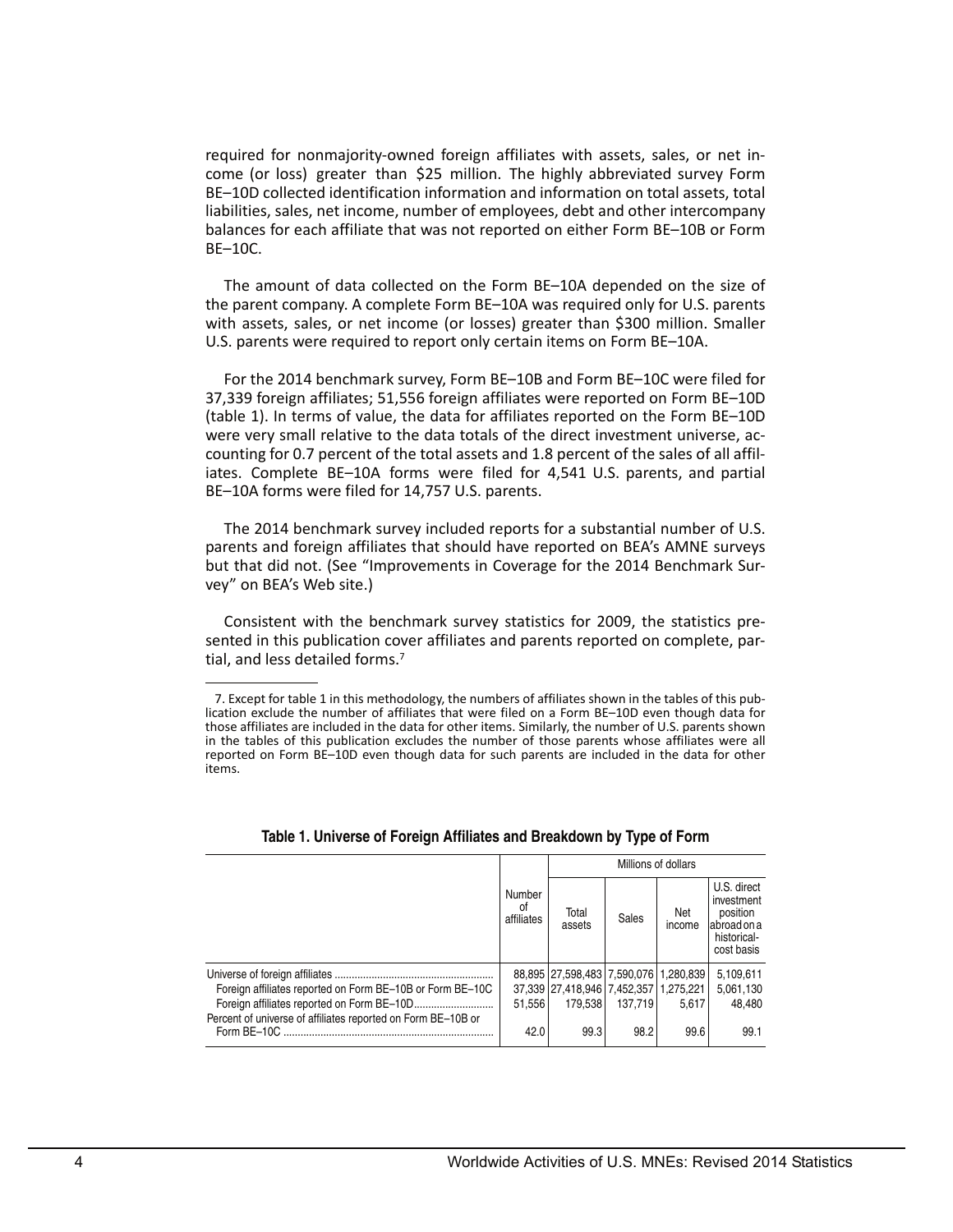# **Concepts and Definitions**

This section discusses the concepts and definitions used in the 2014 benchmark survey.

## *Direct investment*

 or the equivalent, is considered evidence of at least a significant degree of influ-Direct investment implies that a person resident in one country exercises control or a significant degree of influence over the management of a business enterprise resident in another country. In accordance with international guidelines, ownership or control of 10 percent or more of an enterprise's voting securities, ence over management, with control being deemed to exist if the investor owns more than 50 percent of the voting securities.<sup>8</sup> Thus, U.S. direct investment abroad is defined as the ownership or control, direct or indirect, by one U.S. person of 10 percent or more of the voting securities of a foreign business enterprise that is incorporated or an equivalent interest of a foreign business enterprise that is unincorporated. Only U.S. investment abroad that meets the definition of direct investment was covered by the 2014 benchmark survey.

 Direct investment refers to ownership by a single person, not to the combined ownership of all persons in a country. A "person" is broadly defined to include any individual, branch, partnership, associated group, association, estate, trust, corporation or other organization (whether organized under the laws of any state or not), or any government entity (including a foreign government, the U.S. government, a state or local government, or any corporation, financial institution, or other entity or instrumentality thereof, including a government-sponsored agency).

 business enterprise and one or more of its officers or directors, (3) members of a An associated group is treated in this definition as a single person. An associated group consists of two or more persons who exercise their voting privileges in a concerted manner—by the appearance of their actions, by agreement, or by an understanding—to influence the management of a business enterprise. The following are deemed associated groups: (1) members of the same family, (2) a syndicate or joint venture, and (4) a corporation and its domestic subsidiaries. Thus, direct investment is considered to exist when the combined ownership interest of all members of the group is at least 10 percent, even if no one member owns 10 percent or more. The definition assumes, in effect, that the members' influence over management is comparable to that of a single person with the same ownership interest.

Direct investment in a foreign business enterprise can result from direct or indirect ownership by a U.S. person. In direct ownership, the U.S. person holds the ownership interest in the foreign business enterprise. In indirect ownership, one

<sup>8.</sup> See International Monetary Fund (IMF), *Balance of Payments and International Investment Position Manual*, *Sixth Edition* (Washington, DC: IMF, 2009); and Organisation for Economic Co-Operation and Development (OECD), *OECD Benchmark Definition of Foreign Direct Investment*, Fourth Edition (Paris: OECD, 2008).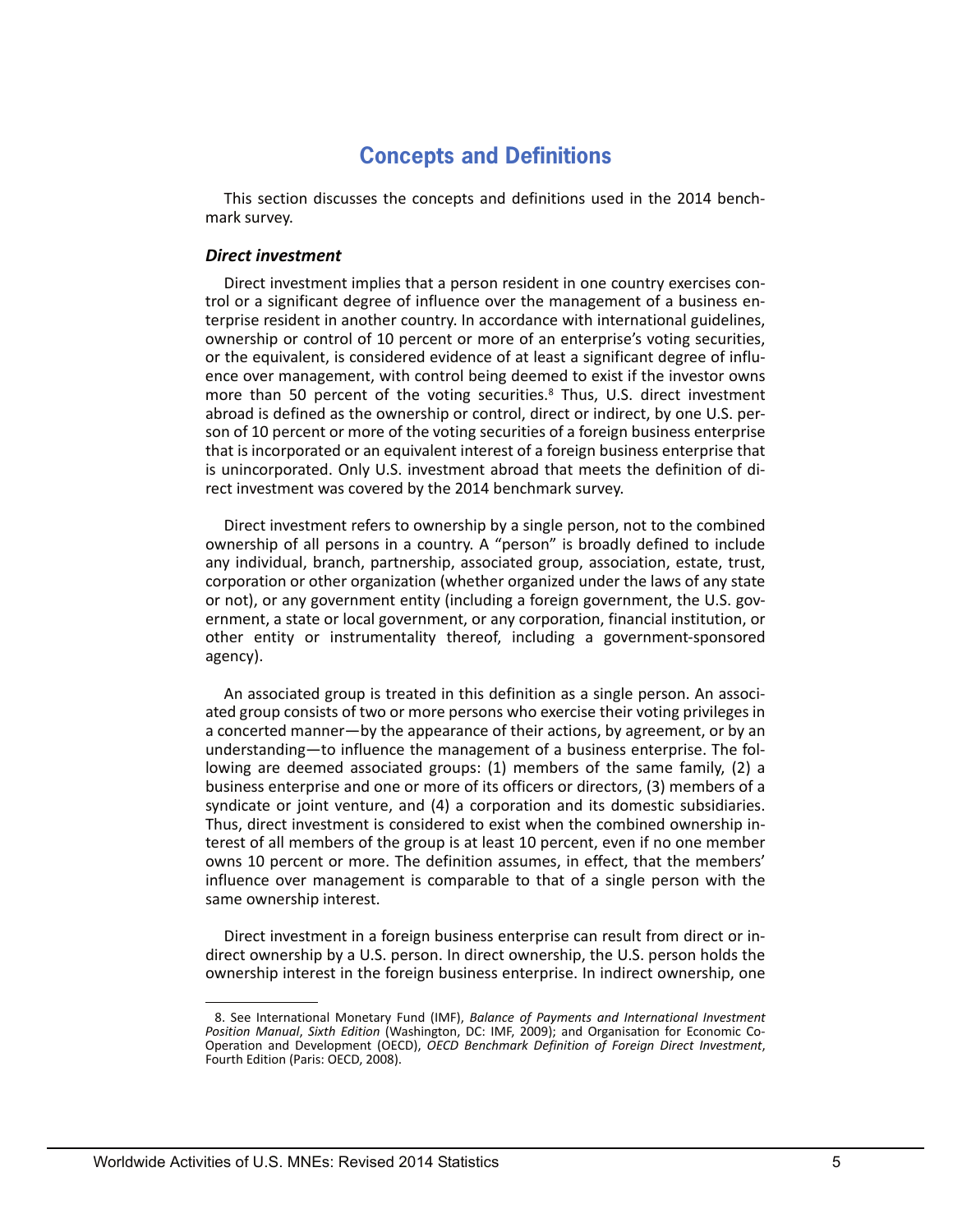or more tiers of ownership in foreign business enterprises exist between the foreign business enterprise and the U.S. person; for example, a foreign business enterprise may be owned by another foreign business enterprise that is, in turn, owned by the U.S. person.

A U.S. person's percentage of indirect voting ownership in a given foreign business enterprise is equal to the direct-voting-ownership percentage of the U.S. person in the first foreign business enterprise in the ownership chain, multiplied by the first enterprise's direct-voting-ownership percentage in the second foreign business enterprise in the chain, multiplied by the corresponding percentages for all intervening enterprises in the chain, multiplied by the last intervening enterprise's direct-voting-ownership percentage in the given foreign business enterprise. If a foreign affiliate is owned by the U.S. person through more than one ownership chain, the percentages of direct and indirect ownership in all the chains are summed to determine the U.S. person's ownership percentage in the foreign affiliate.

Investment by a U.S. person of less than 10 percent in a foreign business enterprise is not considered direct investment, even if another U.S. person has an interest of a least 10 percent in the enterprise. Thus, if one U.S. person owns 11 percent and another owns 9 percent of the same foreign business enterprise, the 11 percent interest is considered direct investment, but the 9 percent interest is not considered direct investment. However, if two or more U.S. persons each hold an interest of at least 10 percent in the same foreign business enterprise, then each interest is considered direct investment and is included in the direct investment positions and transactions data.9

## *Determination of residency*

 veys), the "United States" consists of the 50 states, the District of Columbia, the For purposes of the benchmark survey (and BEA's other direct investment sur-Commonwealth of Puerto Rico, and all U.S. territories and possessions. U.S. offshore oil and gas sites are also considered to be in the United States.

"Foreign" means that which is situated outside the United States or which belongs to, or is characteristic of, a country other than the United States.

 A U.S. person is any person who resides in, or who is subject to the jurisdiction United States or who is subject to the jurisdiction of a country other than the of, the United States, and a foreign person is any person who resides outside the United States. For an individual, the country of residence rather than the country of citizenship is used to determine whether a direct investor is a U.S. investor or a foreign investor.

## *The U.S. parent*

A U.S. parent is a U.S. person that has direct investment—that is, an ownership interest of 10 percent or more—in a foreign business enterprise. Because a U.S. parent is a "person" in the broad sense defined above, it may be a business enterprise; a religious, charitable, or other nonprofit organization; an individual; a

<sup>9.</sup> In contrast, the activities data for the foreign affiliate would be included only once.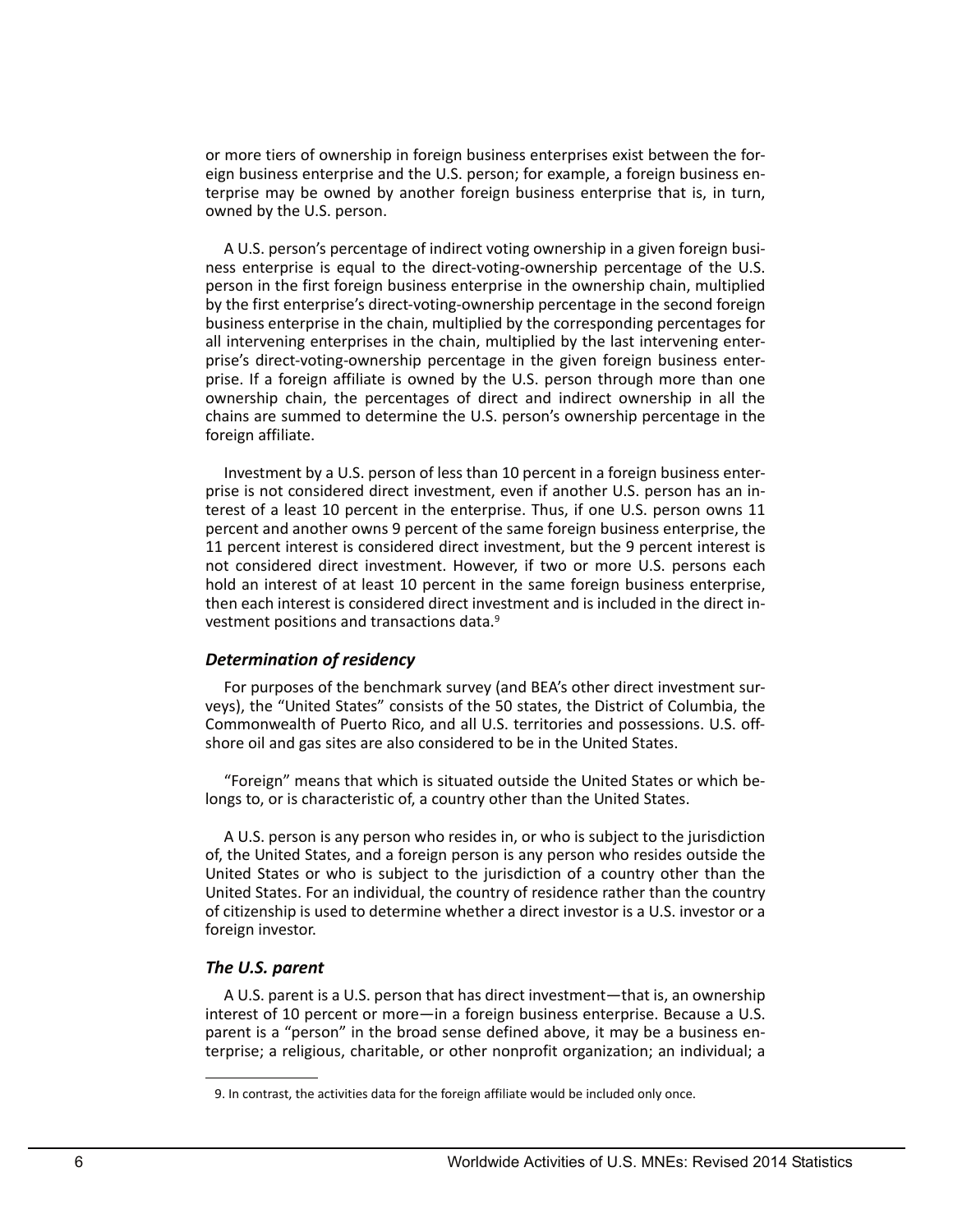government; an estate or trust; or another organization. A business enterprise is any organization, association, branch, venture, or the ownership of any real estate that exists to make a profit or to otherwise secure economic advantage.10

Each U.S. parent that was an incorporated business enterprise was required to report on a fully consolidated domestic (U.S.) basis. The fully consolidated U.S. domestic business enterprise is defined as (1) the U.S. business enterprise whose voting securities are not owned more than 50 percent by another U.S. business enterprise, and (2) proceeding down each ownership chain from that U.S. business enterprise, any U.S. business enterprise whose voting securities are more than 50 percent owned by the U.S. business enterprise above it. This consolidation excludes foreign branches and all other foreign affiliates.

 When a U.S. individual or other nonbusiness person (such as a nonprofit organization or a government) owns more than 50 percent of a U.S. business enterprise that owns a foreign business enterprise, the U.S. business enterprise, not the individual or the other nonbusiness person, is considered the parent. This treatment ensures that activities data of the U.S. business enterprise are included in the U.S. parent data and that data on the transactions and positions of the U.S. business enterprise with the foreign business enterprise are included in the foreign affiliate data reported to BEA. Any direct transactions or positions of the individual or other nonbusiness person with the foreign business enterprise must be reported by the U.S. business enterprise and are therefore also included in the direct investment accounts.

In the case of a U.S. estate, the estate, not the beneficiary of the estate, is considered the U.S. parent. However, for a U.S. trust, either the beneficiary of the trust or the creator of the trust may be considered the U.S. parent with respect to any investments of the trust, depending on the circumstances. A U.S. creator is considered the parent if there is a reversionary interest—that is, if the interest in the trust may be returned to the creator after a period of time—or if the creator is a corporation or other organization that designates its own shareholders or members as beneficiaries. In all other cases, the beneficiary is considered the parent.

## *The foreign affiliate*

A foreign affiliate is a foreign business enterprise (as defined in the previous section) in which there is U.S. direct investment. The affiliate is called a foreign affiliate to denote that it is located outside the United States.

A foreign business enterprise, and therefore a foreign affiliate, may be either incorporated or unincorporated. Unincorporated affiliates primarily take the form of branches and partnerships. They may also include directly held commercial property.

 to be a foreign affiliate if they are legally or functionally separable from the do-In general, the foreign operations or activities of a U.S. person are considered mestic operations or activities of the U.S. person. In most cases, it is clear if the

<sup>10.</sup> Ownership of real estate for profit-making purposes is defined as a business enterprise; there- fore, by definition, a business enterprise excludes the ownership of real estate exclusively for per- sonal use.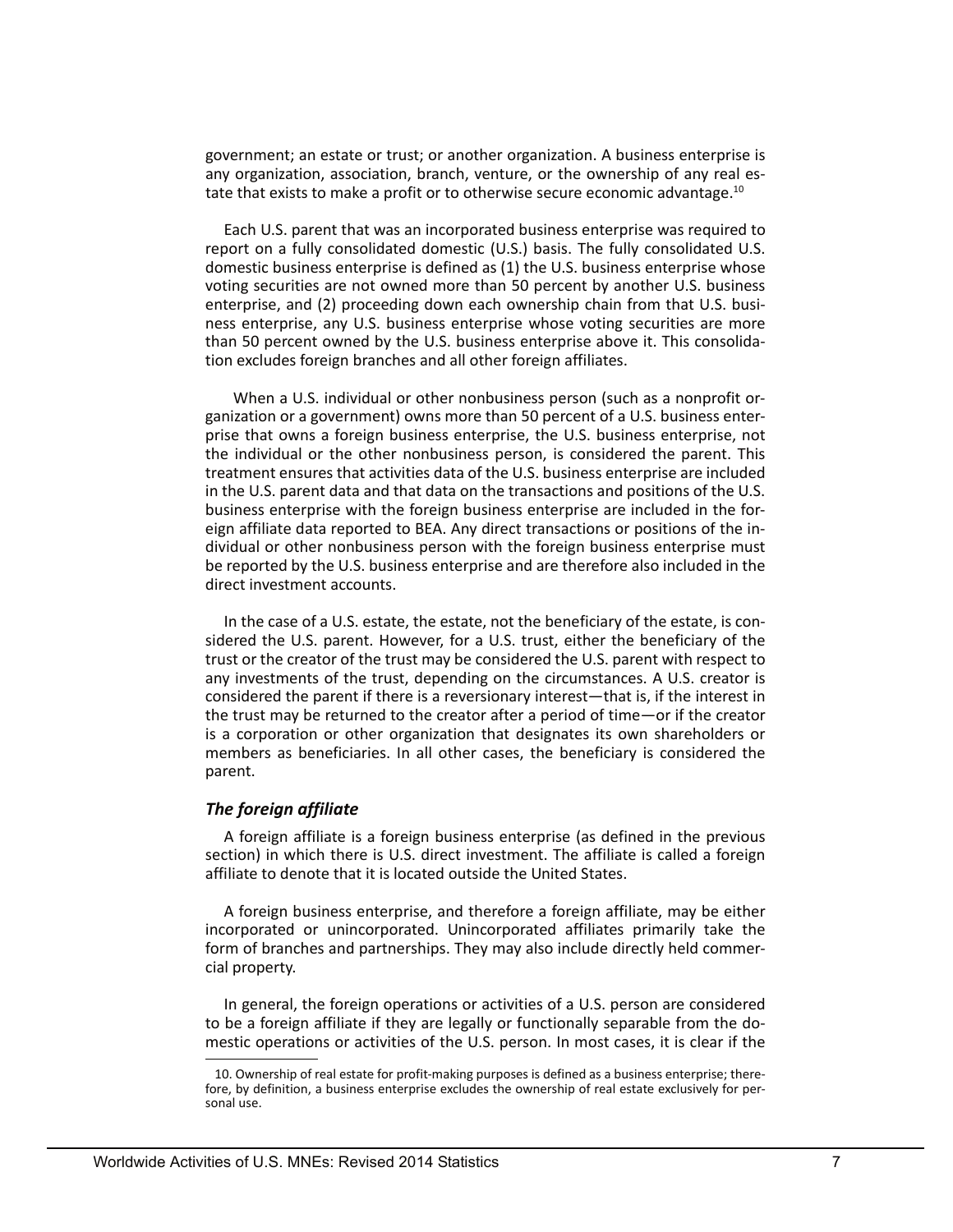foreign operations or activities constitute a foreign affiliate. If an operation or activity is incorporated abroad—as most are—it is always considered a foreign affiliate. The situation is not always so clear when the foreign operations or activities are unincorporated. Most are legally or functionally separable from those of the U.S. person and thus are considered foreign affiliates, but some are not clearly separable, and the determination of whether they constitute a foreign affiliate is made on a case-by-case basis, depending on the weight of the evidence.

The following characteristics would indicate that the unincorporated operation or activity is probably a foreign affiliate:

- The unincorporated operation or activity is subject to foreign income taxes.
- It has a substantial physical presence abroad, as evidenced by plant and equipment or by employees that are permanently located abroad.
- It has separate financial records that would allow the preparation of financial statements, including a balance sheet and income statement. (A record of disbursements to, or receipts from, the foreign operation or activity does not constitute a financial statement for this purpose.)
- It takes title to the goods it sells and receives revenues from the sale, or it receives funds from customers for its own account for services it performs.

A foreign affiliate that is a branch consists of operations or activities in a foreign country that a U.S. person conducts in its own name rather than through an entity that is separately incorporated abroad. By definition, a branch is wholly owned. If a company is incorporated in the United States but carries out substantially all of its operations abroad, its foreign operations are treated by BEA as a branch (and therefore as a foreign affiliate) even though the U.S. company may consider the foreign operations to be an integral part of, and would normally consolidate the operations with, the company's operations and accounts.

The following characteristics would indicate that the unincorporated operation or activity is probably not a foreign affiliate:

- The unincorporated operation or activity is not subject to foreign income taxes.
- It has limited physical assets or few employees permanently located abroad.
- It has no separate financial records that allow the preparation of financial statements.
- It conducts business abroad only for the U.S. person's account, not for its own account.
- It engages only in sales promotion or public relations activities on behalf of the U.S. parent.
- Its expenses are paid by the U.S. parent.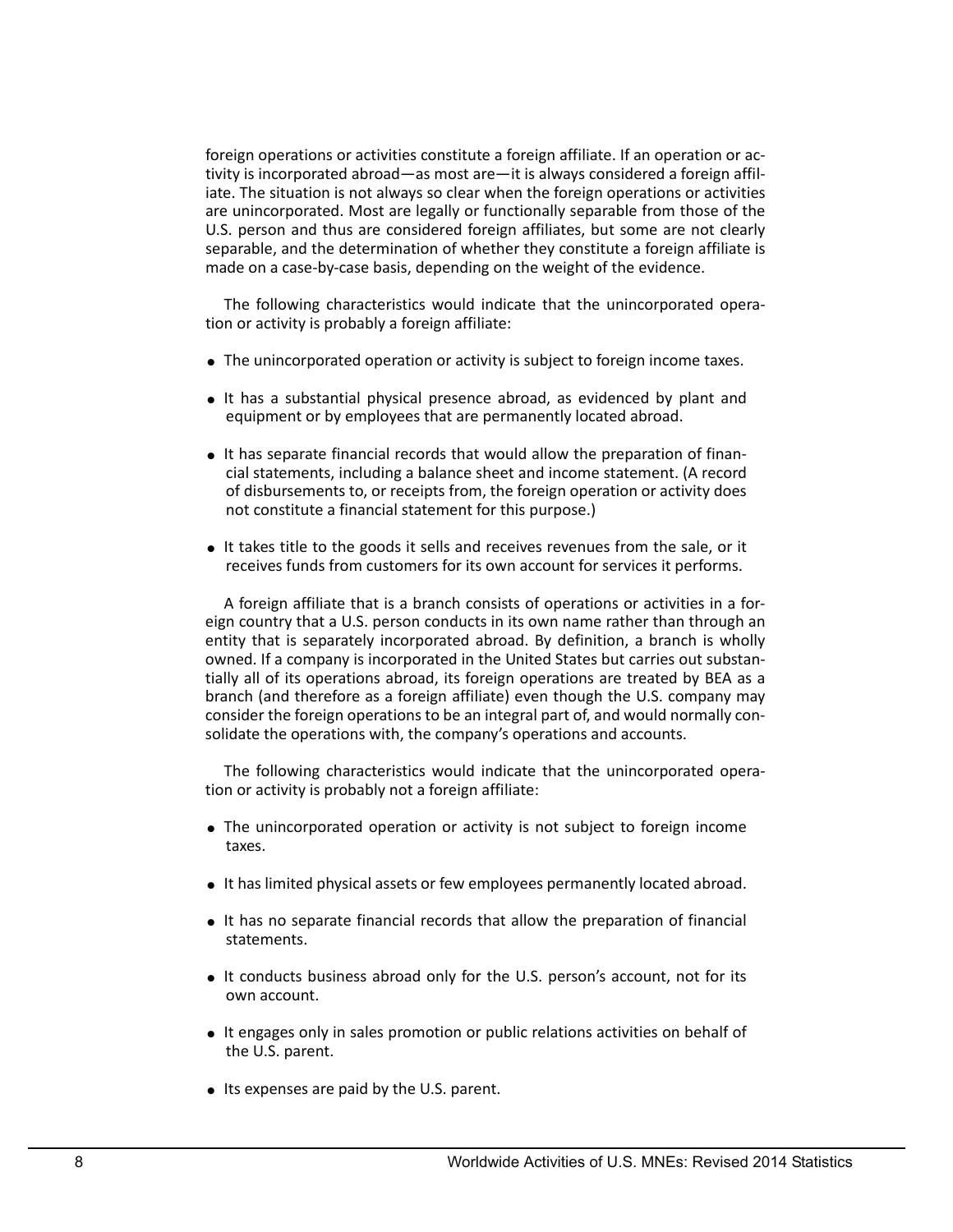Consistent with these guidelines, the foreign stations, ticket offices, and terminals or port facilities of a U.S. airline or ship operator that provide services only to the airline's operations or the ship operator's operations are not considered foreign affiliates, because most of the revenues, such as passenger fares and freight charges, collected by these facilities are generated by the travel and transportation services rendered by the airline or ship operator of which they are a part, not by the activities of these facilities. However, if the facilities provide services to unaffiliated persons, they are considered foreign affiliates.

In general, each foreign affiliate was required to be reported separately. However, consolidation of affiliates in the same country was permitted if the affiliates were in the same four-digit industry or were integral parts of the same business operation.11 For example, if Mexican affiliate A manufactured automobile engines and a majority of its sales were to Mexican affiliate B, which assembled automobiles, then the reports of affiliate A and affiliate B could have been consolidated. Under no circumstances were affiliates in different countries permitted to be consolidated.

A majority-owned foreign affiliate is a foreign affiliate in which the combined direct and indirect ownership interest of all U.S. parents exceeds 50 percent. Statistics for majority-owned foreign affiliates, rather than for all foreign affiliates, are used to examine the foreign investments over which U.S. parents exert control because majority ownership guarantees control.<sup>12</sup> In addition, the focus on majority-owned foreign affiliates allows the statistics on foreign affiliates to be placed on the same basis as the statistics on U.S. parents, which are defined to include all majority-owned domestic operations of the parent.

# **Accounting Principles**

## *Use of generally accepted accounting principles*

In most cases, data in the 2014 benchmark survey were required to be reported as they would have been for stockholders' reports rather than for tax or other purposes. Thus, unless otherwise indicated by the survey instructions, survey respondents were asked to report using U.S. generally accepted accounting principles (GAAP). The survey instructions departed from GAAP in cases where the departure would result in data that were conceptually or analytically more useful or more appropriate for measuring direct investment. One major departure from GAAP was in the consolidation rules (see the preceding discussions of consolidated reporting in "The U.S. parent" and in "The foreign affiliate" in the section "Concepts and Definitions"). For the purposes of preparing financial statements, MNEs will generally consolidate all majority-owned foreign affiliates regardless of location. For the purposes of BEA's statistics, data for units in different countries were not consolidated.

 11. For a description of the industry codes used, see BEA's *Guide to Industry Classifications for International Surveys, 2012*.

 12. The U.S. parent or parents may also be under the control of a foreign parent company. In 2014, U.S. parents that were ultimately controlled by foreign parents accounted for 13 percent of all U.S. parents, and they accounted for 16 percent of the assets and for 14 percent of the sales of all U.S. parents.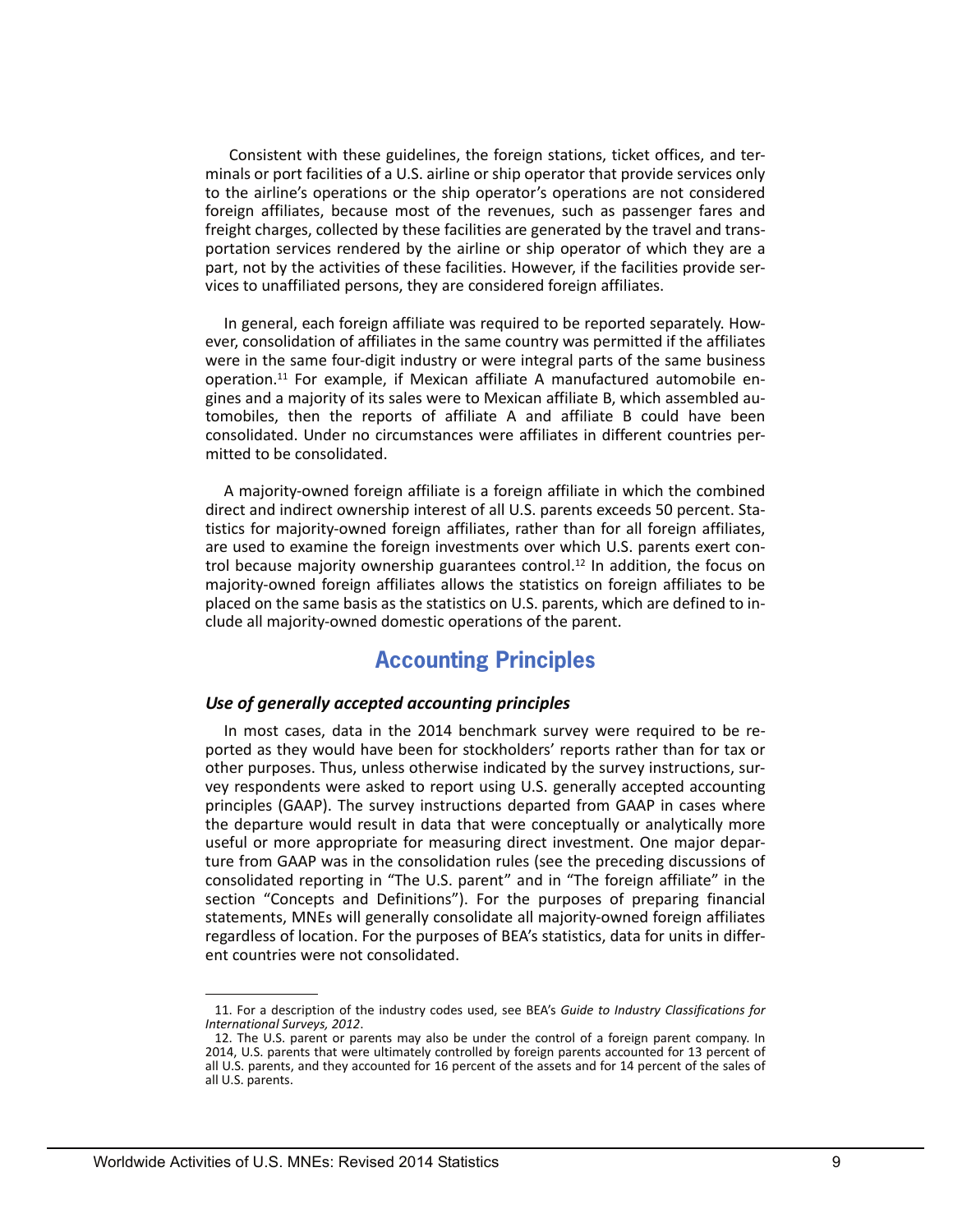#### *Currency translation*

 and expenses were denominated or measured in the affiliate's financial state- weighted-average exchange rates for the period are used. Selected data for for-Monetary amounts were reported to BEA in thousands of U.S. dollars. The report forms specified that when a foreign affiliate's assets, liabilities, revenues, ments in a foreign currency, they must be translated into dollars in accordance with GAAP, specifically the *Financial Accounting Standards Board's Accounting Standards Codification (ASC) Topic 830:* "Foreign Currency Matters" (formerly known as FAS 52). Under *ASC 830*, assets and liabilities are translated at the exchange rate on the date of the balance sheet. For revenues and expenses, eign affiliates by functional currency are provided in tables I.A.3 and I.A.4.

Exchange-rate gains and losses are included in affiliates' net income if they result from remeasuring the foreign affiliates' assets and liabilities that are denominated in foreign currencies other than the affiliates' principal, or functional, currency into the functional currency at exchange rates that differ from those used in the prior period. However, exchange-rate gains and losses that result from translating opening balances for foreign affiliates' assets and liabilities from the functional currency into U.S. dollars at exchange rates that differ from those for closing balances are taken directly to a separate component of owners' equity, termed "translation adjustment component," rather than being included in net income. The effects of translating foreign affiliates' revenues and expenses from their functional currency into U.S. dollars at exchange rates that differ from those in the prior period are reflected in net income, but they are not identified, and because they do not represent changes in the values of assets or liabilities, they are not regarded as capital gains or losses.

# **Valuation**

The 2014 benchmark survey data are primarily valued in the prices and exchange rates of 2014. Because 2014 prices and exchange rates may differ from those of other years, changes in U.S.-parent and foreign-affiliate data over time may reflect changes in prices and exchange rates rather than real changes. In addition, comparisons of foreign affiliate data across countries may be affected if the market exchange rates used to translate foreign-affiliate data to U.S. dollars do not reflect the relative purchasing power of different currencies.

 most easily report data on BEA's direct investment surveys. In general, accumulated stock items from the benchmark survey—such as property, plant, and equipment, and the direct investment position—are valued at historical cost. For these items, the values shown largely reflect prices at the time the asset was acquired or the investment was made rather than prices in 2014. Because historical cost is the primary basis used for valuation in company accounting records in the United States, it is the basis on which companies can

In recent years, U.S. GAAP has expanded use of fair-value accounting as a result of convergence with International Financial Reporting Standards (IFRS). Fairvalue accounting is the valuation of assets and liabilities at current-market prices or fair-market value rather than at purchase prices (historical cost). Since most reporters use U.S. GAAP, it is becoming more common for respondents to report asset and liability data items using fair-value accounting.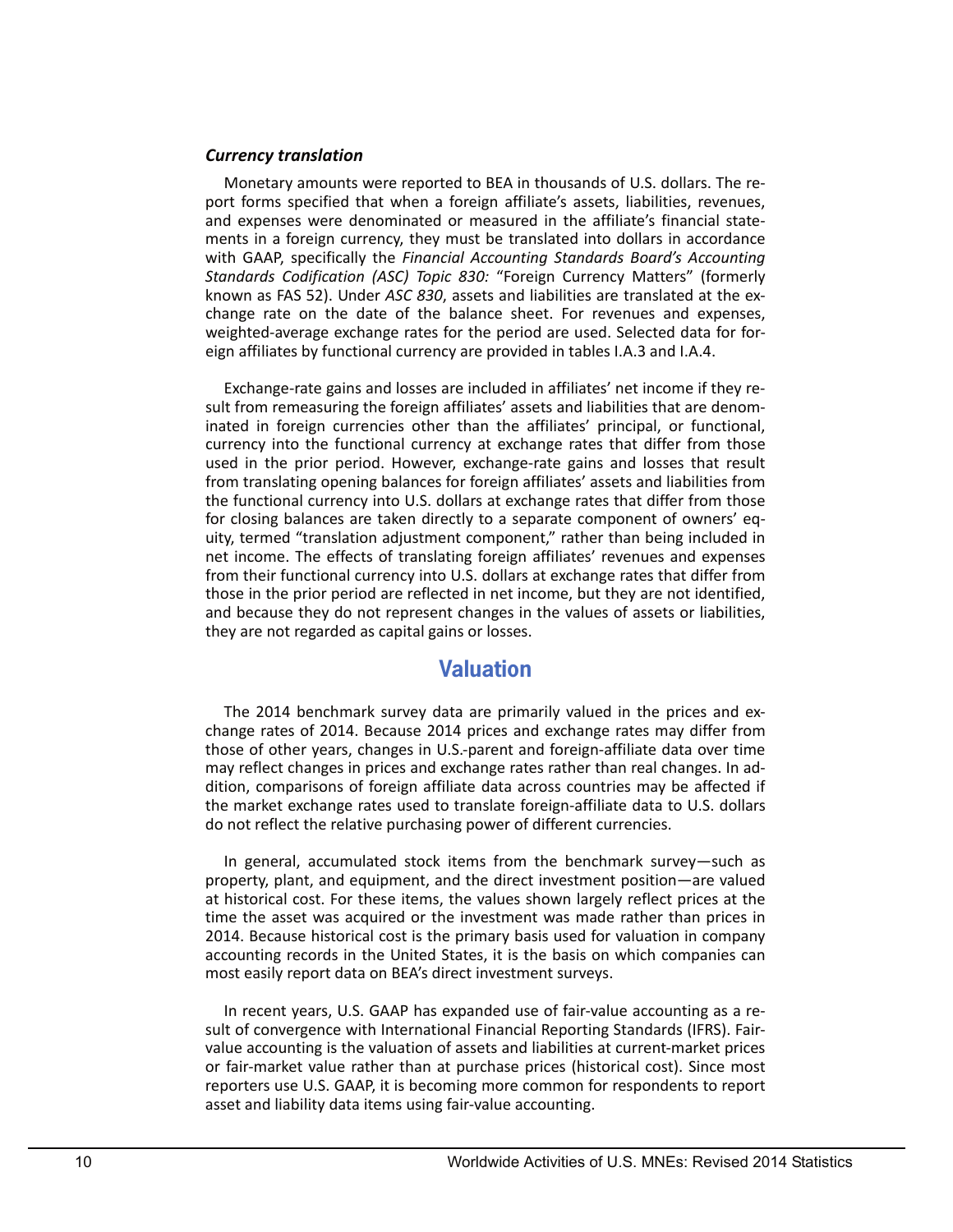# **Fiscal Year Reporting**

The 2014 benchmark survey data for U.S. parents and foreign affiliates were required to be reported on a fiscal year basis. The 2014 fiscal year was defined to be the parent's or the affiliate's financial-reporting year that ended in calendar year 2014. Unlike the direct investment positions and transactions data, activities data in all BEA surveys are consistently collected and published on a fiscal year basis. Because the U.S. ITAs and IIP accounts are prepared on a calendar year basis, data from the benchmark survey must be adjusted to a calendar year basis before they are entered into these accounts.

The comparability between the benchmark survey statistics presented here and the direct investment statistics presented in the U.S. ITAs and IIP accounts depends on the number and size and volatility of the data for foreign affiliates whose fiscal years do not correspond to the calendar year. Selected statistics for foreign affiliates and U.S. parents classified by fiscal year ending date are shown in table 2. As shown in the last column of the table, the fiscal year ending date was December 31 for most affiliates and parents.

|                                               |                      |                             | Of which:             |                                |                                |                |
|-----------------------------------------------|----------------------|-----------------------------|-----------------------|--------------------------------|--------------------------------|----------------|
|                                               | Total                | January 1<br>to<br>March 31 | April 1 to<br>June 30 | July 1 to<br>Septem-<br>ber 30 | October 1 to<br>December<br>31 | December<br>31 |
| <b>Foreign affiliates</b>                     |                      |                             |                       |                                |                                |                |
|                                               | 37,339               | 1,599                       | 2,417                 | 2,452                          | 30,871                         | 27,726         |
|                                               | 27,598,483           |                             | 1,210,618 1,564,562   | 860,499                        | 23,962,803                     | 20,913,053     |
|                                               | 7,590,076            | 300,743                     | 582,378               | 568,597                        | 6,138,357                      | 5,423,228      |
|                                               | 1,280,839            | 41,568                      | 109,441               | 80,678                         | 1,049,151                      | 879,839        |
|                                               | 714,412              | 35,824                      | 49,092                | 47,865                         | 581,631                        | 512,017        |
|                                               | 16,401.2             | 1,065.4                     | 936.9                 | 1,070.9                        | 13,327.9                       | 11,808.4       |
| U.S. exports of goods shipped to affiliates   | 312,237              | 15,771                      | 12,378                | 29,656                         | 254,430                        | 222,740        |
| U.S. imports of goods shipped by affiliates   | 403,003              | 20,924                      | 27,151                | 24,833                         | 330,096                        | 287,856        |
|                                               | 5,109,611            | 164,184                     | 352,439               | 293,960                        | 4,299,028                      | 3,781,832      |
|                                               | 441,413              | 12,473                      | 39,015                | 36,031                         | 353,895                        | 315,797        |
| U.S. parents                                  |                      |                             |                       |                                |                                |                |
|                                               | 4,541                | 266                         | 214                   | 237                            | 3,824                          | 3,150          |
|                                               | 39,011,574 1,035,922 |                             | 975,027               | 1,216,054                      | 35,784,570                     | 34,759,521     |
|                                               | 13,000,381           | 823,868                     | 772,892               | 938,092                        | 10,465,528                     | 9,861,852      |
|                                               | 1,251,664            | 25,786                      | 94,318                | 120,186                        | 1,011,374                      | 932,733        |
|                                               | 2,116,998            | 101,362                     | 131,157               | 158,904                        | 1,725,576                      | 1,600,305      |
|                                               | 27,587.2             | 1,665.4                     | 1,720.2               | 2,204.0                        | 21,997.7                       | 20,077.3       |
| U.S. exports of goods shipped by U.S. parents | 834,318              | 62,370                      | 41,454                | 71,227                         | 659,268                        | 609,613        |
| U.S. imports of goods shipped to U.S. parents | 962,399              | 132,986                     | 44,017                | 50,257                         | 735,139                        | 697,439        |

#### **Table 2. Selected Data for Foreign Affiliates and U.S. Parents by Fiscal Year Ending Date**  [Millions of dollars, unless otherwise noted]

1. Excludes the number of affiliates that filed BE–10D survey forms.

2. Excludes the number of U.S. parents whose affiliates filed only BE–10D survey forms.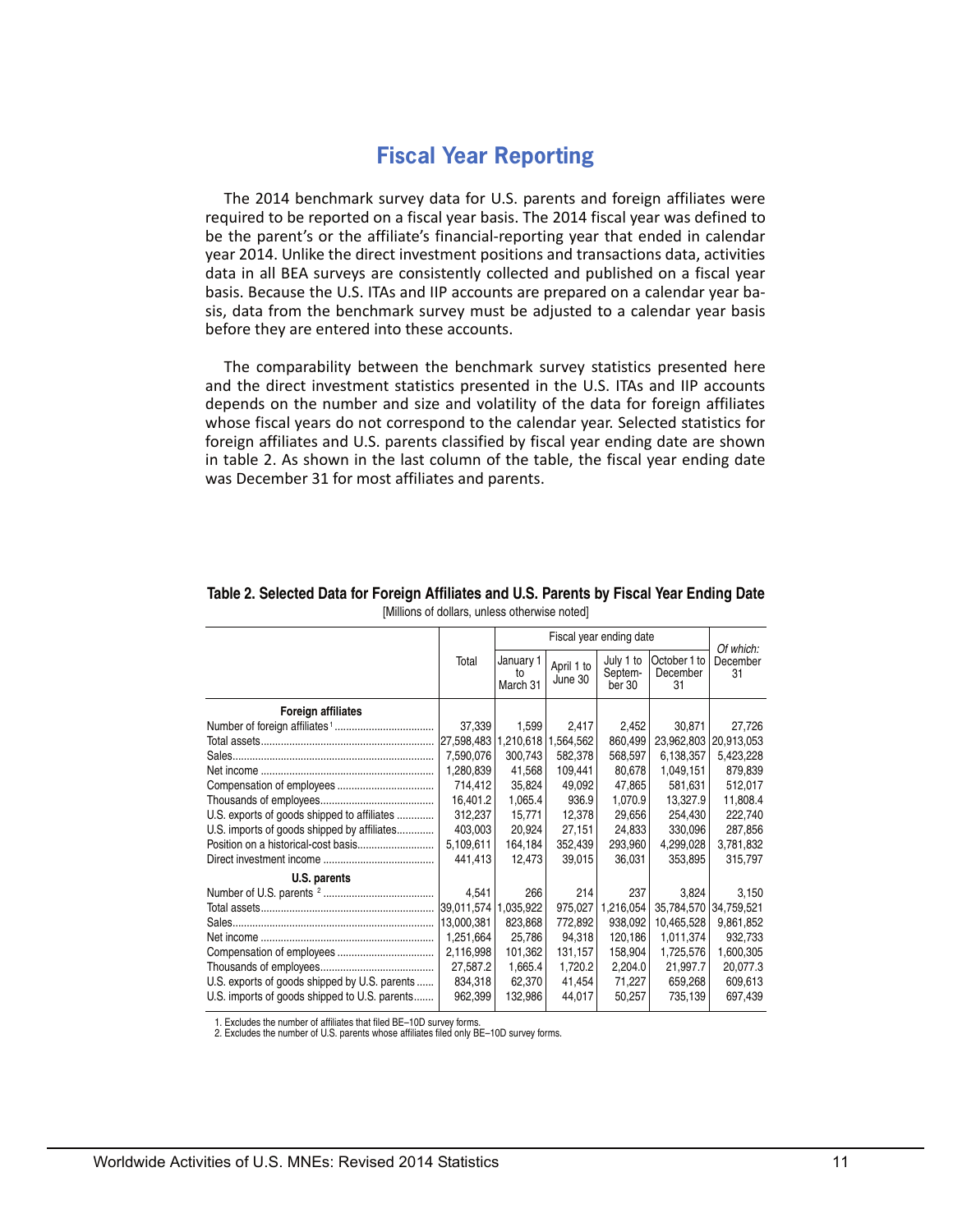# **Confidentiality**

 a published category total yields the sum of suppressed cells in that category, Under the International Investment and Trade in Services Survey Act, the direct investment data collected by BEA from individual respondents are confidential and cannot be published in such a manner "that the person to whom the information relates can be specifically identified."13 For this publication, each cell in a table was tested to determine whether the data it contained should be suppressed (not be shown) for confidentiality reasons. If a data cell was suppressed to avoid the disclosure of information of an individual company, a "(D)" was shown in that data cell. Because subtracting the sum of unsuppressed cells from these suppressed cells were protected with "complementary" suppressions (cells suppressed only to protect other suppressed cells, not to protect the confidentiality of individual company information in the cell itself). For employment data, a letter representing a size range was entered in lieu of a "(D)."

The Act further specifies that the data must be used for statistical and analytical purposes only; the use of an individual company's data for tax, investigative, or regulatory purposes is prohibited. Access to the data is limited to officials and employees (including consultants and contractors and their employees) of government agencies designated by the President to perform functions under the Act. In addition, as amended by the Foreign Direct Investment and International Financial Data Improvements Act of 1990, the Act grants access to certain other government agencies for limited statistical purposes. A separate act, the Confidential Information Protection and Statistical Efficiency Act of 2002 (Title V of Public Law 107–347), also authorizes the sharing of business confidential data (including BEA's direct investment data) between BEA, the U.S. Census Bureau, and the U.S. Bureau of Labor Statistics under specified conditions for statistical purposes.

 ees of BEA or other government agencies performing functions under the Act. Private individuals may obtain access to the data only in the capacity of experts, consultants, or contractors whose services are procured by BEA, usually on a temporary or intermittent basis, for purposes of carrying out projects under the Survey Act—for example, to perform research on direct investment. These individuals are subject to the same confidentiality requirements as regular employ-

# **Classification of Data**

Both the activities data and the direct investment positions and transactions data from the benchmark survey can be classified by country of foreign affiliate, by industry of foreign affiliate, and by industry of U.S. parent.

## *Country classification*

 Each foreign affiliate is classified by its country of location—that is, the country in which the affiliate's physical assets are located or in which its primary activity is carried out. In most cases, the country of location of a business enterprise is the

<sup>13.</sup> Public Law 472, 94<sup>th</sup> Congress, 90 Statute 2059, 22 U.S. Code 3101-3108, passed by Congress in 1976 and amended in 1984 and 1990.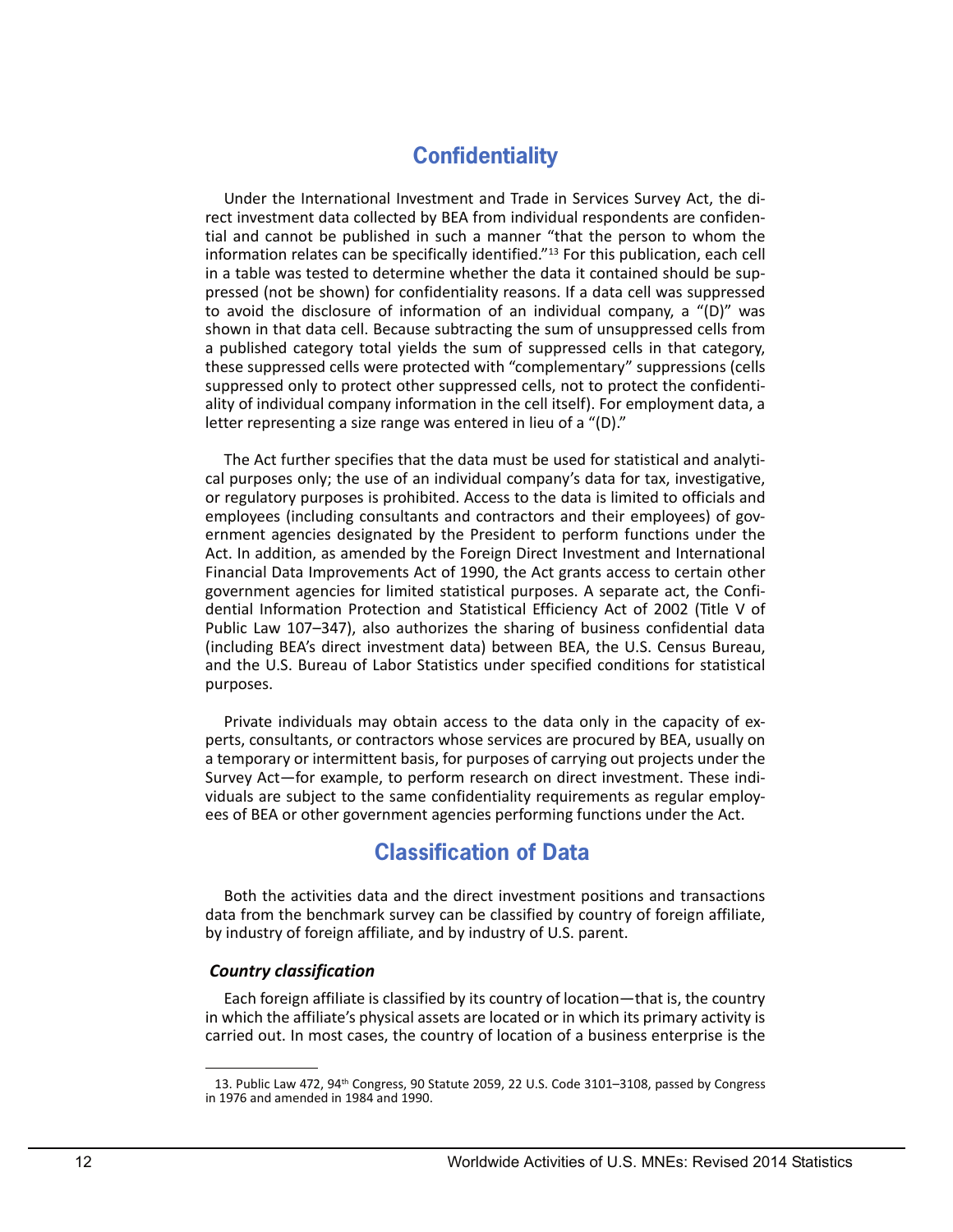ever, if an enterprise has some physical assets or operations in each country, it is same as its country of organization or incorporation. However, in some cases, a business enterprise is incorporated in one country, but part or all of its physical assets are located, or its activities are carried out, in a second country. If all its physical assets or operations are located in a single foreign country outside its country of incorporation, the enterprise is treated as an incorporated foreign affiliate in the country where its physical assets and operations are located. Howconsidered two affiliates—an incorporated affiliate located in the country of incorporation and an unincorporated affiliate located in the other country.

 tions spanning more than one country and that are engaged in petroleum These general rules have three exceptions. First, if a business enterprise that is incorporated in one foreign country has physical assets or operations in more than one other foreign country, an incorporated foreign affiliate is deemed to exist in the country of incorporation, even though the enterprise may have no physical assets or operations in that country. Unincorporated foreign affiliates are deemed to exist in the other foreign countries. In effect, the affiliate in the country of incorporation is considered a holding company whose assets are the equity it holds in the unincorporated affiliates in the other countries. Second, if a business enterprise that is incorporated abroad by (and owned by) a U.S. person conducts its operations from, and has all of its physical assets in, the United States, it is treated as an incorporated foreign affiliate in the country of incorporation, even though it has no operations or physical assets there.<sup>14</sup> This treatment ensures that the foreign entity is reported to BEA. Third, affiliates that have operashipping, other water transportation, or offshore oil and gas drilling are classified in the country of incorporation.

 the country of the affiliate with which the U.S. parent had a direct transaction, Direct investment transactions between parents and affiliates are classified in even if the transaction may reflect indirect claims on, liabilities to, or income from indirectly held affiliates in third countries. For example, if a U.S. parent company acquires all of the equity in a German manufacturer for \$100 million and channels the purchase through its holding-company affiliate in the Netherlands, then both the direct investment financial transaction and the direct investment position would be classified in the Netherlands because that is the country of the affiliate with which the U.S. parent had a direct transaction. (By contrast, the activities data—such as employment and sales data—of the newly acquired affiliate would be classified in Germany because that is where the operations are located.)

 accounts of the U.S. ITAs, would likely be classified in France.) Transactions with third-country transactors involving a given affiliate are classified in the affiliate's country of location. For example, if a U.S. parent purchases a Japanese affiliate's capital stock from a French resident then the resulting direct investment financial transaction would be classified in Japan because such transactions change the U.S. direct investment position in that country. (However, the associated settlement transactions, which would be included in other financial

<sup>14.</sup> The U.S. operations are considered a U.S. affiliate of foreign parent and included in BEA's statistics on foreign direct investment in the United States.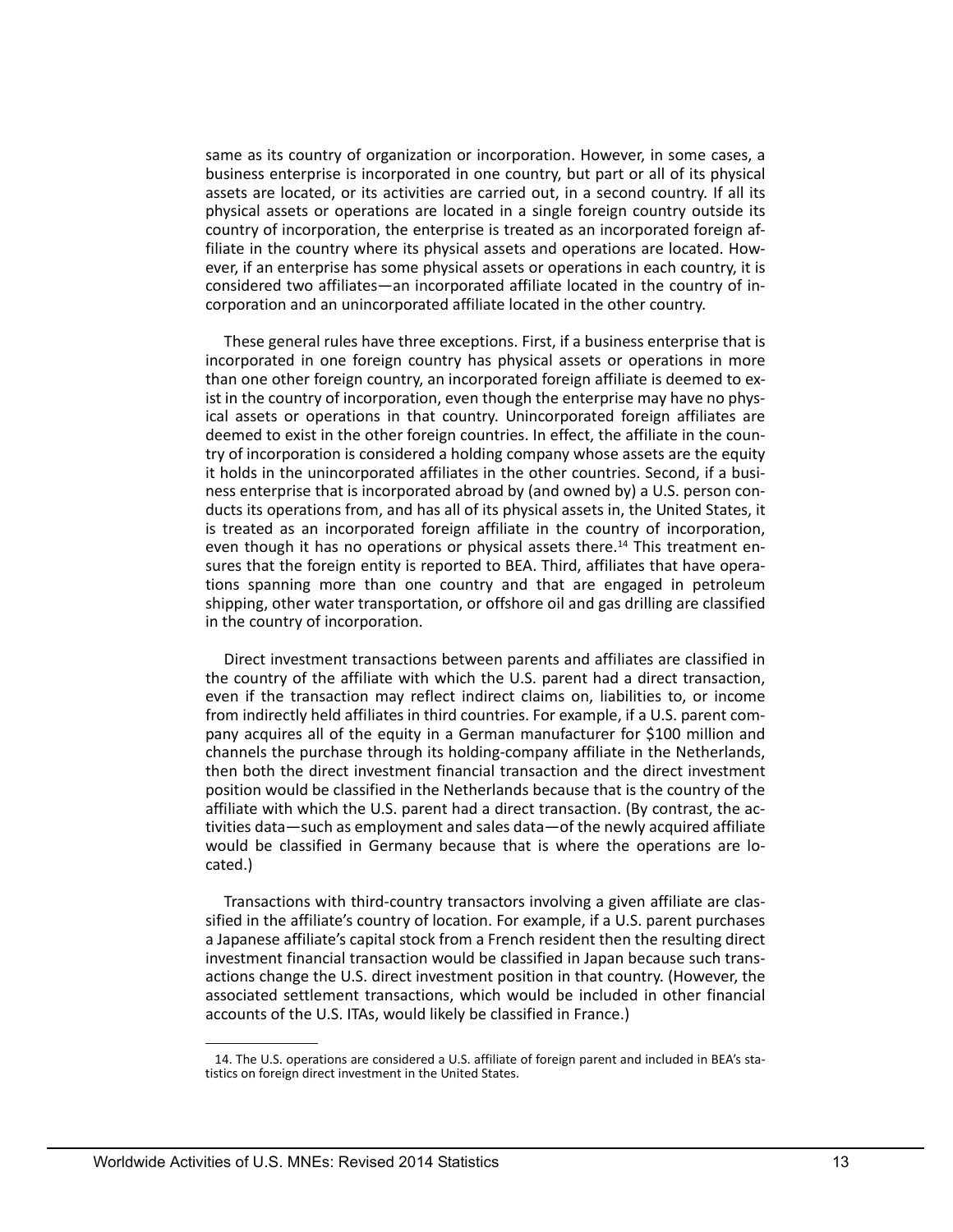The designation "by country" in a table title in this publication indicates that the statistics in the table are disaggregated by country of foreign affiliate. If a different method of country disaggregation is used, it is specified in the table title; for example, sales statistics could be disaggregated either by country of affiliate or by country of destination.

In table I.A1, selected statistics for all foreign affiliates of U.S. parents are classified by country of affiliate; each country in which U.S. direct investment in 2014 was reported is shown and is grouped by geographic area. Table II.A1 presents similar information for majority-owned foreign affiliates. Primarily because of confidentiality requirements, many countries in tables I.A1 and II.A1 could not be shown in the other tables in this publication. However, the countries included only as part of a country group in the other tables may be determined, and their relative sizes assessed, by referring to table I.A1 or table II.A1.

## *Industry classification*

 classifications under this system are identical to those in the NAICS-based ISI clas-In the 2014 benchmark survey, each U.S. parent or foreign affiliate was classified by industry using the International Survey Industry (ISI) classification system, which was updated for the benchmark survey to reflect the 2012 revision to the North American Industry Classification System (NAICS). For most industries, the sification system used in the benchmark and annual surveys for 2009–2013, which was based on the 2007 version of NAICS. The only changes are the reclassification of a few activities among detailed industries within the manufacturing, wholesale trade, and retail trade sectors.

 NAICS classifies industries at a six-digit level. The ISI classification system is less Both the 2012 NAICS-based ISI classification system and the 2007 NAICS-based ISI classification system include 201 industries. For many industries, the ISI classifications are equivalent to NAICS four-digit industries. At its most detailed level, detailed than NAICS because it is designed for classifying enterprises rather than establishments (or plants). Because many direct investment enterprises are active in several industries, it is not meaningful to classify all their data in a single industry if that industry is defined too narrowly. A list and descriptions of the NAICS-based ISI codes (and their relationship to NAICS) are presented in the *Guide to Industry Classifications for International Surveys, 2012*. 15

Each U.S. parent or foreign affiliate was classified by industry on the basis of its sales (or, for holding companies, on the basis of its total income) in a three-step process. First, a given U.S. parent or foreign affiliate was classified in the NAICS sector that accounted for the largest percentage of its sales.<sup>16</sup> Second, within the sector, the U.S. parent or foreign affiliate was classified in the three-digit subsector in which its sales were largest; a three-digit subsector consists of all four-digit

<sup>15.</sup> The Guide is available on **[BEA's Web site.](https://bea.gov/industry/pdf/2012_industry_code_guide.pdf)** 

<sup>16.</sup> The sectors used were agriculture, forestry, fishing, and hunting; mining; utilities; construction; manufacturing; wholesale trade; retail trade; transportation and warehousing; information; finance and insurance; real estate and rental and leasing; professional, scientific, and technical services; management of companies and enterprises; administrative and support and waste management and remediation services; educational services; health care and social assistance; arts, entertainment, and recreation; accommodation and food services; and other services.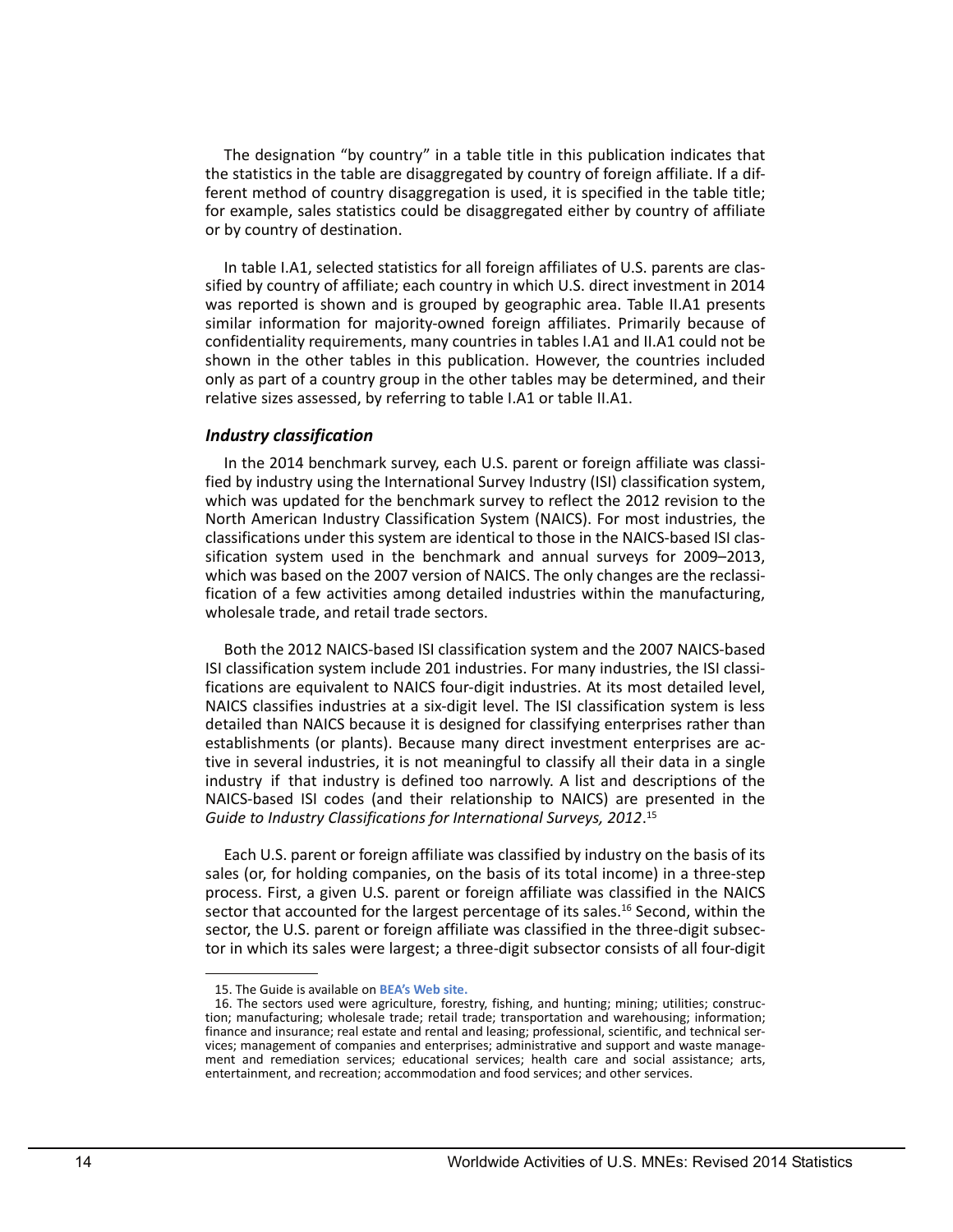industries that have the same first three digits in their four-digit ISI code. Third, within its three-digit subsector, the U.S. parent or foreign affiliate was classified in the four-digit industry in which its sales were largest. This procedure ensured that the U.S. parent or foreign affiliate was not assigned to a four-digit industry outside either its sector or its three-digit subsector.<sup>17</sup>

Tables I.A2 and II.A2 present selected activities statistics for foreign affiliates and U.S. parents classified by industry. Each four-digit industry is shown separately and is grouped by the sector and subsector to which it belongs. Table I.A2 presents detailed industry statistics for all affiliates, and table II.A2 presents detailed industry statistics for majority-owned foreign affiliates. Primarily because of confidentiality requirements, only selected four-digit industries are shown in the other tables in this publication. However, each industry that is included, but not identified, in an industry group shown in the other tables may be determined, and their relative sizes assessed, by referring to tables I.A2 and II.A2.

The designation "by industry" in the title of a table indicates that the statistics in the table are disaggregated by primary industry of the U.S. parent or foreign affiliate. Table titles specify whether the industry refers to the primary industry of the U.S. parent or the primary industry of the foreign affiliate.

 were classified in the industry "nonbusiness entities, except government," which U.S. parents that are individuals, estates, trusts, or nonprofit organizations in this publication is treated as part of the ISI major industry 81, "other services." This industry is included in tables that disaggregate affiliate statistics by industry of U.S. parent.18 However, it is not included in tables containing U.S.-parent statistics because U.S. parents that were individuals, estates, trusts, or nonprofit organizations were not required to report data on their domestic activities.

 Each U.S. parent and each foreign affiliate was classified in a single industry—in the primary industry of the parent or of the affiliate. As a result, any parent or affiliate activities that take place in secondary industries are classified as

 17. The following example illustrates the three-stage classification process. Suppose an affiliate's sales were distributed as follows:



Where industry codes 3341, 3342, 3344, and 3353 are in the manufacturing sector, and code 4236 is in the wholesale trade sector. Because 60 percent of the affiliate's sales were in manufacturing and only 40 percent were in wholesale trade, the affiliate's sector is manufacturing. Because the largest share of its sales within manufacturing was in the three-digit subsector 334 (computers and electronic products, which includes industry codes 3341, 3342, and 3344), the affiliate's three-digit subsector is 334. Finally, because its sales within subsector 334 were largest in the industry 3344, the affiliate's four-digit industry is 3344 (semiconductors and other electronic components). Thus, the affiliate is assigned to industry 3344.

18. Tables I.A2 and II.A2 show selected statistics for affiliates whose parents are classified in "nonbusiness entities, except government."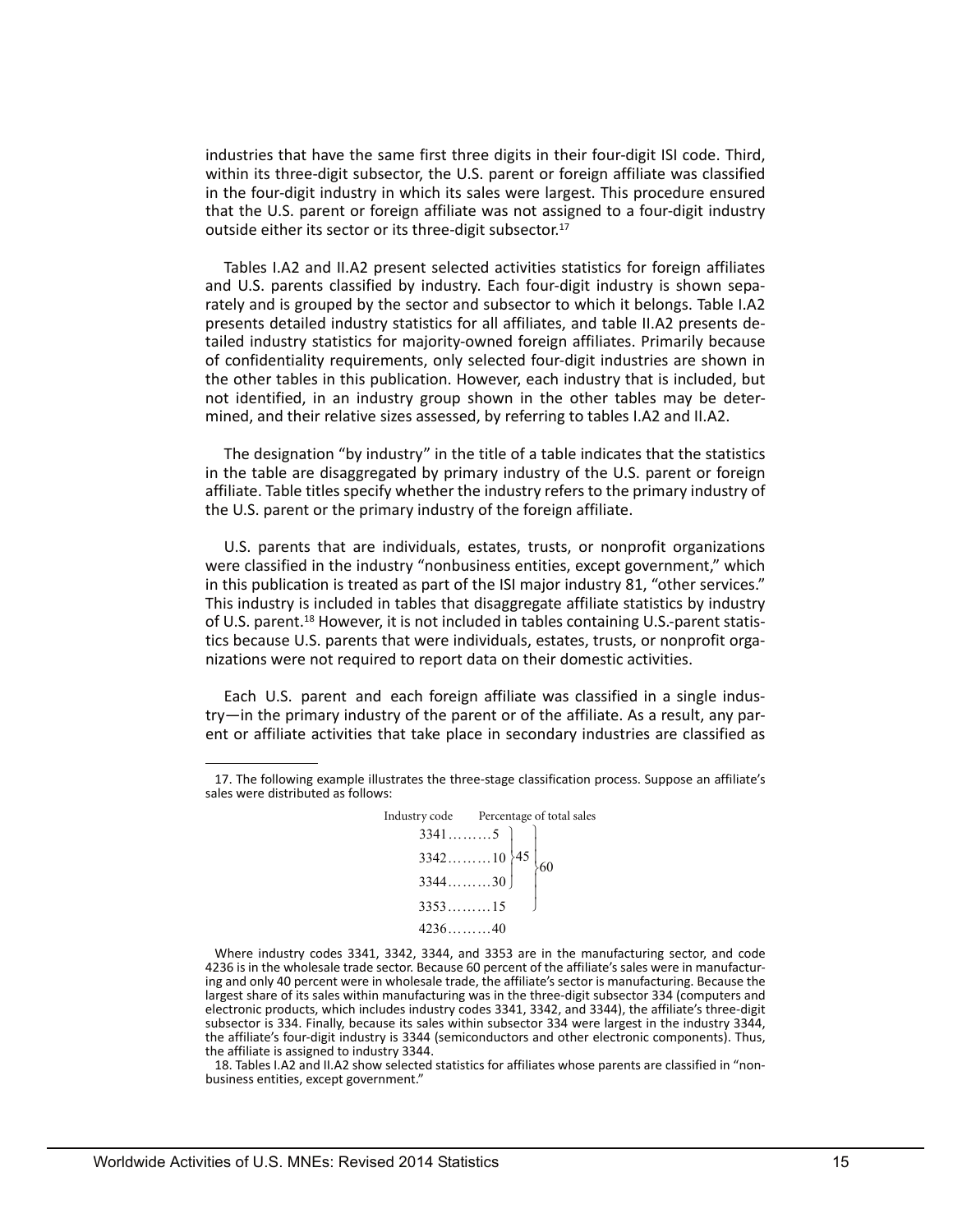activities in the primary industry. Because the benchmark survey data were collected on an enterprise basis, the reports for many parents and affiliates reflect substantial activities in secondary industries. Information on the distribution of activities within each firm was obtained in the benchmark survey for two items—sales and employment—for U.S. parents and for one item—sales—for foreign affiliates. Specifically, each U.S. parent was required to distribute its sales and employment among the 10 four-digit industries in which its sales were largest and to distribute the sales of foreign affiliates among four-digit industries in which the affiliate's sales were largest.<sup>19</sup>

 In table 3, U.S. parents' sales and employment disaggregated by industry of sales are compared with their sales and employment disaggregated by industry of parent, and foreign affiliates' sales disaggregated by industry of sales are compared with their sales disaggregated by industry of affiliate. Unspecified sales and employment are shown in the "not specified by industry" row or column in the tables that display statistics by industry of sales. Because a parent or affiliate that has an establishment in an industry usually also has sales in that industry, the distribution by industry of sales roughly approximates the distribution that would result if the sales data were reported and classified by industry of establishment.

For sales, differences between the distribution by industry of enterprise and the distribution by industry of sales were much larger for U.S. parents than for foreign affiliates, primarily because U.S. parents are more diversified and generally reflected the consolidation of more units than their affiliates, which cannot be consolidated across countries or industries on the benchmark survey.

|                                                                                                                                                                                       |                                                                                                           | Affiliates                                                                                                         |                                                                                                            |                                                                                                                 |                                                                                       |                                                                                                |
|---------------------------------------------------------------------------------------------------------------------------------------------------------------------------------------|-----------------------------------------------------------------------------------------------------------|--------------------------------------------------------------------------------------------------------------------|------------------------------------------------------------------------------------------------------------|-----------------------------------------------------------------------------------------------------------------|---------------------------------------------------------------------------------------|------------------------------------------------------------------------------------------------|
|                                                                                                                                                                                       | Sales<br>(millions of dollars)                                                                            |                                                                                                                    |                                                                                                            | Sales<br>(millions of dollars)                                                                                  |                                                                                       | Number of<br>employees<br>(thousands)                                                          |
|                                                                                                                                                                                       | By<br>industry<br>of affiliate                                                                            | By<br>industry<br>of sales                                                                                         | of U.S.<br>parent                                                                                          | By industry   By industry<br>of sales                                                                           | By<br>industry<br>of U.S.<br>parent                                                   | By<br>industry<br>of sales                                                                     |
|                                                                                                                                                                                       |                                                                                                           |                                                                                                                    |                                                                                                            | 7,590,076 7,590,076 13,000,381 13,000,381                                                                       |                                                                                       | 27,587.2 27,587.2                                                                              |
| Nonmetallic mineral mining and quarrying<br>Copper, nickel, lead, and zinc ores<br>Support activities for oil and gas extraction<br>Support activities for mining, except for oil and | 377,063<br>255,698<br>121,365<br>(D)<br>(D)<br>42.415<br>2,362<br>7,755<br>(D)<br>(D)<br>68.755<br>67,280 | 378,066<br>258,532<br>119,534<br>6.269<br>3,978<br>40.176<br>2,738<br>7,950<br>23,742<br>5.746<br>69,109<br>67,664 | 222,477<br>116.916<br>105,561<br>10,104<br>12,094<br>23,643<br>(D)<br>4,701<br>(D)<br>(D)<br>59,719<br>(D) | 219,871<br>104.926<br>114,945<br>10,123<br>13,384<br>18,364<br>(D)<br>5,163<br>9,632<br>(D)<br>73.074<br>70,839 | 296.6<br>61.2<br>235.5<br>20.8<br>24.2<br>33.5<br>Н<br>10.3<br>J<br>0.6<br>157.0<br>М | 288.4<br>42.4<br>246.0<br>17.1<br>27.5<br>31.1<br>5.8<br>10.5<br>14.2<br>0.7<br>170.2<br>160.1 |
|                                                                                                                                                                                       | 1.474                                                                                                     | 1.445                                                                                                              | (D)                                                                                                        | 2,235                                                                                                           |                                                                                       | 10.1                                                                                           |

| Table 3. Sales by All Foreign Affiliates and Sales by, and Employment of, All U.S. Parents, |
|---------------------------------------------------------------------------------------------|
| by Industry of Enterprise and by Industry of Sales–Continues                                |

<sup>19.</sup> For affiliates reported on Form BE–10B, sales were required to be distributed among the seven four-digit industries in which sales were largest. For affiliates reporting on Form BE–10C, sales were required to be distributed among the three four-digit industries in which sales were largest. Affiliates reported on Form BE–10D were required to provide total sales only.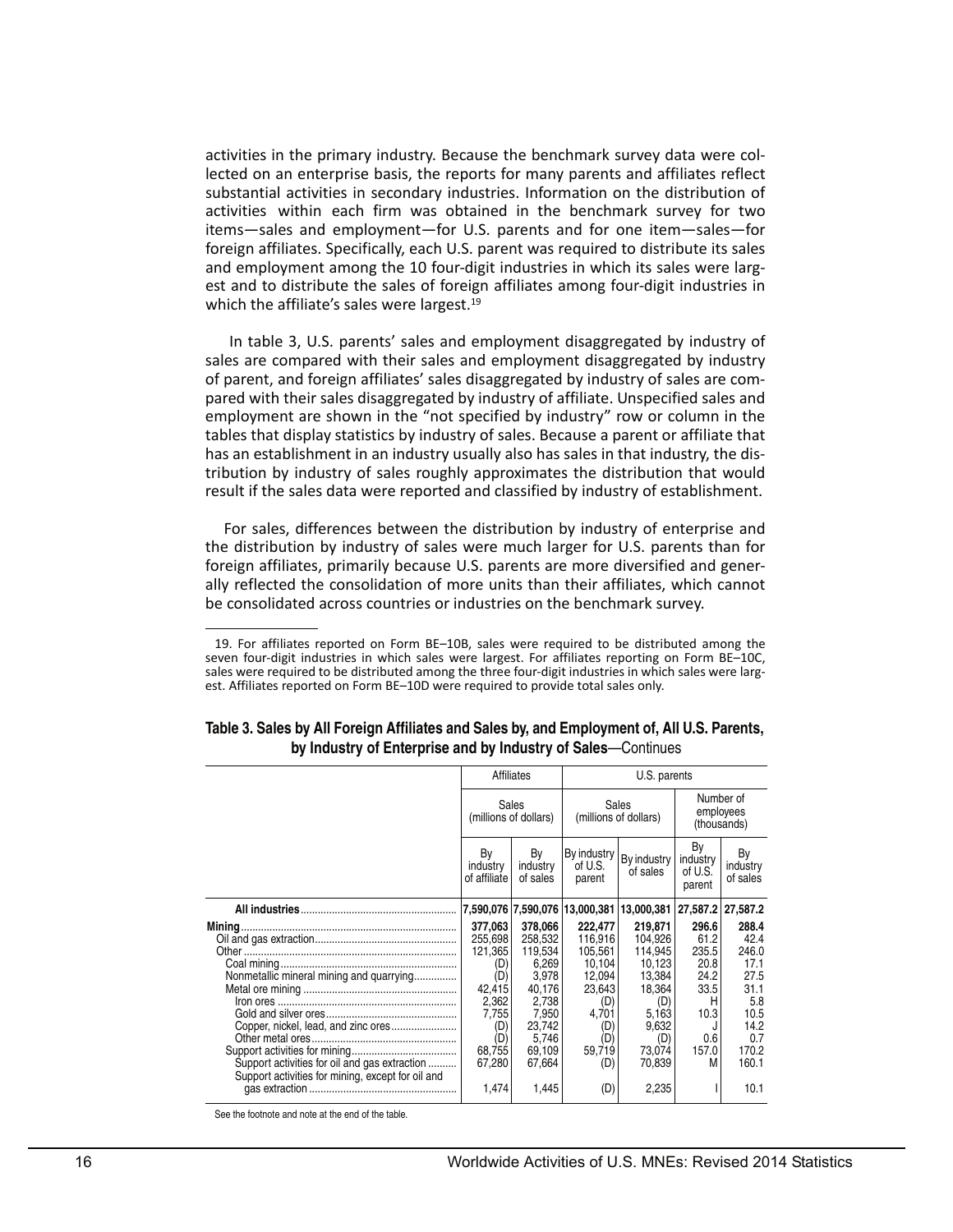|                                                                                                     |                                | Affiliates<br>U.S. parents     |                                  |                         |                                     |                            |  |
|-----------------------------------------------------------------------------------------------------|--------------------------------|--------------------------------|----------------------------------|-------------------------|-------------------------------------|----------------------------|--|
|                                                                                                     |                                | Sales<br>(millions of dollars) | Sales                            | (millions of dollars)   | employees<br>(thousands)            | Number of                  |  |
|                                                                                                     | Вy<br>industry<br>of affiliate | Bγ<br>industry<br>of sales     | By industry<br>of U.S.<br>parent | By industry<br>of sales | By<br>industry<br>of U.S.<br>parent | Bγ<br>industry<br>of sales |  |
|                                                                                                     | 3,351,331 3,288,265            |                                | 4,945,821                        | 4,562,137               | 7,473.6<br>877.2                    | 6,536.1<br>780.3           |  |
|                                                                                                     | 308,737<br>11,899              | 302,894<br>12,650              | 548,279<br>5,123                 | 472,110<br>19,128       | 15.2                                | 27.8                       |  |
|                                                                                                     | (D)                            | 130,146                        | 186,188                          | 116,614                 | 124.5                               | 98.1                       |  |
| Sugar and confectionery products                                                                    | 36,200                         | 34,103                         | 25,663                           | 28,701                  | 61.6                                | 67.5                       |  |
| Fruit and vegetable preserving and specialty foods                                                  | (D)<br>(D)                     | 12,965<br>7,622                | 69,143<br>32,757                 | 40.698<br>44,984        | 109.6<br>51.2                       | 58.4<br>74.3               |  |
| Animal slaughtering and processing                                                                  | 23,055                         | 26,809                         | 115,885                          | 134,397                 | 276.4                               | 268.5                      |  |
| Seafood product preparation and packaging                                                           | (D)                            | 766                            | 4,032                            | 3,802                   | 11.9                                | 9.6                        |  |
|                                                                                                     | 10,385                         | 11,736                         | 6,819                            | 17,980                  | 16.3                                | 37.3                       |  |
|                                                                                                     | (D)<br>191,870                 | 66,098<br>195,534              | 102,669<br>114,481               | 65,806<br>123,239       | 210.4<br>150.4                      | 139.1<br>181.9             |  |
|                                                                                                     | 167,267                        | 170,266                        | 84,713                           | 94,222                  | 129.9                               | 163.5                      |  |
|                                                                                                     | 24,603                         | 25,269                         | 29,768                           | 29,017                  | 20.6                                | 18.5                       |  |
| Textiles, apparel, and leather products                                                             | 19,727                         | 19,310                         | 39,612                           | 45,298                  | 160.1                               | 166.7                      |  |
|                                                                                                     | (D)<br>3,678                   | 3,292<br>3,212                 | 6,665<br>8,274                   | 6,985<br>10,232         | 24.2<br>33.1                        | 23.4<br>36.9               |  |
|                                                                                                     | 12,058                         | 11.941                         | 22.056                           | 22,264                  | 97.6                                | 89.2                       |  |
|                                                                                                     | (D)                            | 865                            | 2,616                            | 5,817                   | 5.2                                 | 17.2                       |  |
|                                                                                                     | (D)                            | 8,345                          | 10,005                           | 17,894                  | 29.9                                | 50.6                       |  |
|                                                                                                     | 44,548<br>(D)                  | 59,834<br>32,928               | 100,752<br>50,602                | 91.954<br>54,612        | 200.4<br>89.6                       | 191.5<br>94.8              |  |
|                                                                                                     | (D)                            | 26,907                         | 50,150                           | 37,342                  | 110.8                               | 96.7                       |  |
| Printing and related support activities                                                             | 12,433                         | 11,059                         | 23,878                           | 26,376                  | 105.5                               | 106.8                      |  |
|                                                                                                     | (D)                            | 389,202                        | 1,048,411                        | 842,568                 | 280.5                               | 121.6                      |  |
| Integrated petroleum refining and extraction<br>Petroleum refining excluding oil and gas extraction | (D)<br>(D)                     | (D)<br>238,397                 | 605,603<br>(D)                   | 479,707<br>356,915      | М<br>155.7                          | 73.2<br>39.5               |  |
| Asphalt and other petroleum and coal products                                                       | (D)                            | (D)                            | (D)                              | 5,947                   | L                                   | 8.9                        |  |
|                                                                                                     | 622,555                        | 598,056                        | 691,854                          | 693,486                 | 890.3                               | 782.4                      |  |
|                                                                                                     | 116,554                        | 108,584                        | 125,873                          | 175,561                 | 106.6                               | 126.6                      |  |
| Resins and synthetic rubber, fibers, and filaments                                                  | 63,630                         | 65,183                         | 61,642                           | 44,570                  | 77.7                                | 56.1                       |  |
|                                                                                                     | 228,904                        | 232,694                        | 369,642                          | 309,394                 | 435.8<br>135.7                      | 330.1<br>101.3             |  |
| Soap, cleaning compounds, and toilet preparations                                                   | (D)<br>(D)                     | 91,651<br>99,943               | 63,043<br>71,653                 | 63,604<br>100,356       | 134.5                               | 168.2                      |  |
| Pesticides, fertilizers, and other agricultural                                                     |                                |                                |                                  |                         |                                     |                            |  |
|                                                                                                     | 24,416                         | 25,349                         | 27,167                           | 33,784                  | 25.9                                | 33.8                       |  |
| Other chemical products and preparations                                                            | 31,403<br>(D)                  | 27,741<br>46,853               | 30,846<br>13,640                 | 38,378<br>28,194        | 77.5<br>31.1                        | 88.6<br>45.8               |  |
|                                                                                                     | 65,800                         | 69,403                         | 106.808                          | 96,608                  | 323.3                               | 247.7                      |  |
|                                                                                                     | 39,327                         | 42,833                         | 66,490                           | 67,553                  | 198.4                               | 179.2                      |  |
|                                                                                                     | 26,473                         | 26,569                         | 40,318                           | 29,055                  | 124.9                               | 68.5                       |  |
|                                                                                                     | 33,033                         | 32,890                         | 35,086                           | 34,917                  | 88.1                                | 88.5                       |  |
|                                                                                                     | 4,005<br>20,830                | 3,913<br>19,755                | 2,643<br>10,974                  | 5,312<br>9,720          | 6.1<br>30.0                         | 18.2<br>28.0               |  |
|                                                                                                     | (D)                            | 3,436                          | 7,205                            | 6,163                   | 18.5                                | 12.1                       |  |
|                                                                                                     | (D)                            | (D)                            | (D)                              | (D)                     | L                                   |                            |  |
|                                                                                                     | 3.393                          | (D)<br>110,182                 | (D)                              | (D)                     | J<br>462.9                          | J                          |  |
|                                                                                                     | 104,984<br>58,968              | 58,710                         | 218,272<br>159,290               | 212,375<br>144,405      | 279.9                               | 441.2<br>237.8             |  |
| Iron and steel mills and ferroalloys                                                                | 10,595                         | 10,582                         | 90,735                           | 76.289                  | 123.0                               | 85.7                       |  |
| Steel products from purchased steel                                                                 | 13,200                         | 12,941                         | 29,714                           | 27,694                  | 75.3                                | 72.8                       |  |
| Alumina and aluminum production and                                                                 | 22,485                         | 22,124                         |                                  | 20,727                  | 43.9                                | 38.5                       |  |
| Nonferrous metal (except aluminum) production                                                       |                                |                                | 21,321                           |                         |                                     |                            |  |
|                                                                                                     | 11,346                         | 11,691                         | 11,632                           | 14,293                  | 18.5                                | 24.3                       |  |
|                                                                                                     | 1,342                          | 1,371                          | 5,888                            | 5,402                   | 19.3                                | 16.5                       |  |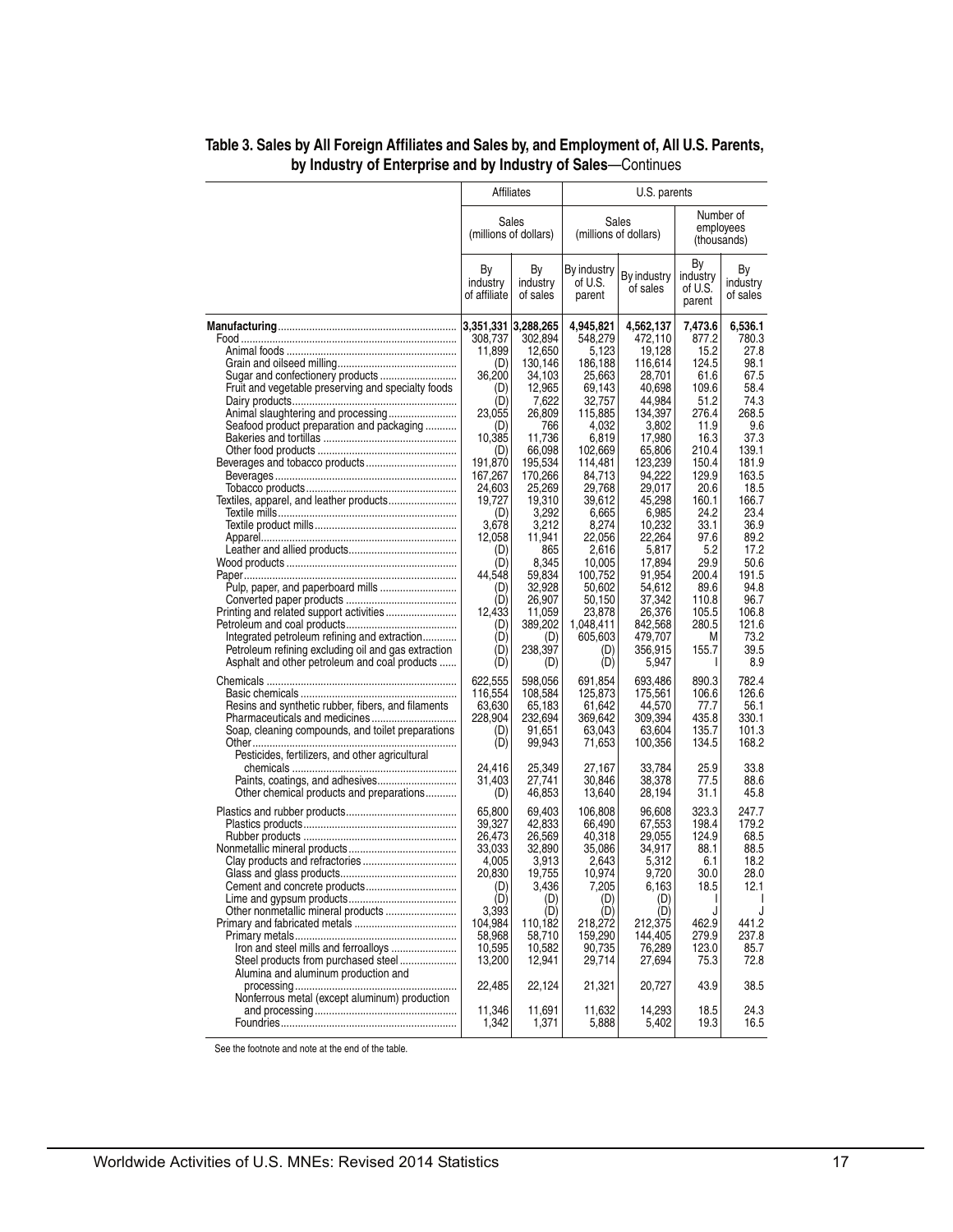|                                                                                                                                                                                                                           | Affiliates                                                                                                                                                      |                                                                                                                                                                                       | U.S. parents                                                                                                                                                                              |                                                                                                                                                                                                    |                                                                                                                                                             |                                                                                                                                                                   |
|---------------------------------------------------------------------------------------------------------------------------------------------------------------------------------------------------------------------------|-----------------------------------------------------------------------------------------------------------------------------------------------------------------|---------------------------------------------------------------------------------------------------------------------------------------------------------------------------------------|-------------------------------------------------------------------------------------------------------------------------------------------------------------------------------------------|----------------------------------------------------------------------------------------------------------------------------------------------------------------------------------------------------|-------------------------------------------------------------------------------------------------------------------------------------------------------------|-------------------------------------------------------------------------------------------------------------------------------------------------------------------|
|                                                                                                                                                                                                                           | Sales<br>(millions of dollars)                                                                                                                                  |                                                                                                                                                                                       |                                                                                                                                                                                           | Sales<br>(millions of dollars)                                                                                                                                                                     |                                                                                                                                                             | Number of<br>employees<br>(thousands)                                                                                                                             |
|                                                                                                                                                                                                                           | By<br>industry<br>of affiliate                                                                                                                                  | By<br>industry<br>of sales                                                                                                                                                            | By industry<br>of U.S.<br>parent                                                                                                                                                          | By industry<br>of sales                                                                                                                                                                            | By<br>industry<br>of U.S.<br>parent                                                                                                                         | Βy<br>industry<br>of sales                                                                                                                                        |
| Architectural and structural metals<br>Boilers, tanks, and shipping containers<br>Machine shops, turned products, and screws,                                                                                             | 46.016<br>7,181<br>4.072<br>(D)<br>(D)<br>(D)<br>1,039                                                                                                          | 51,472<br>7,573<br>9.844<br>2.612<br>8,656<br>1,045<br>1,069                                                                                                                          | 58,982<br>7,766<br>8,832<br>2,501<br>9,258<br>1,190<br>1,893                                                                                                                              | 67,970<br>9.487<br>4,696<br>5,400<br>8,499<br>3,424<br>2,181                                                                                                                                       | 183.0<br>19.9<br>25.8<br>8.2<br>22.1<br>4.5<br>5.2                                                                                                          | 203.4<br>25.5<br>11.3<br>16.3<br>19.4<br>10.6<br>7.9                                                                                                              |
| Coating, engraving, heat treating, and allied                                                                                                                                                                             | 1,044                                                                                                                                                           | 1,077                                                                                                                                                                                 | 2,186                                                                                                                                                                                     | 3,467                                                                                                                                                                                              | 5.8                                                                                                                                                         | 15.5                                                                                                                                                              |
|                                                                                                                                                                                                                           | 476<br>19,865                                                                                                                                                   | 454<br>19,143                                                                                                                                                                         | 613<br>24,743                                                                                                                                                                             | 1,912<br>28,905                                                                                                                                                                                    | 2.6<br>88.8                                                                                                                                                 | 5.1<br>91.8                                                                                                                                                       |
| Agriculture, construction, and mining machinery<br>Commercial and service industry machinery<br>Ventilation, heating, air-conditioning, and                                                                               | 219,911<br>63,851<br>27,086<br>128,974<br>(D)                                                                                                                   | 220,526<br>60,513<br>28,082<br>131,931<br>21,615                                                                                                                                      | 243,289<br>107,012<br>52,929<br>83,348<br>13,417                                                                                                                                          | 269,891<br>91,718<br>44,470<br>133,702<br>17,665                                                                                                                                                   | 532.4<br>182.0<br>138.5<br>211.9<br>28.9                                                                                                                    | 574.3<br>145.6<br>126.2<br>302.5<br>41.8                                                                                                                          |
| commercial refrigeration equipment<br>Engines, turbines, and power transmission                                                                                                                                           | (D)<br>(D)                                                                                                                                                      | 30,103<br>5,822                                                                                                                                                                       | 14,628<br>3,937                                                                                                                                                                           | 28,144<br>4,325                                                                                                                                                                                    | 41.7<br>11.8                                                                                                                                                | 68.4<br>11.5                                                                                                                                                      |
|                                                                                                                                                                                                                           | 45.740<br>26,215                                                                                                                                                | 50,219<br>24,173                                                                                                                                                                      | 27,732<br>23,635                                                                                                                                                                          | 54,931<br>28,636                                                                                                                                                                                   | 56.3<br>73.3                                                                                                                                                | 93.6<br>87.1                                                                                                                                                      |
| Computers and peripheral equipment<br>Semiconductors and other electronic components<br>Navigational, measuring, and other instruments                                                                                    | 585,422<br>(D)<br>27,288<br>(D)<br>167,369<br>(D)<br>(D)                                                                                                        | 582,854<br>319,841<br>27,622<br>6,622<br>167,199<br>56,218<br>5,352                                                                                                                   | 551,189<br>174.887<br>60,934<br>10,566<br>151,693<br>152,307<br>801                                                                                                                       | 499,350<br>155.536<br>64,667<br>12,666<br>156,694<br>107,244<br>2,543                                                                                                                              | 955.1<br>218.7<br>97.0<br>26.5<br>224.7<br>384.7<br>3.6                                                                                                     | 780.4<br>162.6<br>105.1<br>26.4<br>223.3<br>255.3<br>7.6                                                                                                          |
| Electrical equipment, appliances, and components<br>Other electrical equipment and components<br>Motor vehicles, bodies and trailers, and parts<br>Motor vehicle bodies and trailers<br>Other miscellaneous manufacturing | 63,829<br>3,182<br>(D)<br>19,042<br>(D)<br>488,404<br>451,424<br>(D)<br>(D)<br>(D)<br>36,980<br>30.014<br>(D)<br>(D)<br>3.448<br>4,974<br>(D)<br>100.631<br>(D) | 63,863<br>2,977<br>20,009<br>18,091<br>22,787<br>467,171<br>430,333<br>267,950<br>681<br>161,702<br>36,838<br>29,414<br>2,993<br>719<br>3,711<br>5,020<br>152,121<br>98,101<br>54,020 | 113,117<br>4,083<br>18,327<br>51,372<br>39,335<br>927,605<br>515,695<br>381,589<br>3,986<br>130,119<br>411,910<br>366.417<br>9,925<br>(D)<br>(D)<br>25,767<br>147.417<br>83.958<br>63,459 | 116,078<br>6,555<br>24,640<br>33,328<br>51,555<br>796,717<br>522,276<br>383,788<br>10,763<br>127,725<br>274,441<br>218,575<br>12,924<br>17,115<br>25,828<br>22,499<br>200.777<br>140.471<br>60,306 | 278.9<br>10.8<br>41.3<br>133.5<br>93.3<br>1,632.1<br>678.5<br>340.3<br>12.5<br>325.7<br>953.6<br>829.8<br>24.9<br>L<br>Κ<br>94.6<br>411.9<br>243.6<br>168.3 | 284.5<br>17.6<br>60.4<br>86.8<br>119.7<br>1.220.1<br>592.4<br>291.8<br>28.4<br>272.2<br>627.7<br>477.1<br>31.0<br>65.9<br>53.6<br>78.1<br>439.4<br>287.1<br>152.3 |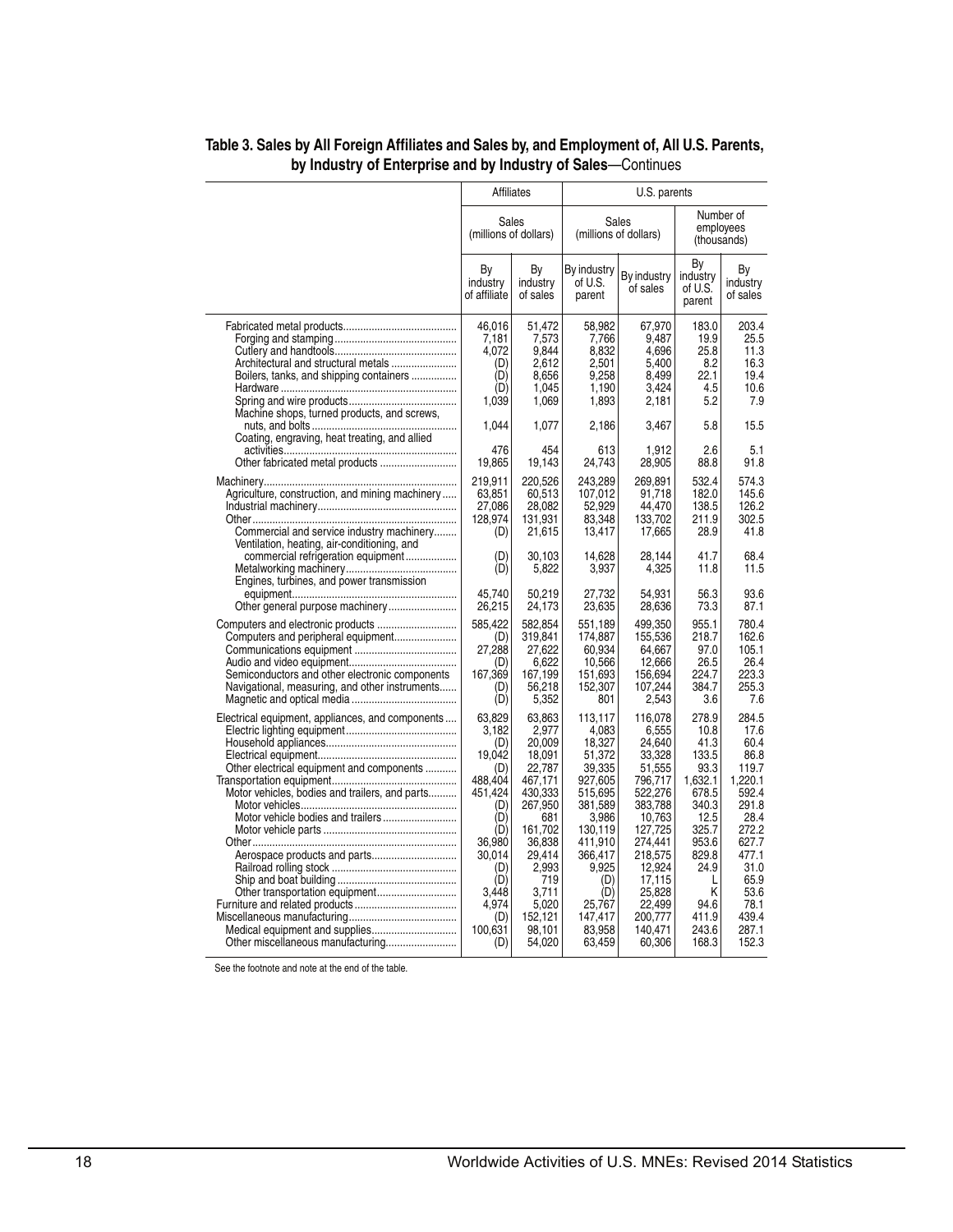|                                                                                                                                                                                    | Affiliates                                                                                      |                                                                                                 | U.S. parents                                                                                     |                                                                                                  |                                                                               |                                                                                |
|------------------------------------------------------------------------------------------------------------------------------------------------------------------------------------|-------------------------------------------------------------------------------------------------|-------------------------------------------------------------------------------------------------|--------------------------------------------------------------------------------------------------|--------------------------------------------------------------------------------------------------|-------------------------------------------------------------------------------|--------------------------------------------------------------------------------|
|                                                                                                                                                                                    | Sales<br>(millions of dollars)                                                                  |                                                                                                 | Sales<br>(millions of dollars)                                                                   |                                                                                                  |                                                                               | Number of<br>employees<br>(thousands)                                          |
|                                                                                                                                                                                    | By<br>industry<br>of affiliate                                                                  | By<br>industry<br>of sales                                                                      | By industry<br>of U.S.<br>parent                                                                 | By industry<br>of sales                                                                          | Bу<br>industry<br>of U.S.<br>parent                                           | By<br>industry<br>of sales                                                     |
| Professional and commercial equipment and supplies<br>Motor vehicles and motor vehicle parts and                                                                                   | 1,608,010<br>238,714<br>327,842<br>214,680<br>826,774                                           | 1,638,124<br>233,470<br>363,884<br>198,817<br>841,953                                           | 1,719,546<br>106,434<br>139,742<br>432,151<br>1,041,219                                          | 1,710,046<br>109.726<br>255,759<br>416,346<br>928,214                                            | 1,815.9<br>143.3<br>27.7<br>366.3<br>1,278.6                                  | 1,524.7<br>121.0<br>22.5<br>337.0<br>1,044.2                                   |
| Lumber and other construction materials<br>Metals and minerals (except petroleum)                                                                                                  | (D)<br>1,914<br>2,312<br>(D)<br>132,229                                                         | 150,805<br>(D)<br>2,285<br>17,071<br>130,882                                                    | 206,877<br>(D)<br>12,340<br>45,727<br>157,134                                                    | 158,984<br>(D)<br>16,721<br>46,682<br>155,726                                                    | 210.3<br>I<br>20.6<br>39.2<br>105.2                                           | 189.3<br>H<br>21.2<br>32.6<br>108.6                                            |
| Hardware, and plumbing and heating equipment<br>Machinery, equipment, and supplies<br>Beer, wine, and distilled alcoholic beverages<br>Wholesale electronic markets and agents and | 6,114<br>79,410<br>30,556<br>10,734<br>39,691<br>44,086<br>103,829<br>76,335<br>6,854<br>94,998 | 6,238<br>79,368<br>35,405<br>10,296<br>38.630<br>46,776<br>103,666<br>71,469<br>6,582<br>91,644 | 12,912<br>44,613<br>36,813<br>22,118<br>47,489<br>290,604<br>80,825<br>22,250<br>5,706<br>51,248 | 12,773<br>50,456<br>41,249<br>26,580<br>44,382<br>164,547<br>86,416<br>30,802<br>9,801<br>75,331 | 24.6<br>82.6<br>73.1<br>21.9<br>153.3<br>398.9<br>22.6<br>24.4<br>9.7<br>50.6 | 22.0<br>82.9<br>71.3<br>33.6<br>129.3<br>228.5<br>10.1<br>18.2<br>12.7<br>50.7 |
| Clothing and clothing accessories stores<br>Furniture and home furnishings stores                                                                                                  | (D)<br>404.717<br>(D)<br>33,227<br>(D)<br>14,185<br>2,007<br>(D)                                | (D)<br>409,983<br>187,848<br>32,814<br>189,321<br>13,580<br>(D)<br>16,430                       | (D)<br>1,466,820<br>550,413<br>123,814<br>792,593<br>65,908<br>(D)<br>(D)                        | (D)<br>1,494,587<br>555,683<br>117,038<br>821,865<br>58,426<br>(D)<br>51,681                     | Κ<br>5,467.3<br>2,236.6<br>919.8<br>2,311.0<br>137.7<br>J<br>M                | Κ<br>5,447.7<br>2,222.2<br>883.7<br>2,341.8<br>121.8<br>Κ<br>154.3             |
| Building material and garden equipment and<br>Sporting goods, hobby, book, and music stores                                                                                        | (D)<br>7,625<br>5,281<br>(D)<br>(D)<br>11,071<br>46,518<br>325,096<br>125,355                   | (D)<br>8,201<br>5,366<br>61,092<br>11,055<br>11,712<br>47,353<br>324,397<br>122,372             | (D)<br>109,253<br>(D)<br>114,909<br>38,328<br>51,598<br>91,668<br>1,041,298<br>175,499           | 132,752<br>93,004<br>(D)<br>128,487<br>37,498<br>42,771<br>120,401<br>1,011,579<br>181,561       | M<br>418.8<br>М<br>114.8<br>249.3<br>196.7<br>173.2<br>1,998.9<br>433.7       | M<br>400.0<br>298.0<br>137.2<br>241.8<br>179.7<br>202.3<br>1,757.2<br>397.4    |
| Newspaper, periodical, book, and database<br>Motion picture and sound recording industries                                                                                         | 12,211<br>113,145<br>16,867<br>14,442<br>2.425                                                  | 11,212<br>111,159<br>17,029<br>14,432<br>2,597                                                  | 48.675<br>126,824<br>26,398<br>22,017<br>4,380                                                   | 45,779<br>135,782<br>47,261<br>41,798<br>5,463                                                   | 191.6<br>242.0<br>93.8<br>L<br>$\mathsf{I}$                                   | 161.0<br>236.4<br>102.3<br>96.2<br>6.1                                         |
| Broadcasting (except Internet) and<br>Cable and other subscription programming<br>Wired telecommunications carriers                                                                | 85,351<br>24,385<br>5,338<br>19,047<br>60.966<br>29,024                                         | 85,544<br>24,845<br>4,841<br>20,004<br>60,699<br>27,199                                         | 587,128<br>191,990<br>21,469<br>170,521<br>395,138<br>216,399                                    | 536,395<br>149,174<br>34.349<br>114,825<br>387,221<br>225,780                                    | 1,044.6<br>398.7<br>37.6<br>361.1<br>645.9<br>343.4                           | 816.4<br>221.9<br>56.6<br>165.2<br>594.5<br>321.6                              |
| Wireless telecommunications carriers (except<br>Data processing, hosting, and related services                                                                                     | 8,584<br>(D)<br>(D)<br>19,304<br>78,218                                                         | 9,786<br>(D)<br>(D)<br>19,547<br>79,906                                                         | (D)<br>10,314<br>(D)<br>137,092<br>115,181                                                       | 137,155<br>8,591<br>15,695<br>136,127<br>110,235                                                 | М<br>I.<br>J<br>157.1<br>269.8                                                | 211.8<br>5.9<br>55.2<br>199.3<br>241.9                                         |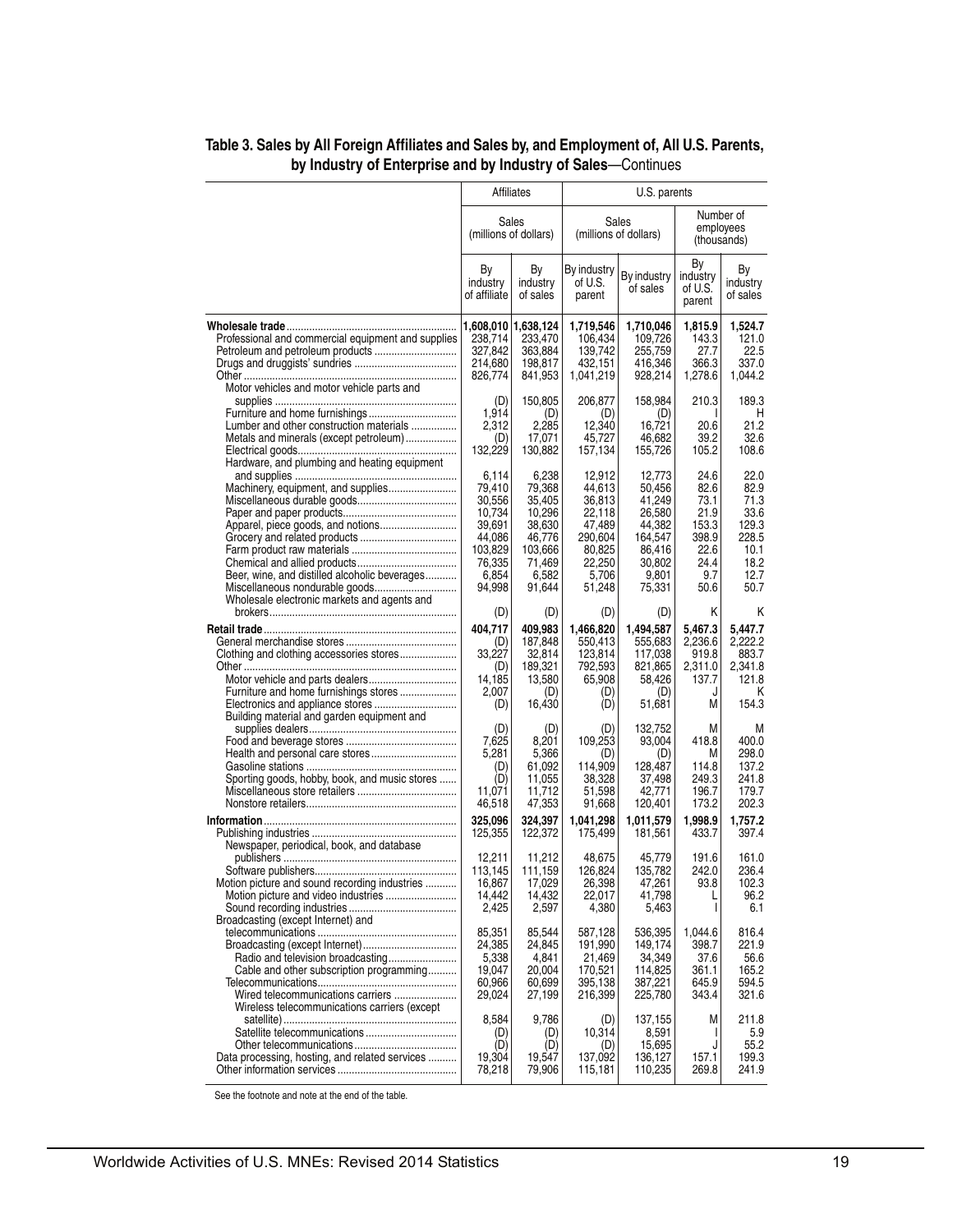|                                                                                                        | Affiliates                     |                                | U.S. parents                     |                                |                                       |                            |  |
|--------------------------------------------------------------------------------------------------------|--------------------------------|--------------------------------|----------------------------------|--------------------------------|---------------------------------------|----------------------------|--|
|                                                                                                        |                                | Sales<br>(millions of dollars) |                                  | Sales<br>(millions of dollars) | Number of<br>employees<br>(thousands) |                            |  |
|                                                                                                        | By<br>industry<br>of affiliate | By<br>industry<br>of sales     | By industry<br>of U.S.<br>parent | By industry<br>of sales        | Вy<br>industry<br>of U.S.<br>parent   | Bγ<br>industry<br>of sales |  |
|                                                                                                        | 605,713                        | 605,774                        | 1,899,838                        | 1,987,257                      | 2,849.1                               | 2,633.2                    |  |
| Depository credit intermediation (banking)                                                             | 81,624<br>79,943               | 81,585<br>79,905               | 408,956<br>408,956               | 342,450<br>(D)                 | 1,079.3<br>1,079.3                    | 757.0<br>M                 |  |
|                                                                                                        | 1,681                          | 1,681                          | 0                                | (D)                            | 0.0                                   | н                          |  |
|                                                                                                        | 314,586                        | 318,578                        | 467,364                          | 600,319                        | 684.9                                 | 954.4                      |  |
| Securities, commodity contracts, and other<br>intermediation and related activities                    | 166,137                        | 169,375                        | 281,202                          | 375,623                        | 400.3                                 | 572.2                      |  |
| Securities and commodity contracts                                                                     |                                |                                |                                  |                                |                                       |                            |  |
| intermediation and brokerage                                                                           | (D)                            | 51,410                         | 119,551                          | 149,367                        | 202.7                                 | 259.4                      |  |
| Other financial investment activities and                                                              | (D)                            | 117,964                        | 161,651                          | 226,256                        | 197.6                                 | 312.8                      |  |
| Nondepository credit intermediation and related                                                        |                                |                                |                                  |                                |                                       |                            |  |
|                                                                                                        | 107,526                        | 108,284                        | 166,524                          | 201,124                        | 270.0                                 | 364.2                      |  |
| Nondepository credit intermediation<br>Activities related to credit intermediation                     | (D)<br>(D)                     | 67,609<br>40,675               | 128.849<br>37,675                | 152.098<br>49,026              | 203.6<br>66.4                         | 278.3<br>85.9              |  |
| Funds, trusts, and other financial vehicles                                                            | 40,922                         | 40,919                         | 19,638                           | 23,572                         | 14.5                                  | 17.9                       |  |
| Insurance carriers and related activities                                                              | 209,503                        | 205,610                        | 1,023,517                        | 1,044,488                      | 1,084.9                               | 921.9                      |  |
| Insurance carriers, except life insurance carriers                                                     | 100,146                        | 93,872                         | 702,257                          | 691,338                        | 803.1                                 | 570.9                      |  |
|                                                                                                        | 90,835                         | 93,955                         | 293,485                          | 296,053                        | 172.2                                 | 156.5                      |  |
| Agencies, brokerages, and other insurance related                                                      | 18,522                         | 17,784                         | 27,775                           | 57,097                         | 109.6                                 | 194.5                      |  |
| Professional, scientific, and technical services                                                       | 292,171                        | 299,804                        | 424,321                          | 516,311                        | 1.650.4                               | 1,821.0                    |  |
| Architectural, engineering, and related services                                                       | 38,198                         | 38,007                         | 47,590                           | 71,505                         | 194.7                                 | 233.5                      |  |
| Computer systems design and related services                                                           | 131,684                        | 128,699                        | 150,186                          | 153,457                        | 480.5                                 | 465.8                      |  |
| Management, scientific, and technical consulting                                                       | 30,896                         | 31,520                         | 33,751                           | 72,601                         | 189.6                                 | 343.4                      |  |
| Advertising and related services                                                                       | 17,012<br>74,382               | 17,239<br>84,338               | 32,457<br>160,337                | 38,255<br>180,494              | 120.3<br>665.3                        | 146.8<br>631.6             |  |
|                                                                                                        | 8,109                          | 8,109                          | 53,124                           | 53,273                         | 121.0                                 | 105.2                      |  |
| Accounting, tax preparation, bookkeeping, and                                                          |                                |                                |                                  |                                |                                       |                            |  |
|                                                                                                        | 14,182                         | 14,394                         | 51,813                           | 37,906                         | 240.8                                 | 173.6                      |  |
|                                                                                                        | (D)                            | 3,128                          | 3,822                            | 4,190                          | 10.6                                  | 12.3                       |  |
| Scientific research and development services<br>Other professional, scientific, and technical services | 19,168<br>(D)                  | 19,506<br>39,202               | 15,938<br>35,640                 | 25,882<br>59,243               | 53.4<br>239.4                         | 71.5<br>269.0              |  |
|                                                                                                        | 625,975                        | 638,044                        | 1,280,261                        | 1,454,778                      | 6,035.3                               | 6,313.5                    |  |
| Agriculture, forestry, fishing, and hunting                                                            | 17,699                         | 18,755                         | 13,643                           | 19,426                         | 36.1                                  | 44.7                       |  |
|                                                                                                        | 9,898                          | 10,461                         | 10,028                           | 10,291                         | 19.7                                  | 20.1                       |  |
|                                                                                                        | 4,718                          | 4,932                          | 2,957                            | 7,524                          | 14.7                                  | 21.0                       |  |
|                                                                                                        | 1,077                          | 1,042                          | 197                              | 953                            | 0.3                                   | 0.7                        |  |
| Support activities for agriculture and forestry                                                        | 22<br>1,984                    | 22<br>2,299                    | (D)<br>(D)                       | (D)<br>(D)                     | 1.1<br>0.3                            | 0.9<br>1.9                 |  |
|                                                                                                        | 41,136                         | 41,081                         | 125,042                          | 131,984                        | 319.0                                 | 339.3                      |  |
|                                                                                                        | 3,578                          | 3,618                          | 44,216                           | 44,915                         | 54.1                                  | 48.0                       |  |
| Heavy and civil engineering construction                                                               | 34,944                         | 34,994                         | 55,221                           | 51,977                         | 131.5                                 | 129.4                      |  |
|                                                                                                        | 2,613                          | 2,468                          | 25,605                           | 35,092                         | 133.5                                 | 162.0                      |  |
| Electric power generation, transmission, and                                                           | 88,652                         | 85,872                         | 235,197                          | 259,239                        | 205.5                                 | 196.1                      |  |
|                                                                                                        | (D)                            | 37,977                         | 152,913                          | 155,514                        | 153.7                                 | 139.1                      |  |
|                                                                                                        | (D)                            | 46,528                         | 77,598                           | 99,438                         | 40.5                                  | 47.9                       |  |
| Water, sewage, and other systems                                                                       | (D)                            | 1,367                          | 4,687                            | 4,287                          | 11.3                                  | 9.0                        |  |
|                                                                                                        | 137,210<br>(D)                 | 143,341<br>11,389              | 381,837<br>129,689               | 440,629<br>137,611             | 1,340.8<br>284.9                      | 1,361.0<br>277.0           |  |
|                                                                                                        | 16,515                         | 15,966                         | 56,754                           | 80,157                         | 129.7                                 | 170.9                      |  |
|                                                                                                        | 31,284                         | 35,120                         | 9,402                            | 11,958                         | 21.9                                  | 23.4                       |  |
|                                                                                                        | (D)                            | 5,028                          | (D)                              | 3,826                          |                                       | 5.5                        |  |
|                                                                                                        | (D)<br>12.109                  | 30,092<br>12,235               | (D)<br>46,374                    | 8,132<br>48,414                | J<br>194.3                            | 17.9<br>202.0              |  |
| Transit and ground passenger transportation                                                            | 981                            | 989                            | 6,992                            | 7,064                          | 117.1                                 | 116.2                      |  |
|                                                                                                        | (D)                            | 10,240                         | 31,765                           | 49,621                         | 18.9                                  | 28.8                       |  |
| Pipeline transportation of crude oil, refined                                                          |                                |                                |                                  |                                |                                       |                            |  |
| petroleum products, and natural gas                                                                    | (D)<br>(D)                     | (D)<br>(D)                     | (D)                              | (D)<br>(D)                     | 18.8                                  | 27.7                       |  |
|                                                                                                        |                                |                                | (D)                              |                                | 0.1                                   | 1.1                        |  |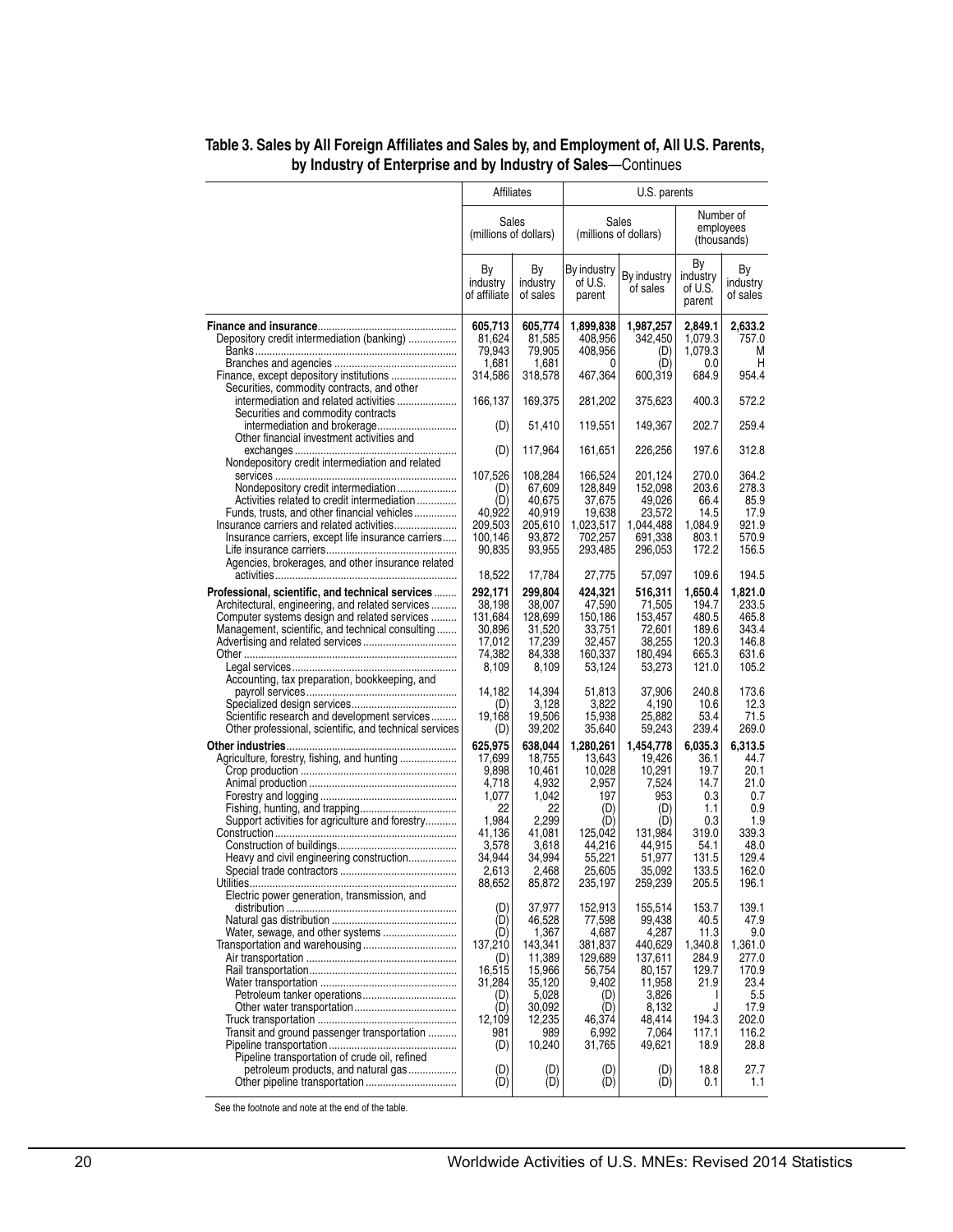|                                                                                                                                                                                                                                         |                                                                                                                                                                                                  | <b>Affiliates</b>                                                                                                                                                                                        | U.S. parents                                                                                                                                                                                                      |                                                                                                                                                                                                                      |                                                                                                                                                                                                   |                                                                                                                                                                                                |
|-----------------------------------------------------------------------------------------------------------------------------------------------------------------------------------------------------------------------------------------|--------------------------------------------------------------------------------------------------------------------------------------------------------------------------------------------------|----------------------------------------------------------------------------------------------------------------------------------------------------------------------------------------------------------|-------------------------------------------------------------------------------------------------------------------------------------------------------------------------------------------------------------------|----------------------------------------------------------------------------------------------------------------------------------------------------------------------------------------------------------------------|---------------------------------------------------------------------------------------------------------------------------------------------------------------------------------------------------|------------------------------------------------------------------------------------------------------------------------------------------------------------------------------------------------|
|                                                                                                                                                                                                                                         | Sales<br>(millions of dollars)                                                                                                                                                                   |                                                                                                                                                                                                          | Sales<br>(millions of dollars)                                                                                                                                                                                    |                                                                                                                                                                                                                      | Number of<br>employees<br>(thousands)                                                                                                                                                             |                                                                                                                                                                                                |
|                                                                                                                                                                                                                                         | By<br>industry<br>of affiliate                                                                                                                                                                   | Βy<br>industry<br>of sales                                                                                                                                                                               | By industry<br>of U.S.<br>parent                                                                                                                                                                                  | By industry<br>of sales                                                                                                                                                                                              | By<br>industry<br>of U.S.<br>parent                                                                                                                                                               | By<br>industry<br>of sales                                                                                                                                                                     |
| Management of nonbank companies and enterprises<br>Other warehousing and storage<br>Rental and leasing (except real estate)<br>Automotive equipment rental and leasing<br>Lessors of nonfinancial intangible assets (except             | (D)<br>22.710<br>2,301<br>24,861<br>8,868<br>(D)<br>(D)<br>108,563<br>35,701<br>72,862<br>8,808<br>18,161<br>45,892                                                                              | (D)<br>(D)<br>2,378<br>24,791<br>8,690<br>746<br>7,944<br>111,244<br>36,206<br>75,037<br>8,881<br>20,471<br>45,685                                                                                       | (D)<br>(D)<br>1,590<br>(D)<br>5,725<br>(D)<br>(D)<br>106,483<br>42,790<br>63,692<br>32,846<br>16,030<br>14,817                                                                                                    | (D)<br>(D)<br>785<br>(D)<br>9,961<br>2,319<br>7,642<br>142.965<br>44,546<br>98,419<br>35,344<br>36,962<br>26,114                                                                                                     | 0.6<br>L<br>9.6<br>M<br>31.5<br>0.3<br>31.2<br>297.7<br>95.3<br>202.4<br>121.3<br>53.5<br>27.6                                                                                                    | 0.8<br>М<br>10.0<br>M<br>44.8<br>2.2<br>42.6<br>356.7<br>93.5<br>263.2<br>109.5<br>92.2<br>61.5                                                                                                |
| Holding companies, except bank holding<br>companies                                                                                                                                                                                     | 0                                                                                                                                                                                                | 0                                                                                                                                                                                                        | 676                                                                                                                                                                                                               | 0                                                                                                                                                                                                                    | 7.9                                                                                                                                                                                               | 7.8                                                                                                                                                                                            |
| Corporate, subsidiary, and regional management<br>Administration, support, and waste management<br>Travel arrangement and reservation services<br>Services to buildings and dwellings<br>Performing arts, spectator sports, and related | 2,301<br>90,319<br>(D)<br>(D)<br>2,029<br>23.599<br>24.224<br>(D)<br>2,092<br>1,180<br>6,741<br>9,354<br>2,311<br>3,444<br>(D)<br>(D)<br>67,865<br>20,777<br>47,088<br>62,876<br>8,039<br>39,319 | 2,378<br>88,584<br>77,098<br>2,854<br>2,098<br>23.625<br>21,794<br>16,145<br>1,974<br>1,724<br>6,884<br>9,696<br>2,178<br>3,919<br>(D)<br>(D)<br>68,058<br>20,418<br>47,641<br>69,035<br>8,082<br>38,037 | 914<br>149,735<br>120,768<br>18,171<br>2,254<br>28.065<br>29,890<br>15,515<br>15,556<br>6,177<br>5,140<br>90,770<br>20,816<br>57,865<br>11,710<br>379<br>112,058<br>38.402<br>73,656<br>63,906<br>9,381<br>36,664 | 785<br>140,718<br>111,544<br>10,291<br>3,923<br>27.924<br>17,509<br>18,379<br>16,205<br>6,879<br>10,435<br>95,090<br>22,818<br>58,926<br>12,588<br>758<br>117,057<br>45,014<br>72,043<br>106,885<br>10,123<br>47,498 | 1.7<br>1,189.6<br>1,088.9<br>135.0<br>37.6<br>404.6<br>206.3<br>22.2<br>217.7<br>52.1<br>13.4<br>638.7<br>133.4<br>380.1<br>119.2<br>6.1<br>1,468.6<br>326.6<br>1,142.0<br>529.7<br>69.9<br>298.0 | 2.2<br>1.091.0<br>995.4<br>73.1<br>39.3<br>392.9<br>142.2<br>27.1<br>228.0<br>53.6<br>39.3<br>650.7<br>142.1<br>379.6<br>121.6<br>7.3<br>1,533.8<br>378.4<br>1,155.4<br>730.2<br>75.6<br>365.9 |
| Museums, historical sites, and similar institutions<br>Amusement, gambling, and recreation industries                                                                                                                                   | 5,839<br>120<br>33,360                                                                                                                                                                           | 5,318<br>96<br>32,623                                                                                                                                                                                    | (D)<br>(D)<br>28,756                                                                                                                                                                                              | (D)<br>(D)<br>38,647                                                                                                                                                                                                 | 13.1<br>0.1<br>284.7                                                                                                                                                                              | 20.4<br>0.1<br>345.4                                                                                                                                                                           |
| Other services (except public administration and<br>Nonbusiness entities, except government                                                                                                                                             | 15.519<br>(D)<br>(D)<br>0                                                                                                                                                                        | 22.916<br>19,950<br>2,966<br>0                                                                                                                                                                           | 17.861<br>5,403<br>12,458<br>0                                                                                                                                                                                    | 49.264<br>38.170<br>11,093<br>1                                                                                                                                                                                      | 161.9<br>27.5<br>134.3<br>0.0                                                                                                                                                                     | 288.7<br>168.9<br>119.9<br>$(\dot{\phantom{a}})$                                                                                                                                               |
|                                                                                                                                                                                                                                         | 0                                                                                                                                                                                                | 0                                                                                                                                                                                                        | 0                                                                                                                                                                                                                 | 0                                                                                                                                                                                                                    | 0.0                                                                                                                                                                                               | 1,186.5                                                                                                                                                                                        |
|                                                                                                                                                                                                                                         | 0                                                                                                                                                                                                | 7,620                                                                                                                                                                                                    | 0                                                                                                                                                                                                                 | 43,814                                                                                                                                                                                                               | 0.0                                                                                                                                                                                               | 78.7                                                                                                                                                                                           |

D Data are suppressed to avoid the disclosure of data of individual companies<br>1. Employees on the payrolls of administrative offices and other auxiliary units. Excludes administrative or auxiliary employees that are<br>locate

they serve.<br>- Norε. Size ranges are given in employment cells that are suppressed. The size ranges are: A—1 to 499; F—500 to 999; G—1,000 to 2,499;<br>H—2,500 to 4,999; I—5,000 to 9,999; J—10,000 to 24,999; K—25,000 to 49,9

 $\overline{a}$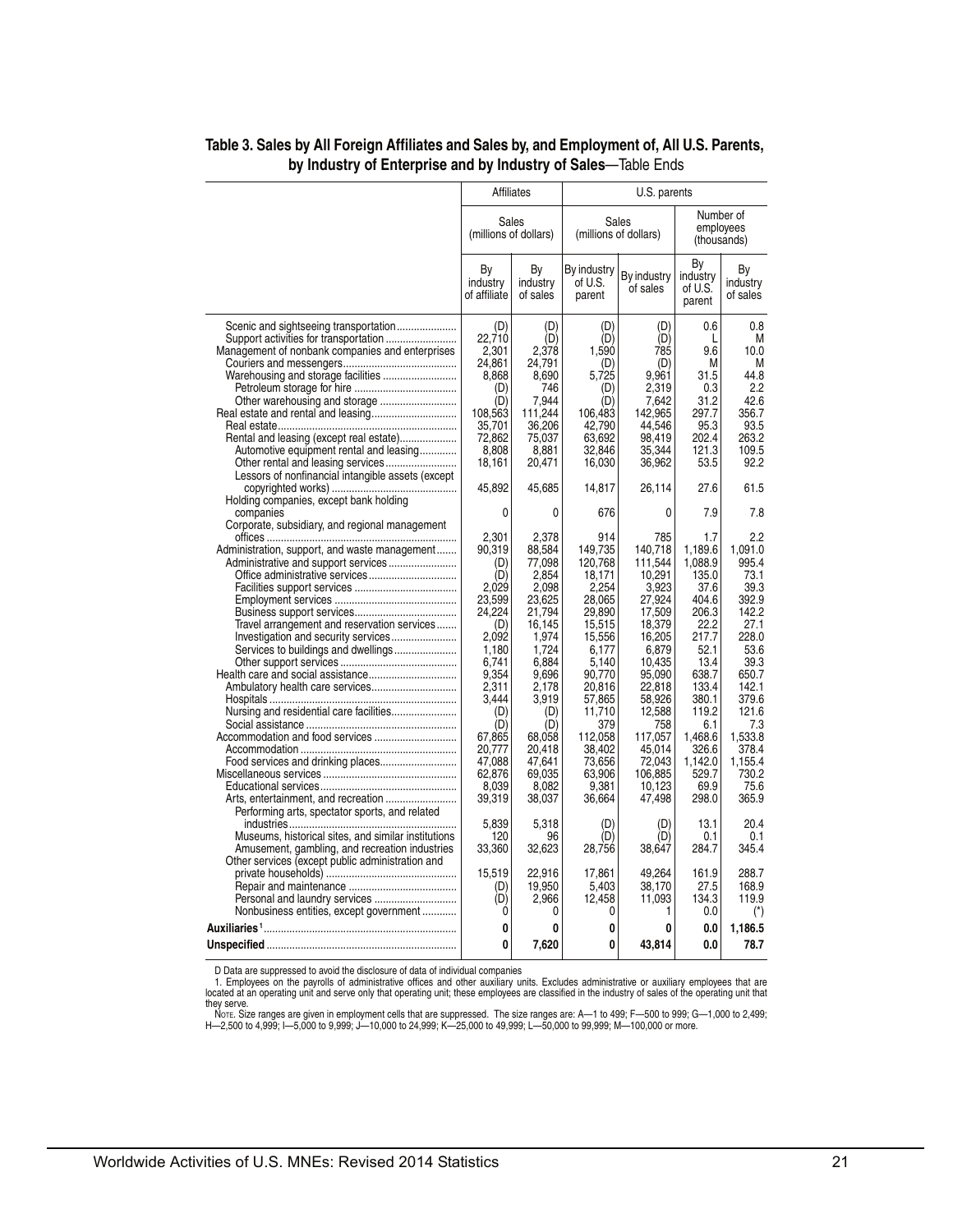# **Estimation and General Validity of the Data**

 items that appeared only on Form BE–10B for the affiliates that were reported on To present direct investment statistics in the same detail for all majorityowned foreign affiliates and to reduce respondent burden, BEA imputed the Form BE–10C or Form BE–10D. Most of these Form BE–10B items were imputed on the basis of relationships among data items for a panel of Form BE–10B affiliates with similar host country and industry characteristics. As a result of this process, for every data item in the tables for majority-owned foreign affiliates, the statistics presented cover the universe of majority-owned foreign affiliates of U.S. parents.

Estimates were also prepared for some parents and affiliates that failed to report in the benchmark survey, but for which BEA had a basis for imputation, usually from data reported on BEA quarterly and annual surveys.

 ates that filed Forms BE–10B and BE–10C. For those affiliates that filed Form Direct investment positions and transactions data were collected for all affili-BE–10D, direct investment positions and transactions were estimated from the information reported on affiliate operations.<sup>20</sup> For every item in the tables for direct investment positions and transactions, the statistics cover the universe of all affiliates.

 When possible, the data were also compared to comparable data reported by The data reported for U.S. parents and foreign affiliates were required to pass a substantial number of edit checks. The data for a parent or an affiliate were reviewed for their consistency with related data for the parent or affiliate from other parts of the survey form and with data provided in related survey forms. other parents or affiliates and to comparable data from outside sources. As a result of this edit and review process, a number of changes to the reported data were made, usually after consultation with survey respondents. In some cases, usually those of smaller parents and affiliates, estimates based on industry averages or on other information were substituted for missing or erroneously reported data.

For some items—such as those pertaining to trade by country of origin or destination and employment by industry of sales—parents and affiliates had difficulty in supplying the required information because the data were not easily accessible or were unavailable from their standard accounting records. In these cases, reporters often provided estimates, the quality of which is difficult to assess.

 by multiplying the U.S. parent's percentage of direct ownership in the affiliate by the affiliate's total owner's equity (assets less liabilities). The debt position was estimated by subtracting debt owed to income was estimated by multiplying the U.S. parent's percentage of direct ownership in the affili-20. The direct investment position was estimated in two parts. The equity position was estimated the affiliate by its U.S. parent from debt owed to the parent by the affiliate. Direct investment ate by the affiliate's net income (or loss) after foreign income tax.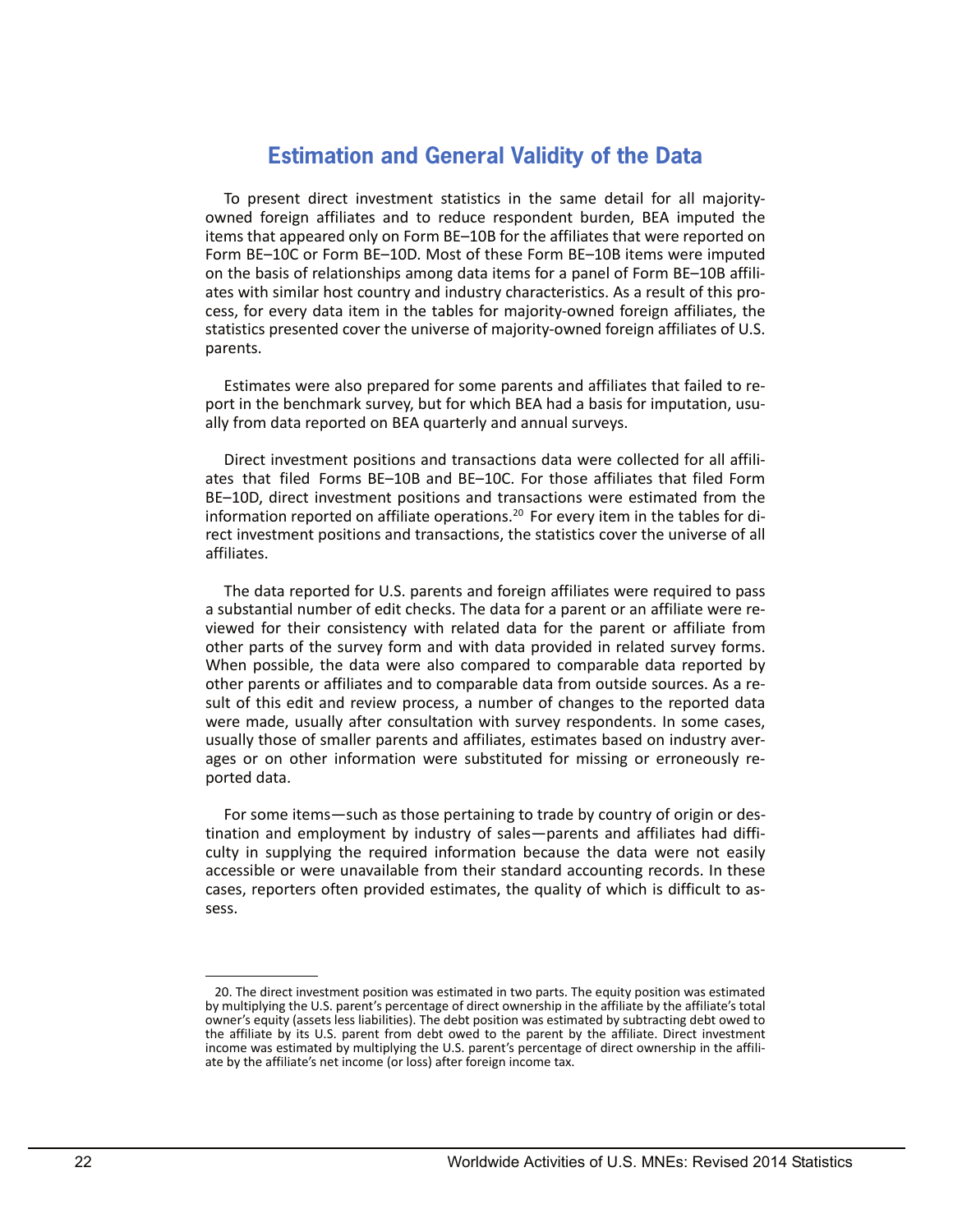# **Number of U.S. Parents and Foreign Affiliates**

Table I.A1 shows by country the number of foreign affiliates with total assets, sales, or net income (loss) greater than \$25 million. Table I.A2 shows the number of U.S. parents and foreign affiliates by industry.

The numbers of parents and affiliates are not strictly comparable with the numbers shown in previous benchmark and annual survey publications because of differences in the criteria for reporting on the different forms. The numbers in this publication cover affiliates that met the 2014 benchmark survey's \$25 million reporting criterion for filing Form BE–10B or Form BE–10C and cover parents that reported at least one affiliate on those forms. The numbers in benchmark survey publications earlier than 2009 are based on the size criteria in those surveys, which differed from those in 2014 and 2009. For example, the size threshold was \$10 million in the 2004 benchmark survey.

The numbers of parents and affiliates should be used cautiously because, except for those shown in table 1, they exclude numerous very small affiliates, which are affiliates with total assets, sales, and net income (loss) of \$25 million or less, and parents whose affiliates all had total assets, sales, and net income (loss) of \$25 million or less. In addition, comparisons of the number of parents and affiliates over time should be performed cautiously because BEA makes efforts to identify and eliminate gaps in coverage through benchmark surveys. This process often results in new reporting of U.S. parents not previously known to BEA to be part of the direct investment universe. The increase in the number of parents and affiliates in 2014 partly reflected new reporting by many U.S. parents. Although the new parents and affiliates were large in number, their operations were smaller than average for most measures of activity. While it is common for new parents to be identified in benchmark surveys, the influx of newly identified parents in the 2014 survey was somewhat larger than in past benchmark surveys.<sup>21</sup>

Another reason to use caution when using the numbers of parents and affiliates is because survey forms were not filed for some parents and affiliates that met the reporting criteria. Because of limited resources, BEA's efforts to ensure compliance with reporting requirements focused mainly on large parents and affiliates. As a result, some of the parents of small affiliates that were not aware of the reporting requirements and that were not on BEA's mailing list may not have filed reports. The omission of these parents and affiliates from the benchmark survey results probably has not significantly affected the aggregate value of the various data items collected. Given the larger than normal influx of newly identified parents in the 2014 survey, it is likely that any omissions are smaller than in previous benchmark surveys.

Even an exact count of parents or affiliates would be difficult to interpret because each report covers a consolidated business enterprise. The number of consolidated business enterprises varies according to the degree of consolidation by enterprise and differences in the organizational structure of the enterprises.

<sup>21.</sup> For more information on the effects of this new reporting on the statistics, see *[Improvements](https://www.bea.gov/international/pdf/usdia_2014r/MNE%2014-R%20Improvements%20in%20Coverage.pdf)  [in Coverage for the 2014 Benchmark Survey.](https://www.bea.gov/international/pdf/usdia_2014r/MNE%2014-R%20Improvements%20in%20Coverage.pdf)*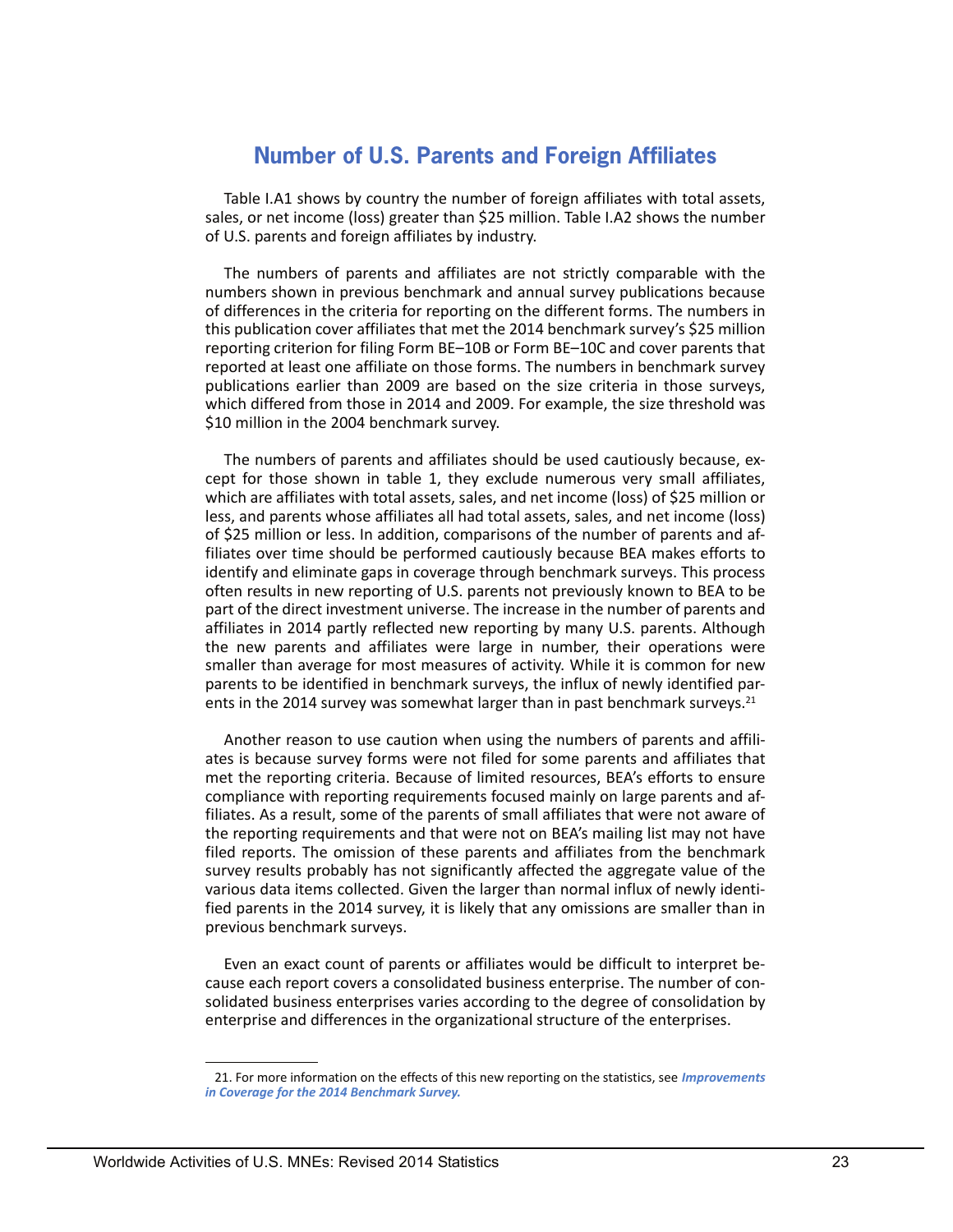# **Statistics on Activities of Foreign Affiliates and U.S. Parents**

Activities statistics cover the overall operations of U.S. parents and their foreign affiliates, which allows for analysis of a broad range of topics related to direct investment. Among the items covered by these statistics are the following: balance sheets and income statements; value added; goods and services supplied; taxes; property, plant, and equipment; employment and compensation of employees; U.S. trade in goods; and research and development activities.

The activities statistics for foreign affiliates are not adjusted for the ownership share of the U.S. parents. Thus, for example, the employment statistics include all the employees of each affiliate, including affiliates in which the U.S. parent's ownership share is less than 100 percent.

Most of the concepts and definitions used in reporting the activities data can be found in the instructions on the survey forms. The following discussion focuses on the concepts, definitions, and statistical issues that require further explanation or that are not covered in the forms or the instructions.

## *Balance sheets and income statements*

 ments are required to be reported as they would have been for stockholders' re-U.S. parents' and their foreign affiliates' balance sheets and income stateports, preferably according to U.S. GAAP. Some exceptions, such as consolidation, are explained in the survey instructions.

For most parents and foreign affiliates, the income statement includes all types of income, both ordinary and extraordinary. However, for some parents and affiliates, such as those in insurance, GAAP requires certain unrealized gains and losses to be carried directly to owners' equity in the balance sheet rather than to be recorded on the income statement. This GAAP requirement also applies to BEA reporting.

Under GAAP, depreciation and depletion charges are used to distribute the cost of an asset over that asset's estimated useful life. For example, parents and affiliates engaged in extracting natural resources report net income after the deduction of book depletion—that is, those expenses representing the periodic chargeoff of the actual cost of natural resources. Tax or percentage depletion is not deducted. This GAAP requirement also applies to BEA reporting.

## *Value added*

 Likewise, a U.S. parent's value added measures the parent's contribution to U.S. Value added is an economic accounting measure of the production of goods and services. A foreign affiliate's value added measures the value of its production net of any intermediate inputs produced by others. It measures the affiliate's contribution to the gross domestic product (GDP) of the foreign host country. GDP.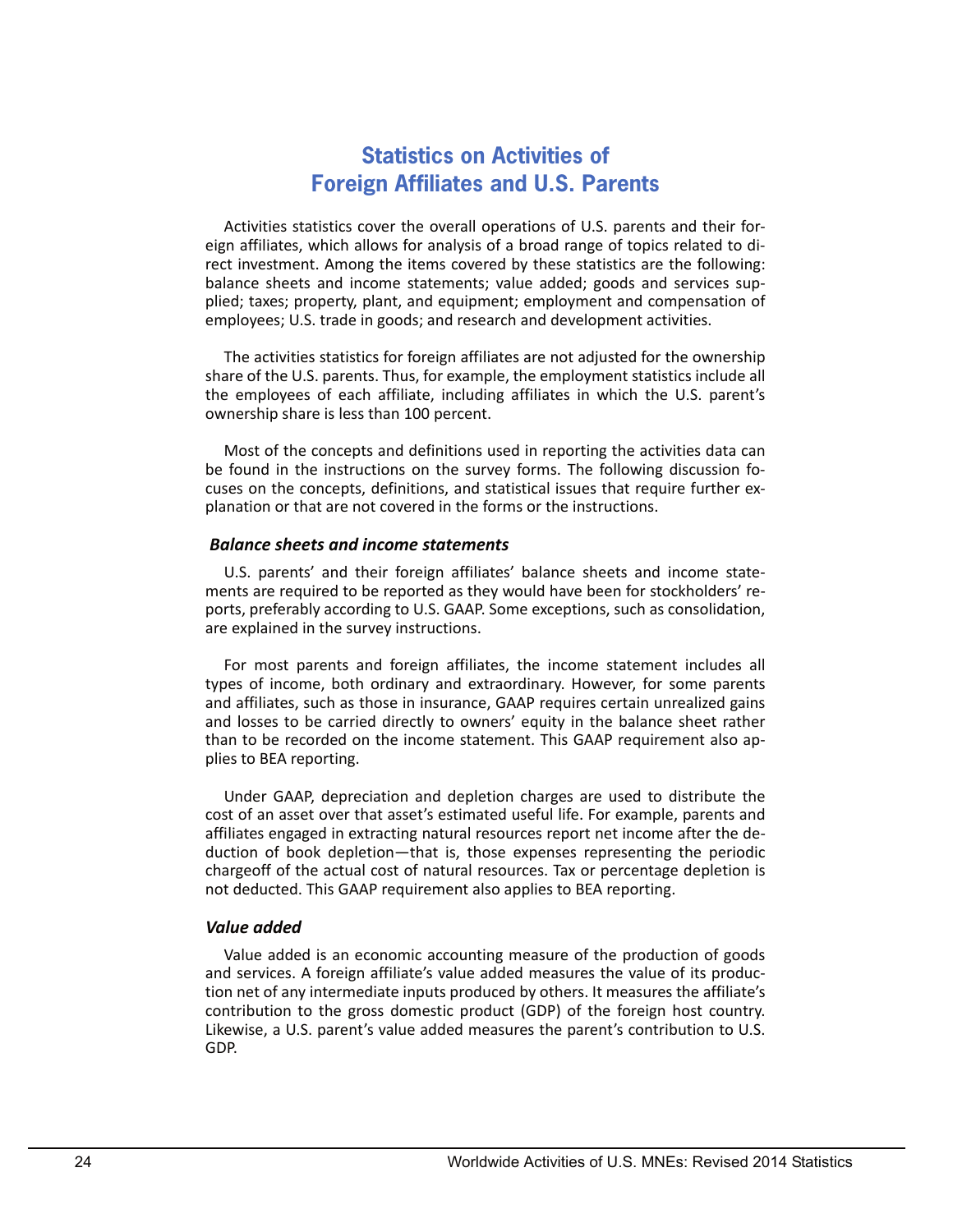A firm's value added can be measured as gross output (revenue) less its intermediate inputs (purchased goods and services used in production). Alternatively, it can be measured as the sum of the costs incurred (except for intermediate inputs) and the "profit-type returns" earned in production.<sup>22</sup> The costs fall into four major categories: compensation of employees, net interest paid, taxes on production and imports, and the capital consumption allowance.<sup>23</sup> The estimates presented in this publication were calculated as the sum of costs incurred and profit-type returns earned in production.

Value added is generally preferred to sales or other measures to assess the economic impact of parents or affiliates on the overall economy and on individual industries. Value added permits a more focused analysis of the impact of U.S. MNEs because it measures only the enterprises' contributions to economic output, whereas sales do not distinguish between parents' or affiliates' contributions and the value of output embodied in inputs purchased from other companies. In addition, value added is a better measure of parents' or affiliates' contributions to the economy during a specific period than is sales, which may represent production from earlier periods.

#### *Goods and services supplied*

 consider investment income an incidental source of income and include it in the income statement in an "other income" category rather than in sales. For U.S. parents and majority-owned foreign affiliates, the 2014 benchmark survey collected data on sales or gross operating revenues disaggregated into goods, services, and investment income. Sales were further disaggregated according to whether the customer was affiliated or unaffiliated with the seller and whether the customer was a resident of the United States, or, if the foreign affiliate was the seller, whether the customer was a resident of the country of the foreign affiliate or another foreign country. For purposes of distributing sales or gross revenues into goods, services, and investment income on the benchmark survey, goods are generally defined to be economic outputs that are tangible, and services are generally defined to be economic outputs that are intangible. In finance and insurance, companies include investment income in sales because it is generated by a primary activity of the firm. In other industries, most companies

<sup>22.</sup> Profit-type return is an economic accounting measure of profits from current production. Unlike net income, it is gross of income taxes, excludes capital gains and losses and income from equity investments, and reflects certain other adjustments needed to convert profits from a financial-accounting basis to an economic-accounting basis.

<sup>23.</sup> In the NIPAs, two measures of depreciation, or capital consumption, are used—the *capital consumption allowance* and the *consumption of fixed capital*. The capital consumption allowance (CCA) consists of depreciation charges, which are based mainly on tax returns, and allowances for accidental damage to fixed capital. Consumption of fixed capital consists of CCA plus an adjustment to place depreciation on an economic basis that uses economic service lives, geometric pattern for depreciation, and replacement-cost valuation.

For U.S. parents and foreign affiliates, the only measure of capital consumption available from BEA's survey data is the book value of depreciation, reported on a basis consistent with GAAP. Because this measure does not provide for replacement-cost valuation, it is termed the "capital consumption allowance" in this publication.

The basis used to measure depreciation has no effect on the measurement of total value added; any differences between the measures of depreciation, which is a cost of production, have equal and offsetting effects on the profit-type return component.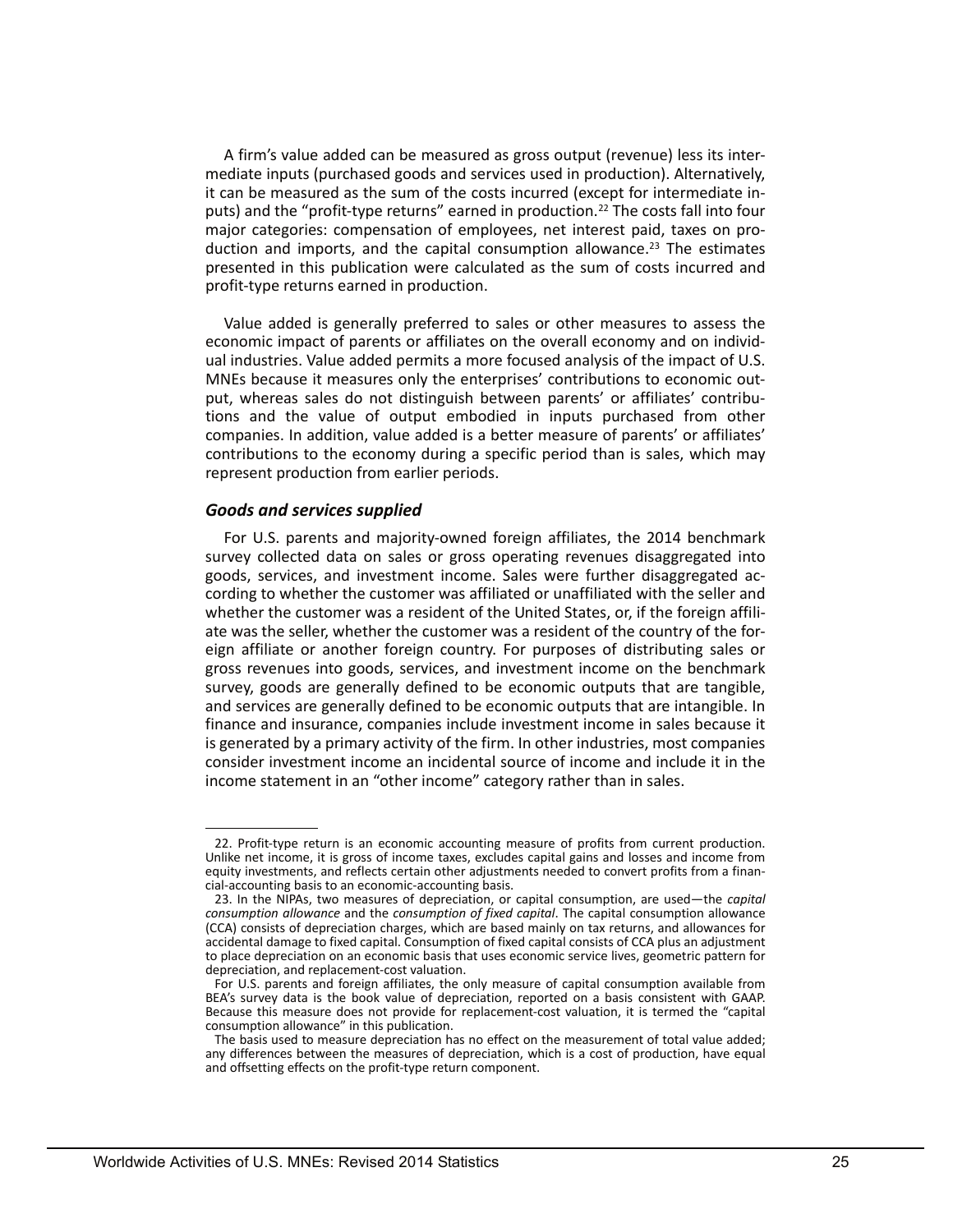to reported sales in banking, insurance, and wholesale and retail trade affect the In the activities statistics, total sales are distributed by type of sale into categories that roughly correspond to goods and services sales and investment income but more closely approximate measures of output, namely goods supplied, services supplied, and other sales.<sup>24</sup> For sales in industries other than banking, insurance, and wholesale and retail trade, goods and services supplied are equal to the reported values of sales of goods and services, and other sales, which is calculated as the residual of total sales less goods and services supplied and is equal to investment income. For banking and insurance, adjustments are made to the reported value of sales of services and for wholesale and retail trade, adjustments are made to the reported values of sales of goods and sales of services. For sales in banking, services supplied include not only the explicit fees and commissions reported as sales, but also BEA's estimate of the value of implicit services provided by banks, often referred to as financial intermediation services indirectly measured (FISIM).<sup>25</sup> Other sales are thereby equal to reported investment income less FISIM. For sales in insurance, services supplied consists of BEA's estimate of premiums remaining after provision for expected or "normal" losses and a measure of premium supplements, which represent income earned on funds insurers hold on policyholders' behalf. For sales in wholesale and retail trade, services supplied includes an estimate of the distributive services provided by selling goods or arranging for their sale. This estimate of distributive services is subtracted from the reported value of sales of goods to produce a measure of goods supplied that includes only the value of the goods resold. The adjustments distribution of sales or operating revenues between goods and services supplied and other sales but do not affect the value of total sales or operating revenues.

## *Employment and compensation of employees*

Respondents to the 2014 benchmark survey were asked to report employment as the number of full-time and part-time employees on the payroll at the end of fiscal year 2014. However, a count taken during the year was accepted if it was a reasonable proxy for the end-of-year number. In addition, if employment at the end of the year was unusually high or low because of temporary factors, such as seasonal variations or a strike, a number reflecting normal operations was requested.

 24. Statistics on services supplied though majority-owned foreign affiliates of U.S. companies are Current Business and in the international services section of **[BEA's interactive tables.](https://www.bea.gov/iTable/iTableHtml.cfm?reqid=62&step=9&isuri=1&6210=4)** For the most Services in 2016 and Services Supplied Through Affiliates in 2015," SURVEY 97 (October 2017). In which supplemental data are available to calculate the adjustments necessary to convert sales of presented together with data on cross-border trade in services in annual articles in the Survey of recent presentation, see Alexis N. Grimm and Shari A. Allen, "U.S. International Services: Trade in most of the statistics available in the interactive tables, the series on services supplied through majority-owned foreign affiliates of U.S. companies begins with the year 2004, the first year for services to services supplied.

 loans or by a reduction in the interest rates that they pay to depositors rather than by charging 25. Banks are compensated for some services by a portion of the interest that they charge on explicit fees. For example, banks may provide some services—such as processing checks, disbursing or transferring funds when and where needed, protecting deposited funds, and investment services—without charging explicit fees. To account for such services, the measure of the value added by U.S. MNEs includes an imputation of the value of these services because they are omitted by the standard measure of value added that is used for most industries.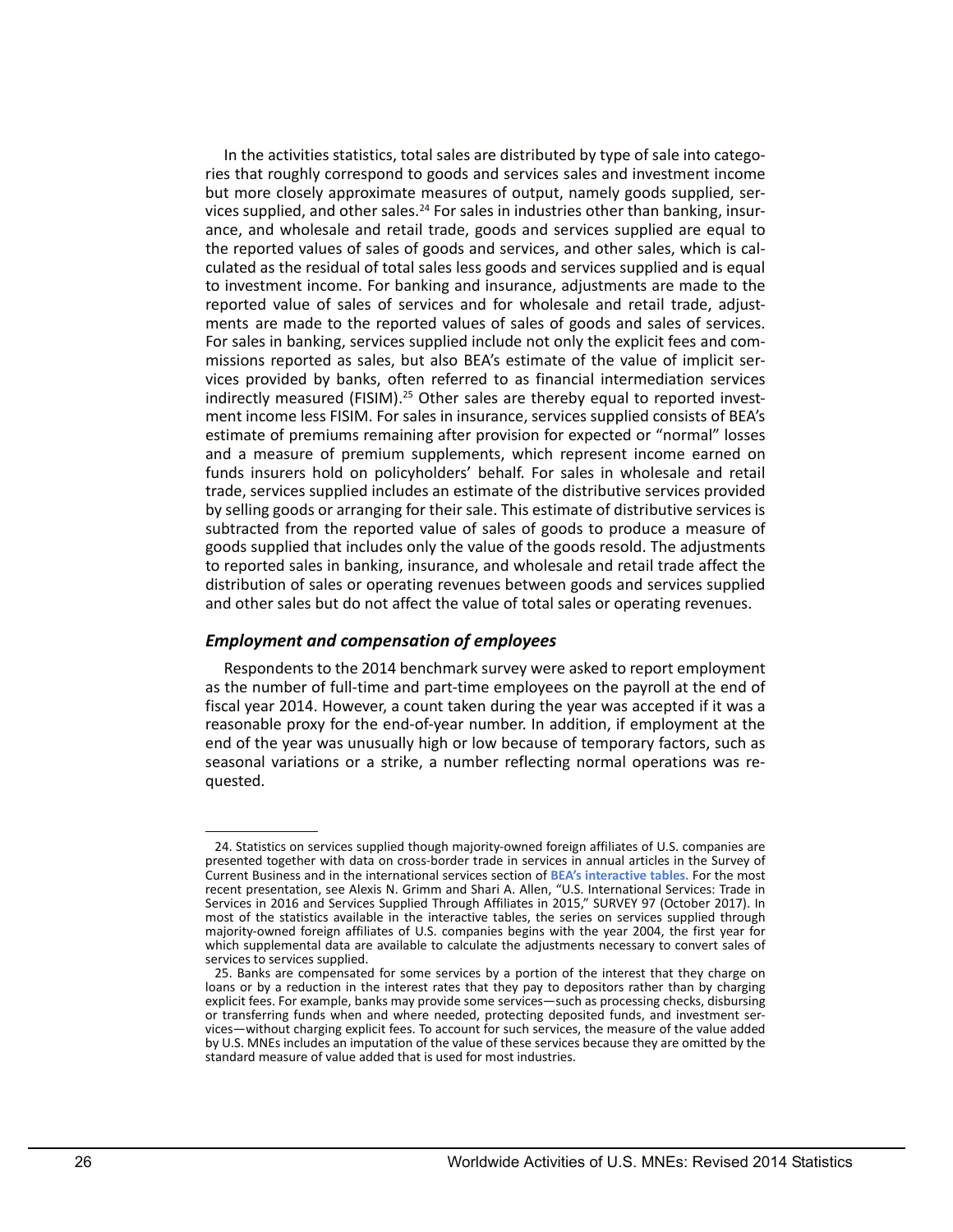plied by each U.S. parent on employment in the individual four-digit industries in Employment by U.S. parents is classified both by industry of parent and by industry of sales. The classification by industry of sales is based on information supwhich it had sales.

Employment by foreign affiliates is classified both by industry of affiliate and by industry of U.S. parent. It is not classified by industry of sales because the necessary data were not collected.

 data could be used to compute rates of compensation per employee, but the are counted the same as full-time employees, or by data that cover only part of Data on both employment and compensation of employees were collected in the benchmark survey covering parents' and affiliates' total operations. These rates may not accurately reflect the compensation rates normally paid by U.S. MNEs and, thus, are not shown in this publication. The computed rates may be distorted by the inclusion of part-time employees, because part-time employees the year. For example, compensation may be reported for a parent or an affiliate that was newly established during the year.

#### *U.S. trade in goods*

The concepts and definitions underlying the data collected in the benchmark survey on trade in goods are nearly identical to those used for the data on total U.S. trade in goods compiled by the Census Bureau. Although the trade data are particularly difficult for U.S. MNEs to report, BEA's review of the reported data indicates that most of the data conform well to Census Bureau concepts and definitions. However, because of certain reporting issues described below, there are some measurement differences between the U.S. MNE trade data and the Census Bureau trade data.

In the benchmark survey, data on U.S. trade in goods were requested on a "shipped" basis—that is, on the basis of when, where, and to (or by) whom the goods were shipped—in order for them to be comparable with Census Bureau trade data. However, most survey respondents keep their accounting records on a "charged" basis—that is, on the basis of when, where, and to (or by) whom the goods were charged. The two bases are often the same, but they can differ substantially. For example, if a U.S. parent buys goods from country A and sells them to country B and if the goods are shipped directly from country A to country B, the parent's books would show a purchase from country A and a sale to country B. Because the goods never entered or left the United States, on a shipped basis, they would not be recorded as either U.S. imports or U.S. exports. However, if the parent's trade data were reported on a charged basis, the purchase would appear as a U.S. import and the sale would appear as a U.S. export.

 On the basis of its review, BEA believes that most data were reported on a shipped basis rather than on a charged basis. However, some survey respondents had difficulty obtaining data on a shipped basis, which usually requires using shipping department invoices rather than accounting records. If BEA determined that the data were reported on a charged basis and that these data were likely to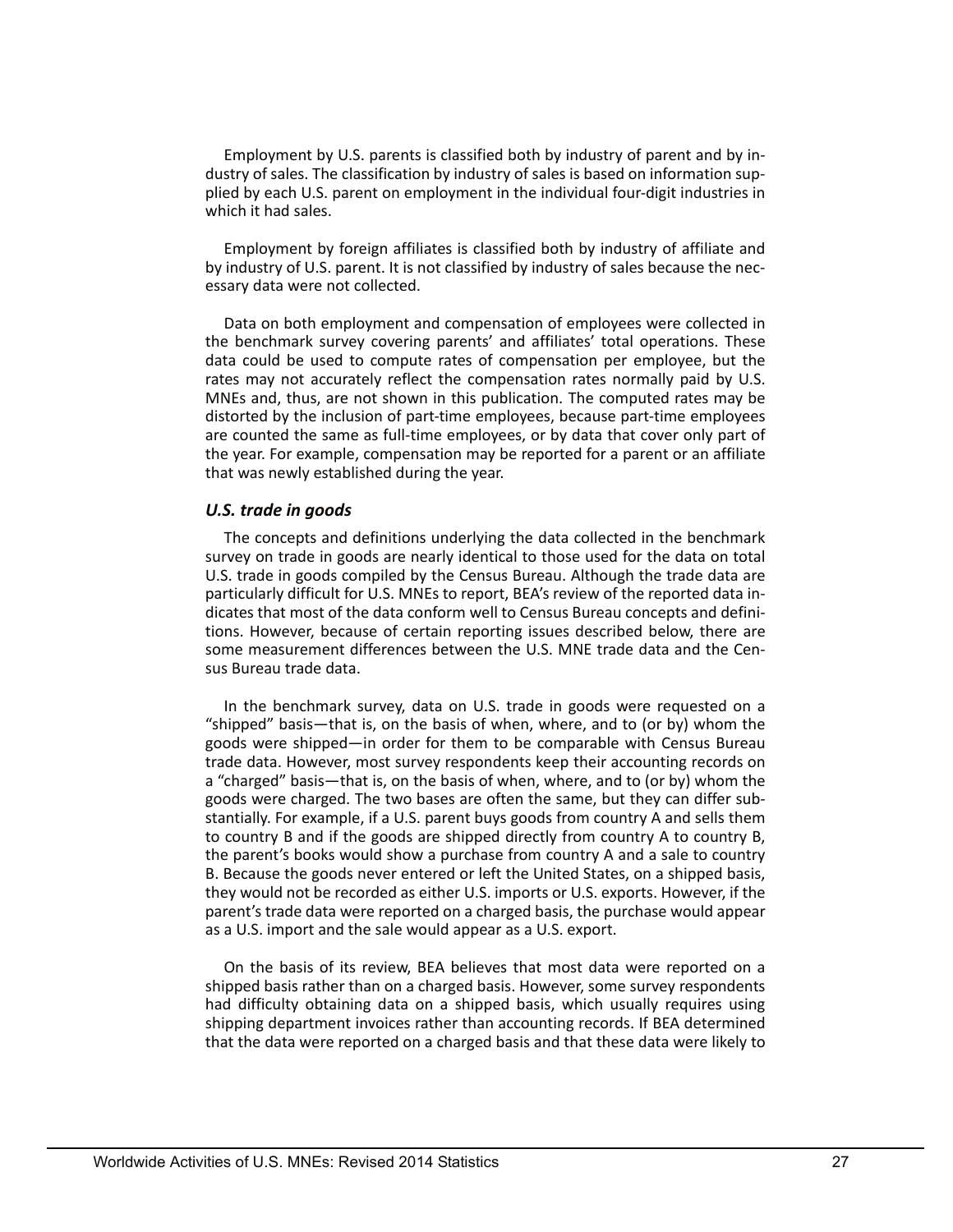differ materially from the data reported on a shipped basis, it required the survey respondents to file revised reports. However, it is possible that some cases of erroneous reporting were not identified.

 In addition, the data on trade by U.S. MNEs are collected and reported by BEA on a fiscal year basis, whereas the data on total U.S. trade in goods that are collected by the Census Bureau are on a calendar year basis. In the 2014 benchmark survey, U.S. MNEs whose fiscal year exactly corresponded to the calendar year 2014 accounted for 73 percent of the total exports and for 72 percent of the total imports of goods reported for all U.S. parents (table 2, page 11).

Additional differences between the BEA trade data collected on the benchmark survey and the Census Bureau trade data may have resulted simply because the data come from different sources: the BEA data are based on company records, whereas the Census Bureau data are compiled from export and import documents filed by shippers with the U.S. Bureau of Customs and Border Protection on individual transactions. The timing, valuation, origin or destination, shipper, and product involved in a given transaction may be recorded differently on company records than on the export and import documents.

In the 2014 benchmark survey, as in previous benchmark surveys, U.S. exports of goods shipped to majority-owned foreign affiliates were also disaggregated by intended use into three categories: goods for further manufacture, goods for resale without further manufacture, and a residual category that includes capital goods.

 U.S. parent was reported on the two larger affiliate survey forms (BE–10B and BE–10C). However, the total trade of a U.S. parent with all of its affiliates com-Total trade of a given U.S. parent with all of its foreign affiliates combined was reported on the parent survey form (BE–10A). Trade of a foreign affiliate with its bined may not equal the sum of the trade with the U.S. parent that was reported for the affiliates because (1) timing and valuation in reporting may differ and (2) the parent's survey form may include data for affiliates that reported on the Form BE–10D.

U.S. imports of goods shipped to U.S. parents were also disaggregated by intended use into three categories: goods for further manufacture, goods for resale without further manufacture, and a residual category that includes capital goods. The 2014 benchmark survey added new questions to collect these data disaggregated on the basis of whether the goods were shipped by a foreign affiliate or by other foreigners. These data are provided in table I.R.3. In addition, the 2014 benchmark survey added questions to collect total U.S. exports and total U.S. imports by destination for major regions. These data are provided in table I.R.4.

## *Research and development*

The 2014 benchmark survey collected data on two items related to research and development by U.S. MNEs: research and development (R&D) expenditures and the number of employees engaged in R&D-related activities.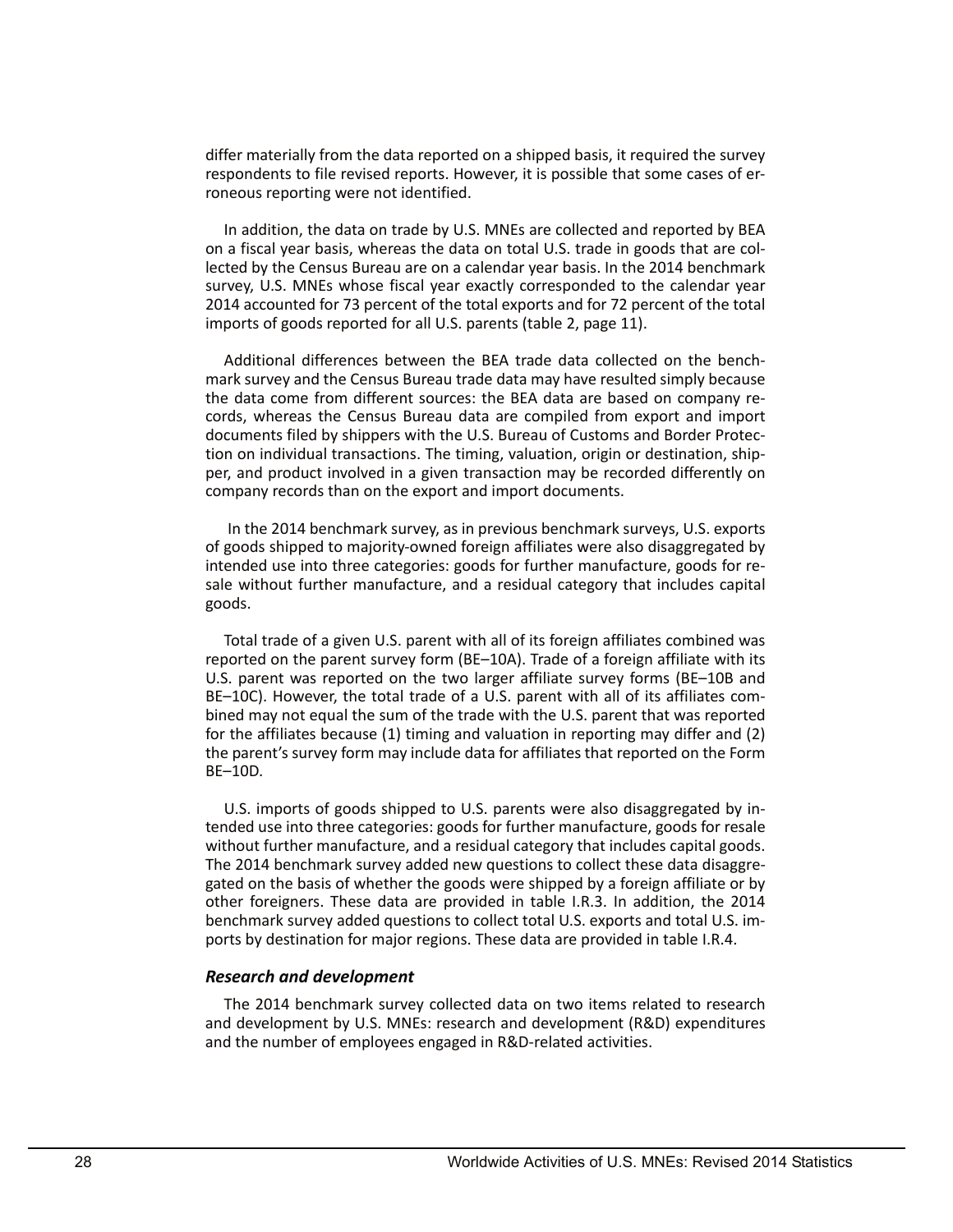As in previous benchmark surveys, the 2014 benchmark survey data on R&D expenditures were collected for both R&D *funded* by the parent or the affiliate (whether the R&D was performed internally or by others) and R&D *performed* by the parent or the affiliate (whether the R&D was for its own use or for use by others). R&D funded by the parent or the affiliate is viewed from the perspective of the costs of production and can be used as a rough indicator of U.S. MNEs' use of technology. This basis is consistent with the guidelines of the Financial Accounting Standards Board for accounting for the costs of R&D. R&D performed can be used to gauge the technological capabilities of U.S. MNEs. Only the data on R&D performed are collected on the annual surveys of U.S. direct investment abroad.

## *City of affiliate*

The 2014 benchmark survey added a new question to collect information on the city of location of each foreign affiliate as a result of interest in more detailed information on the location of activities of foreign affiliates. These data for the most important countries in terms of affiliate employment are provided in table I.G.7. The table includes countries with affiliate employment of 500,000 or more and cities in these countries with a population of at least 500,000 and with at least 20 affiliates. The city of location was not reported on the survey for all affiliates; these affiliates are included in the "city not identified" categories in the table.

# **Direct Investment Positions and Transactions Statistics**

Direct investment positions and transactions statistics measure the value of U.S. parents' investment positions in, and transactions with, their foreign affiliates. In contrast, the activities statistics of U.S. MNEs provide measures of the overall operations of those companies, including their transactions and positions with persons outside of the company. For example, the U.S. direct investment position in a foreign affiliate is equal to its U.S. parents' equity in, and net outstanding loans to, the affiliate. In contrast, a foreign affiliate's balance sheet will include total liabilities, including, but not limited to, liabilities owed to the U.S. parent.

For U.S. direct investment abroad, two major items appear in the international transactions accounts (ITAs): direct investment financial transactions and direct investment income. Direct investment financial transactions, which are recorded in the financial account of the ITAs, arise from transactions that change financial claims (assets) and liabilities between U.S. parents and their foreign affiliates. Direct investment income, which is recorded in the primary income section of the current account of the ITAs, is the return on the U.S. direct investment position abroad; that is, it is the U.S. parents' return on their equity and debt investment in their foreign affiliates.

Two adjustments are made to the direct investment financial transactions and income data collected on the benchmark survey to prepare the measures for the ITAs or the NIPAs: a cost-basis adjustment and a timing adjustment. First, these items are adjusted to reflect current-period prices for earnings (and reinvestment of earnings, which constitutes one type of direct investment financial transaction) under the cost-basis adjustment. The adjustment to current-period prices is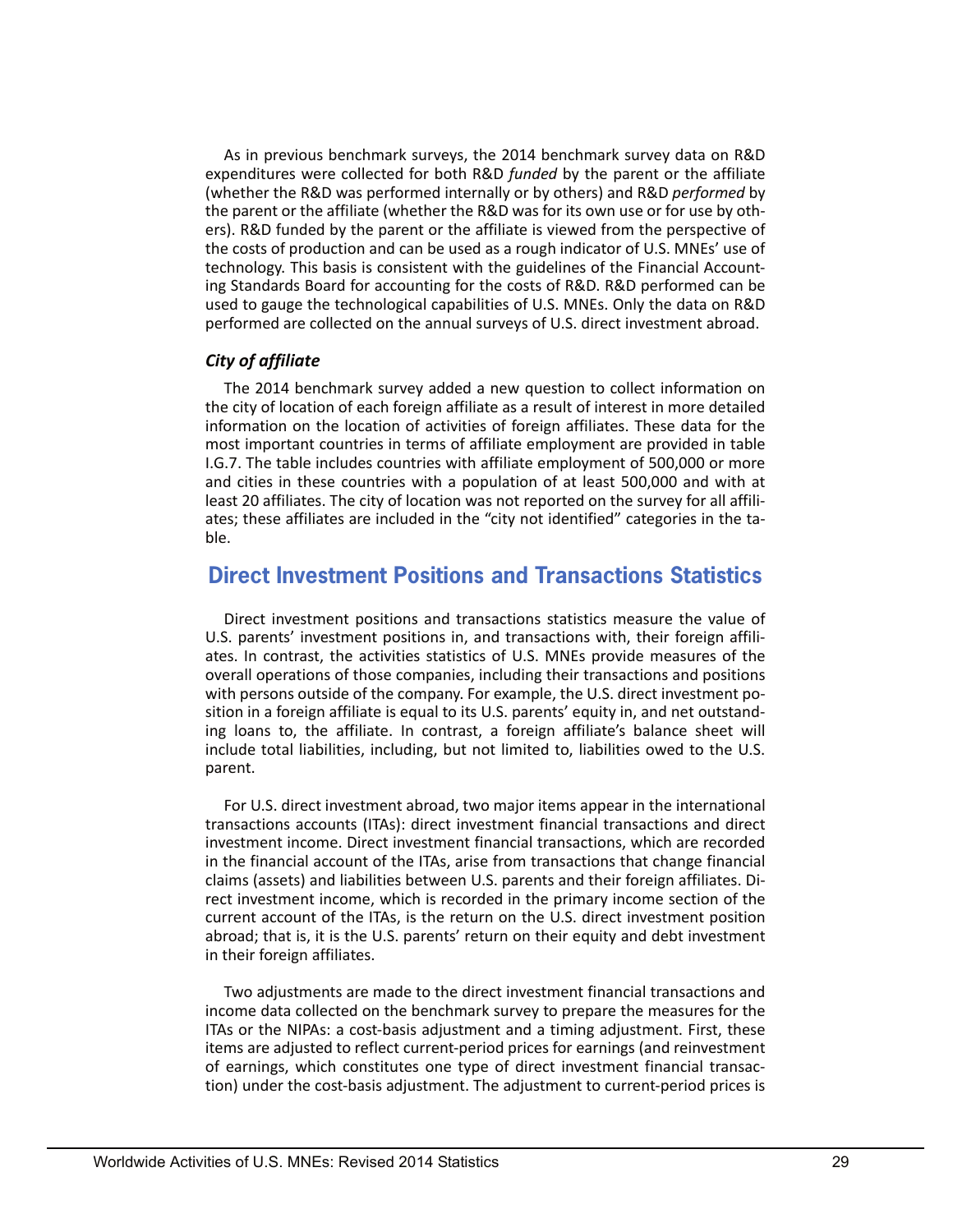accomplished in two steps. First, a capital consumption adjustment converts depreciation charges from a historical-cost basis to a current-cost (or replacementcost) basis. Second, earnings are raised by the amount of charges for the depletion of natural resources, because these charges are not treated as production costs in the NIPAs.<sup>26</sup> These adjustments are made only at the global level since the data required to make them for countries and industries are not available.

Under the timing adjustment, the data from the benchmark survey are adjusted from a fiscal year basis to a calendar year basis. As discussed in the section on fiscal year reporting, the direct investment positions and transactions data collected in the 2014 benchmark survey are on a fiscal year basis. Thus, before the data are incorporated into the quarterly ITAs or the NIPAs, which are on a calendar year basis, they are adjusted from a fiscal year basis to a calendar year basis. The adjusted calendar year data for 2014 are extrapolated forward to derive universe estimates for calendar years after 2014 on the basis of sample data collected in BEA's quarterly surveys for the subsequent years.

 ities), and inward investment comprises foreign parents' investment in their U.S. One additional difference between the statistics presented in this publication and those featured in the ITAs, the international investment position (IIP) accounts, and the NIPAs is that the statistics in this publication are presented are on a directional basis, whereas those featured in the broader economic accounts are presented on an asset/liability basis. On a directional basis, outward direct investment comprises U.S. parents' investment in their foreign affiliates (U.S. parent claims) net of foreign affiliates' investment in their U.S. parents (U.S parent liabilaffiliates (U.S. affiliate liabilities) net of U.S. affiliates' investment in their foreign parents (U.S. affiliate claims). In contrast, on an asset/liability basis, U.S. assets include U.S. parent and U.S. affiliate claims, and U.S. liabilities include U.S. parent and U.S. affiliate liabilities. This treatment primarily affects the recording of intercompany debt between parents and affiliates.<sup>27</sup> Under the asset/liability basis, U.S. parents' debt claims are not netted against their debt liabilities to their foreign affiliates, and U.S. affiliates' debt claims are not netted against their debt liabilities to their foreign parent groups.

The focus under the directional basis is on the direction of the direct investment relationship; the focus under the asset/liability basis is on the nature of the financial claim. The directional basis is well suited for analyzing direct investment by country or by industry; the asset/liability basis conforms to international standards for balance of payments, international investment position, and national accounts.28

 26. The cost-adjusted statistics are featured in the ITAs and NIPAs, and unadjusted (that is, historical-cost) statistics are also presented in the ITAs.

 designed to fully capture reverse equity investment. Consequently, although international stan-27. Although BEA's direct investment surveys capture reverse debt investment, they are not dards call for presentation of both equity and debt on an asset/liability basis, the statistics featured in the ITAs and IIP accounts present only debt on this basis.

<sup>28.</sup> For a further comparison of the directional basis and the asset/liability basis in the presentation of direct investment statistics, see the *[U.S. International Economic Accounts: Concepts and](https://www.bea.gov/international/pdf/concepts-methods/ONE%20PDF%20-%20IEA%20Concepts%20Methods.pdf)  [Methods.](https://www.bea.gov/international/pdf/concepts-methods/ONE%20PDF%20-%20IEA%20Concepts%20Methods.pdf)*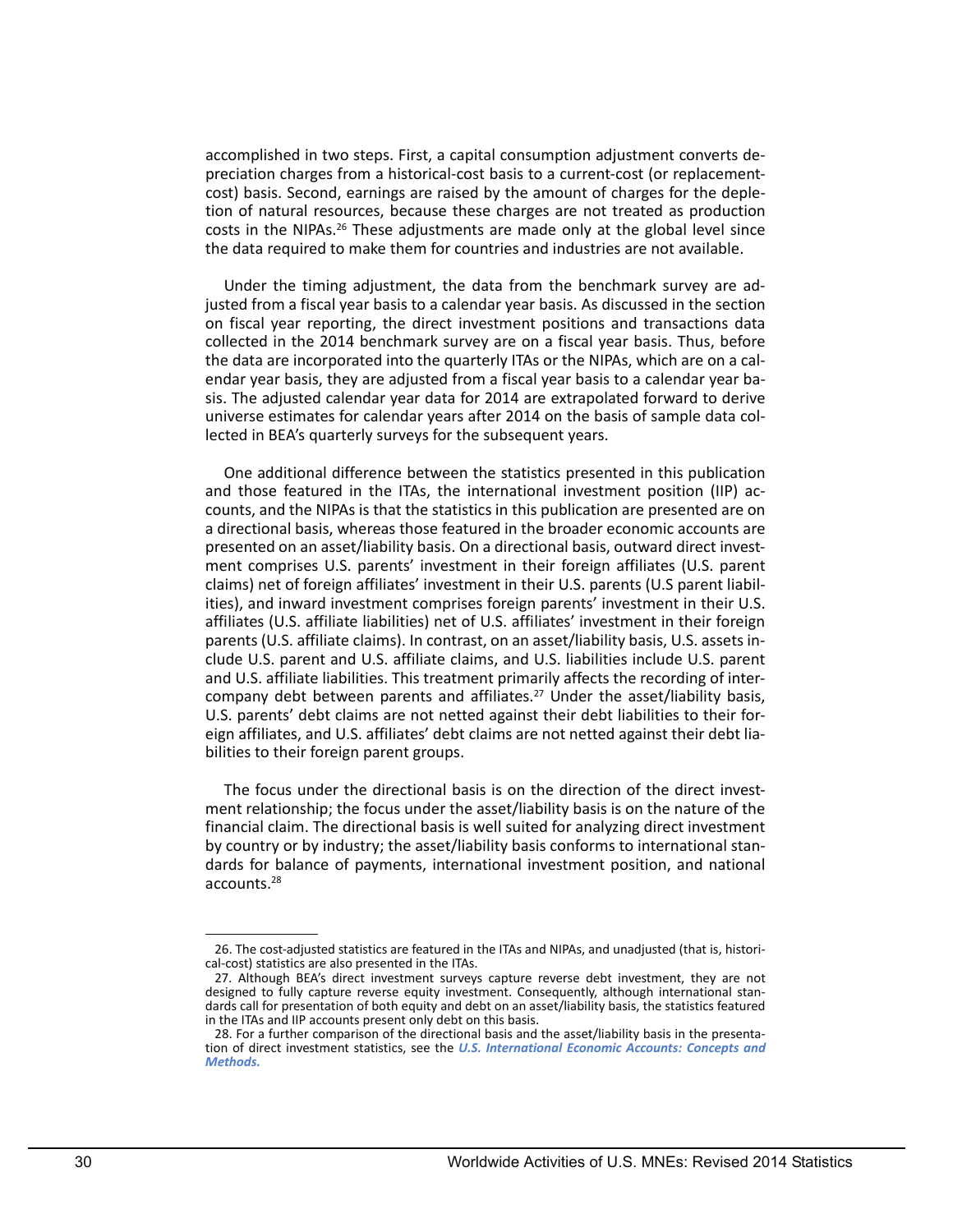#### *U.S. direct investment position abroad*

The U.S. direct investment position abroad is equal to the value of U.S. parents' equity in, and net outstanding loans to, their foreign affiliates at historical cost. The position may be viewed as financing provided in the form of equity or debt by U.S. parents to their foreign affiliates.

 Historical costs are used for the direct investment position statistics and largely reflect prices at the time of the investment rather than prices of the current period. Because historical cost is the primary basis used for valuation in company accounting records in the United States, it is the basis on which companies can most easily report data in BEA's direct investment surveys.<sup>29</sup> It is also the only basis on which detailed estimates of the position are available by country, by industry, and by account. However, BEA does provide aggregate estimates of the position valued in current-period prices.30

 paid-in capital consists of the invested and contributed equity that is not included U.S. parents' equity in foreign affiliates can be disaggregated into (1) U.S. parents' holdings of capital stock in their affiliates, (2) U.S. parents' equity in the retained earnings of their affiliates, and (3) other equity. Capital stock consists of common and preferred stock of affiliates owned by U.S. parents plus U.S. parents' equity in additional paid-in capital less U.S. parents' equity in treasury stock held by their foreign affiliates. It also includes U.S. parents' total equity in the unincorporated affiliates less translation adjustments. U.S. parents' equity in additional in capital stock (such as cash contributions), the amount paid for stock in excess of its par (or stated) value, and the capitalization of intercompany accounts (conversions of debt to equity) that do not result in the issuance of capital stock.

U.S. parents' equity in retained earnings of their affiliates is the U.S. parents' shares of the cumulative undistributed earnings of their incorporated foreign affiliates. Other equity consists of the U.S. parents' share in the cumulative amount of capital gains and losses associated with currency-translation adjustments—that is, gains and losses that arise because of changes in the exchange rates that are applied in translating affiliates' assets and liabilities from their functional currencies into U.S. dollars from the end of one accounting period to the next—treasury stock and involuntarily (or legally) restricted earnings, and other comprehensive income and losses.

<sup>29.</sup> However, in recent years, U.S. GAAP has expanded the use of fair value accounting, which is the valuation of assets and liabilities at current-market prices or fair-market value rather than at historical cost. Since most reporters use U.S. GAAP, it is becoming more common for respondents to report asset and liability data items using fair-value accounting.

basis presentation of the direct investment position in the IIP accounts. Position estimates at mar-<br>ket value, at current cost, and at historical cost for U.S. direct investment abroad and for foreign 30. Position estimates measured at market value are BEA's featured measure in the asset/liabilitydirect investment in the United States (directional basis measures) are published each quarter in IIP<br>"Table 2.1. U.S. Direct Investment Positions at the End of the Period." For a discussion of the concepts and estimating procedures, see (1) see the *U.S. International Economic Accounts: Concepts and Methods,* (2) J. Steven Landefeld and Ann M. Lawson, "Valuation of the U.S. Net International Investment Position," SURVEY OF CURRENT BUSINESS *71* (May 1991): 40–49, and (3) Elena L. Nguyen and Douglas B. Weinberg, "U.S. Net International Investment Position: First Quarter of 2017, Year 2016, and Annual Update," SURVEY *97* (July 2017).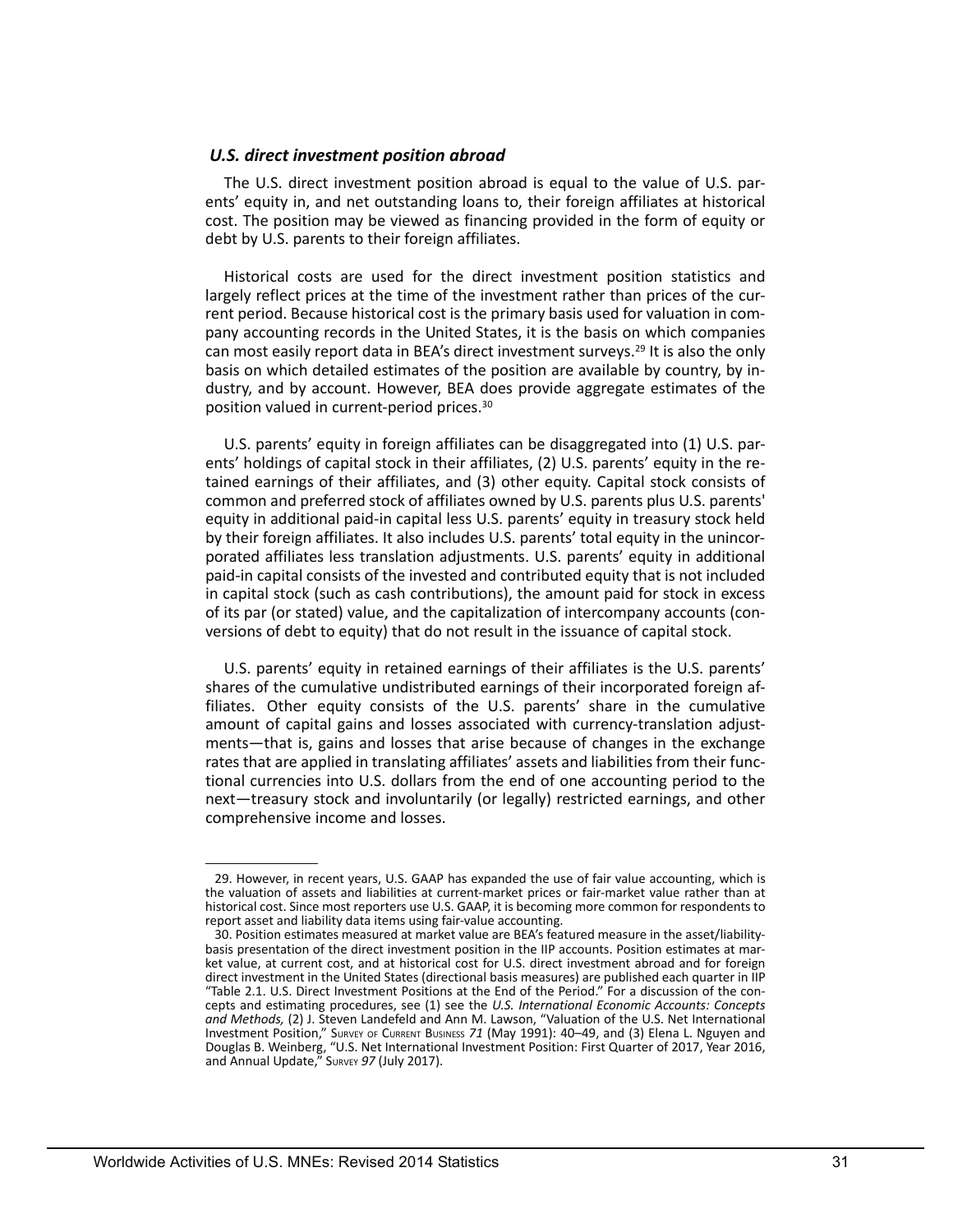Although many unincorporated affiliates could not disaggregate owners' equity by type, the data on U.S. parents' equity in foreign affiliates by type cover both incorporated and unincorporated affiliates. For unincorporated affiliates, the parents' total equity less translation adjustment was included in capital stock.

U.S. parents' net outstanding loans to their foreign affiliates, also referred to as "foreign affiliates' net debt instruments," consists of trade accounts and trade notes payable, other current liabilities, and long-term debt owed by the affiliates to their U.S. parents net of similar items owed to the affiliates by their U.S. parents.

Debt instruments include the value of capital leases and of operating leases of more than 1 year between U.S. parents and their foreign affiliates. The value of property leased by a U.S. parent to its foreign affiliate is included in U.S. parents' receivables, and the value of property leased to a U.S. parent by its foreign affiliate is included in U.S. parents' payables. Under a capital lease, it is assumed that the title to the leased property will be transferred to the lessee at the termination of the lease, similar to an installment sale. The term of operating leases is significantly shorter than the expected useful life of the tangible property being leased, and the leased property is usually returned to the lessor at the termination of the lease. For capital leases, the value of the leased property is calculated according to GAAP, whereby the lessee records either the present value of the future lease payments or the fair market value, whichever is lower, and the lessor records the present value of future lease receipts. For operating leases of more than 1 year, which are carried only on the balance sheet of the lessor, the value recorded is the original cost of the leased property less the accumulated depreciation.

For foreign affiliates primarily engaged in financial intermediation (that is, affiliates that are in finance industries including banks and excluding insurance and that have U.S. parents that are also in finance), the direct investment position excludes all debt instruments, both permanent debt and short-term debt. The debt instruments of U.S. parents and foreign affiliates in finance are included in the "other investment" account in the IIP accounts. Similarly, the direct investment transactions that enter the U.S. ITAs for these foreign affiliates exclude all debt investment and associated interest. This treatment follows the sixth edition of the *Balance of Payments and International Investment Position Manual* of the International Monetary Fund.

 ship: each may have debt and equity investment in the other. Thus, a U.S. parent A U.S. parent and its foreign affiliate may have a two-way financial relationmay have investment in a foreign affiliate that, in turn, has investment in the U.S. parent as a result of the affiliate's lending funds to, or acquiring voting securities or other equity interest in, the U.S. parent. In the debt instruments portion of the position, U.S. parents' payables to their foreign affiliates (reverse debt investment) are netted against parents' receivables from their affiliates.<sup>31</sup> In contrast,

<sup>31.</sup> In the extremely rare case in which a U.S. parent and its foreign affiliate own 10 percent or more of each other, a U.S. parents' debt investment in the foreign affiliate is not netted against the foreign affiliate's debt investment in its U.S. parent. To avoid double-counting, the foreign affiliate's debt investment in the parent is included in the foreign direct investment position in the United States, and the parent's debt investment in the foreign affiliate is included in the U.S. direct investment position abroad. At yearend 2014, the cumulative value of foreign affiliate's direct equity investment in their U.S. parents was \$1,528 million.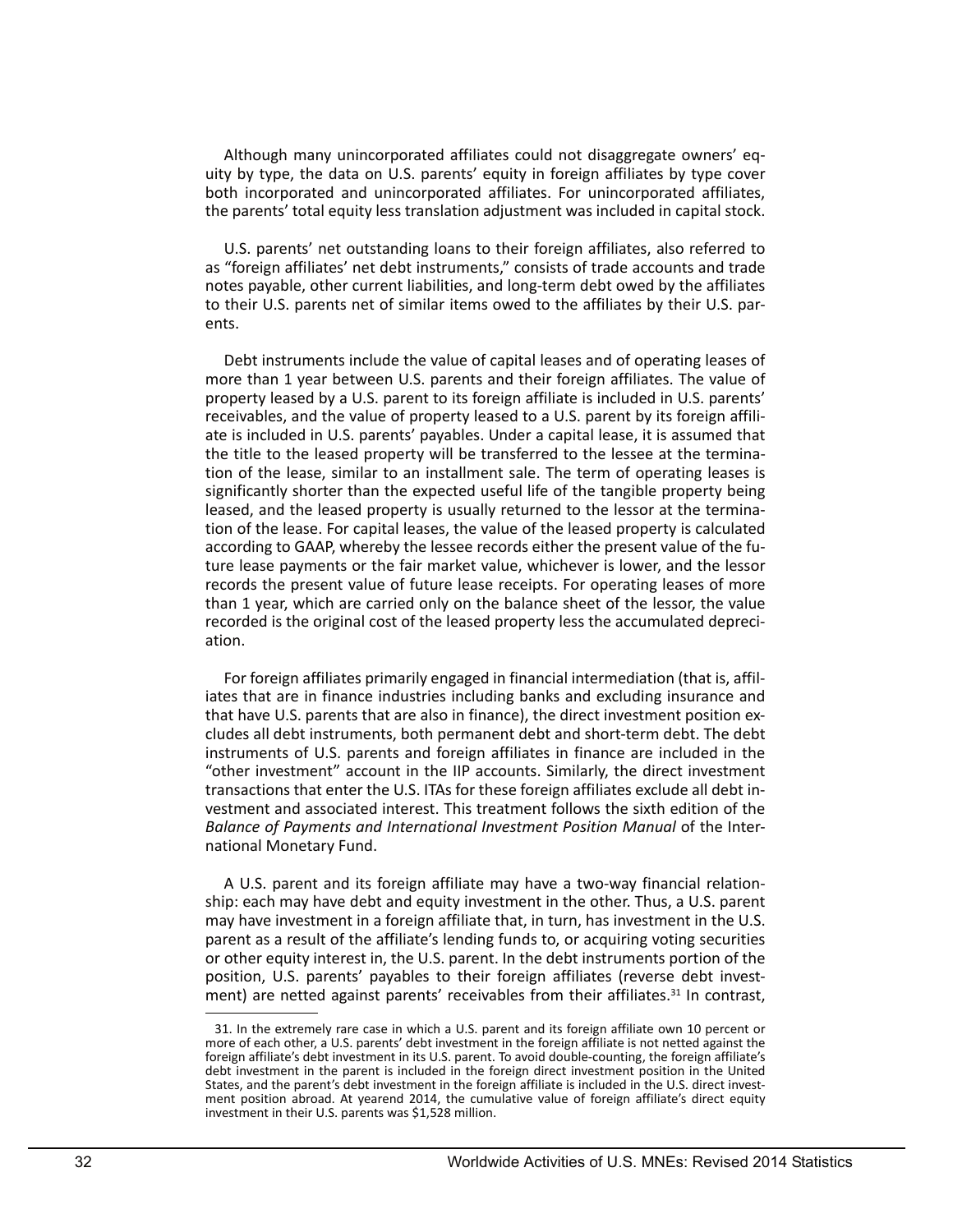equity investment by foreign affiliates in their U.S. parents is not netted against U.S. parents' equity in foreign affiliates; it is included in the foreign direct investment position in the United States (inward direct investment) if the affiliate's ownership is 10 percent or more and is included in the portfolio investment component of foreign-owned assets in the United States of the U.S. international investment position if the affiliate's ownership is less than 10 percent.

 ble 4). The change during the year is the sum of direct investment financial trans- quired by U.S. parents. They also include (1) currency-translation adjust- revaluations of assets that result from mergers and acquisitions. The direct investment position at the end of the year is equal to the position at the end of the previous year plus the change in the position during the year (taactions (defined in the next section) and other changes in position. Other changes in position are broadly defined to include all changes in the position other than financial transactions. They primarily reflect differences between transactions values, which are used to record direct investment financial transactions, and the book values on foreign affiliates' books, which are used to record the position and therefore, the changes in the position. For example, other changes in position include the differences between the sales values and the book values of foreign affiliates that are sold by U.S. parents and the differences between purchase prices and the book values of foreign affiliates that are acments—that is, the gains and losses that arise because of changes in the exchange rates used in translating affiliates' foreign-currency-denominated assets and liabilities into U.S. dollars and (2) other capital gains and losses, such as

# **Table 4. Change in the U.S. Direct Investment Position Abroad on a Historical-Cost Basis by Component**

[Millions of dollars]

| 4,786,934  |
|------------|
| 322.677    |
| 508.546    |
| 420.504    |
| 266.219    |
| 154.285    |
| 238.090    |
| 83.805     |
| 88.042     |
| 165.690    |
| 77.648     |
| $-185.869$ |
| 5.109.611  |

## *Direct investment financial transactions*

Direct investment financial transactions, which are recorded in the financial account of the U.S. ITAs, arise from transactions that change financial claims (assets) and liabilities between U.S. parents and their foreign affiliates. Direct investment financial transactions consist of (1) equity transactions other than reinvestment of earnings, (2) reinvestment of earnings, and (3) transactions in debt instruments. This section first defines these components and then discusses the coverage, measurement, and presentation of direct investment financial transactions.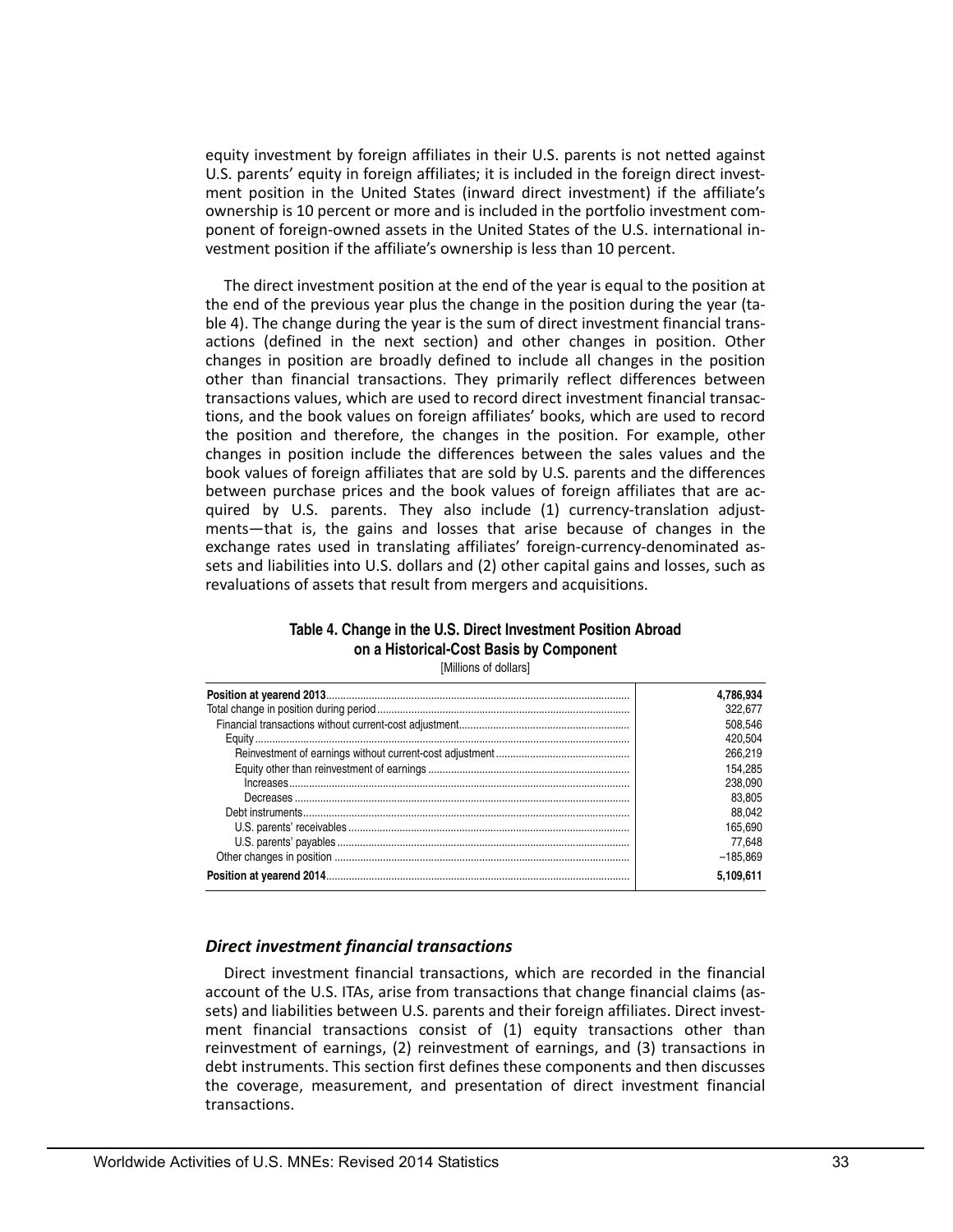*Equity other than reinvestment of earnings.* Equity other than reinvestment of earnings is the difference between increases and decreases in U.S. parents' equity in their foreign affiliates. Equity increases arise from (1) U.S. parents' establishment of new foreign affiliates, (2) payments by U.S. parents to unaffiliated parties for the purchase of capital stock or other equity interests when they acquire an existing foreign business enterprise, (3) payments made to acquire additional ownership interests in existing foreign affiliates, and (4) equity contributions to their foreign affiliates. Equity increases exclude changes in equity that result from reinvestment of earnings, which are recorded as a separate component of direct investment financial transactions.

 Equity decreases are the funds that U.S. parents receive when they reduce their equity interest in their foreign affiliates. Equity decreases result from (1) liquidations of foreign affiliates as a result of partial or total sales of ownership interests in foreign affiliates, (2) the return of equity contributions, and (3) liquidating dividends, which are a return of equity to U.S. parents.

Equity increases and decreases are recorded at transaction values. In most cases, transaction values are obtained from the books of the U.S. parents rather than the books of the foreign affiliates, partly because some transactions (such as when a U.S. parent purchases or sells stock in an affiliate with an unaffiliated third party) are not recorded on the books of the foreign affiliate. In addition, transactions values on the parents' books reflect the actual cost of ownership interests in affiliates that are acquired or sold by U.S. parents, including any premium or discount; such values may differ from the book values recorded on the affiliates' books.

*Reinvestment of earnings.* Reinvestment of earnings of foreign affiliates is income on equity less dividends and withdrawals.32 Income on equity is the U.S. parents' share in the earnings of their foreign affiliates before the provision for foreign income taxes; it is obtained from the books of the foreign affiliate.<sup>33</sup> A U.S. parent's share of income on equity is based on its directly held equity interest in the foreign affiliate.

For incorporated foreign affiliates, dividends and withdrawals are dividends on common and preferred stock of the affiliates held by their U.S. parents. Distributions can be paid out of current or past income on equity. Dividends exclude stock and liquidating dividends. Stock dividends are excluded because they are a capitalization of reinvestment of earnings—a substitution of one type of equity

 32. "Reinvestment of earnings" and "reinvested earnings" are used to describe the same data published in two separate tables in the U.S. ITAs, which follows guidance in the *Balance of Payments and International Investment Position Manual*, *Sixth Edition* (Washington, DC: International Monetary Fund, 2009): 135, 188–191. Reinvestment of earnings is used to describe the composition of financial transactions as published in "Table 6.1 U.S. International Financial Transactions for Direct Investment," whereas reinvested earnings is used to describe the disposition of primary income as shown in "Table 4.2 U.S. International Transactions in Primary Income on Direct Investment." Tables 4 and 5 in this publication reflect this difference in terminology.

 tal gains and losses even if they are included in the affiliate's net income for income statement pur-33. As discussed in the next section, "Direct investment income," income on equity excludes capiposes.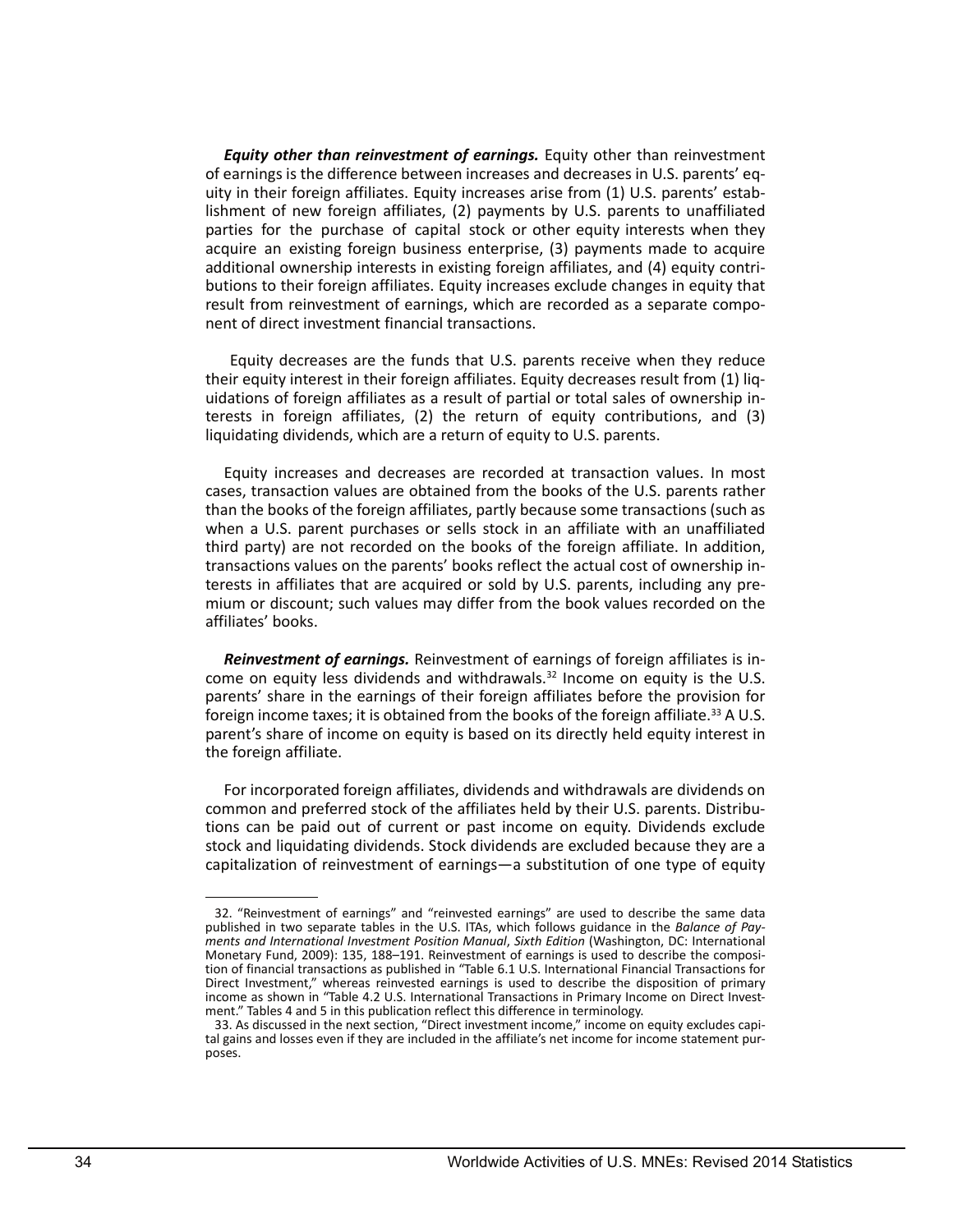(capital stock) for another (reinvestment of earnings). They reduce the amount of reinvestment of earnings available for distribution but leave total owners' equity unchanged. Thus, stock dividends do not give rise to entries in the U.S. ITAs.<sup>34</sup> Liquidating dividends are excluded because they are a return of equity rather than a remittance of income on equity. They are included as decreases in equity in the direct investment financial transactions. For unincorporated affiliates, dividends and withdrawals are income on equity distributed to U.S. parents out of current or past income on equity.

Dividends and withdrawals are obtained from the books of U.S. parents. Because they are on an accrual basis, they are reported as of the date that they are either received from foreign affiliates or entered into intercompany accounts with foreign affiliates. Dividends and withdrawals are included whether they are paid in cash, through debt creation, or in-kind.

*Debt instruments.* Debt instrument transactions result from changes during the year in net outstanding loans between U.S. parents and their foreign affiliates. The change for a given period is derived by subtracting the net outstanding debt instrument balance (that is, U.S. parents' receivables less U.S. parents' payables) at the end of the previous period from the net outstanding balance at the end of the current period.

When a U.S. parent lends funds to its foreign affiliate, the balance of the U.S. parents' receivables (amounts due) from the affiliate increases. Subsequently, when the affiliate repays the principal owed to its U.S. parent, the balance of the U.S. parent's receivables from the affiliate is reduced. Similarly, when a U.S. parent borrows funds from its foreign affiliate, the balance of the U.S. parent's payables (amounts owed) to the affiliate increases. Subsequently, when the U.S. parent repays the principal owed to its affiliate, the balance of the U.S. parent's payables to the affiliate is reduced.35

 parent disinvestment in debt instruments (financial transactions inflows). Increases in U.S. parents' receivables from, or reductions in U.S. parents' payables to, their foreign affiliates give rise to net U.S. parent investment in debt instruments (financial transactions outflows). Increases in U.S. parents' payables to, or reductions in U.S. parents' receivables from, their affiliates give rise to net U.S.

Not all debt instruments transactions reflect actual flows of funds. For example, when dividends and withdrawals or interest from a foreign affiliate accrue to its U.S. parent, the full amount is included as an income receipt (an inflow) on U.S. direct investment abroad. If all or part of that amount is not actually transferred to the U.S. parent, the amount that is not transferred is entered into intercompany accounts as an increase in the U.S. parent's receivables from its affiliate (an outflow).

 shares." BEA has retained its terminology because it conforms to what U.S. firms understand by the 34. "Stock dividends" refers to essentially the same concept that is discussed in the *Balance of Payments and International Investment Position Manual*, *Sixth Edition* under the heading of "bonus term "stock dividends."

<sup>35.</sup> Following the recommendations in the sixth edition of the *Balance of Payments and International Investment Position Manual*, all debt transactions between affiliated bank or finance companies, excluding insurance companies, are excluded from debt instruments transactions.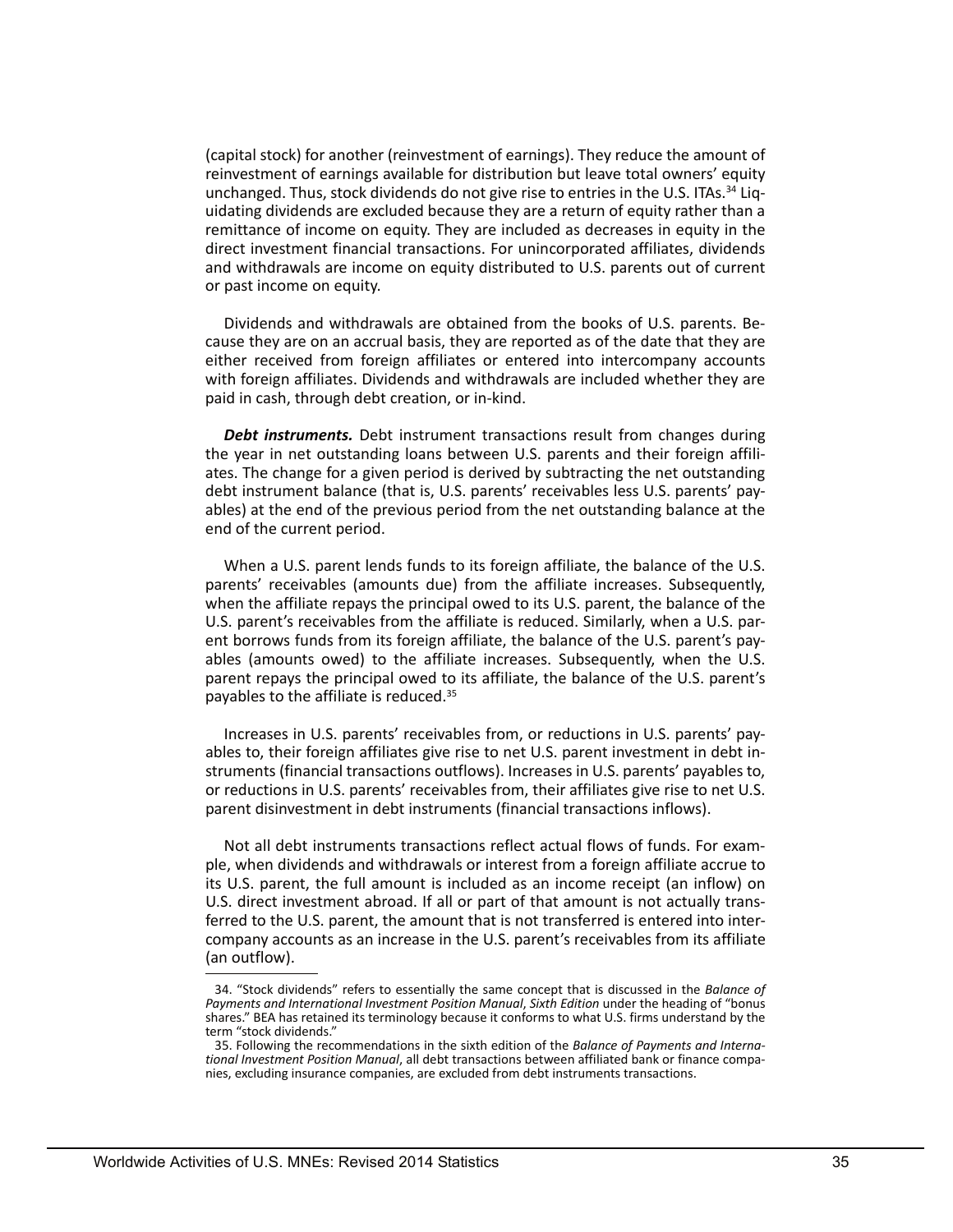parent, the value of the leased property is recorded as net U.S. parent debt-in- vestment (a financial transaction inflow) because it increases the parent's pay- capital and is recorded as parent debt-instrument investment (a financial transac-The net change in debt instruments includes changes in the value of capital leases and operating leases of more than one year between U.S. parents and their foreign affiliates. When property is leased by a foreign affiliate from its U.S. strument investment (a financial transaction outflow) because it increases the parent's receivables. The affiliate's subsequent payment of principal on a capital lease or the component of rent under an operating lease that reflects depreciation is a return of capital and is recorded as net parent debt-instrument disinvestment (a financial transaction inflow) because it reduces the parent's receivables. Similarly, when property is leased by a U.S. parent from its foreign affiliate, the value of the leased property is recorded as net U.S. parent debt-instrument disinables. The U.S. parent's subsequent payment of principal on a capital lease or the component of rent on an operating lease that reflects depreciation is a return of tion outflow) because it reduces the parent's payables.

*Coverage, measurement, and presentation.* Equity transactions other than reinvestment of earnings and debt instruments investment mainly result from transactions between U.S. parents and their foreign affiliates. However, some investment may result from transactions between U.S. parents and unaffiliated foreign persons. For example, direct investment equity investment results from a transaction between a U.S. parent and an unaffiliated foreign person when the parent purchases an affiliate's capital stock from the unaffiliated foreign person.

In general, direct investment financial transactions exclude transactions between two U.S. persons because U.S.-to-U.S. transactions are not international transactions of the United States. Thus, if one U.S. person purchases a direct investment interest in a foreign affiliate from another U.S. person, then the purchaser's ownership interest in the foreign affiliate will increase, but no equity investment is recorded, because the transaction occurs between two U.S. persons. In addition, there is no net increase in U.S. claims on foreign countries; instead, one U.S. person's claims have merely been substituted for those of another.36

 vestment position to bring the original interest into the position. If a U.S. parent's However, if the U.S. person's original interest represented a less-than–10-percent investment interest and if the combined interests qualify as a direct investment as a result of the purchase of additional interest, a direct investment financial transaction equal to the value of the additional interest is recorded. In addition, an adjustment in "other changes in position" is made to the direct ininterest in an affiliate falls below 10 percent, a direct investment financial transaction is recorded and an adjustment in "other changes in position" is made to extinguish the remaining direct investment interest. In both cases, offsetting adjustments would be made to the "portfolio investment" component of net U.S. acquisition of financial assets in the ITAs, so that the reclassification would not affect the net U.S. international investment position.

<sup>36.</sup> Any revaluation of the investment by the new U.S. parent is treated as "other changes in posi- tion" to the U.S. direct investment position abroad.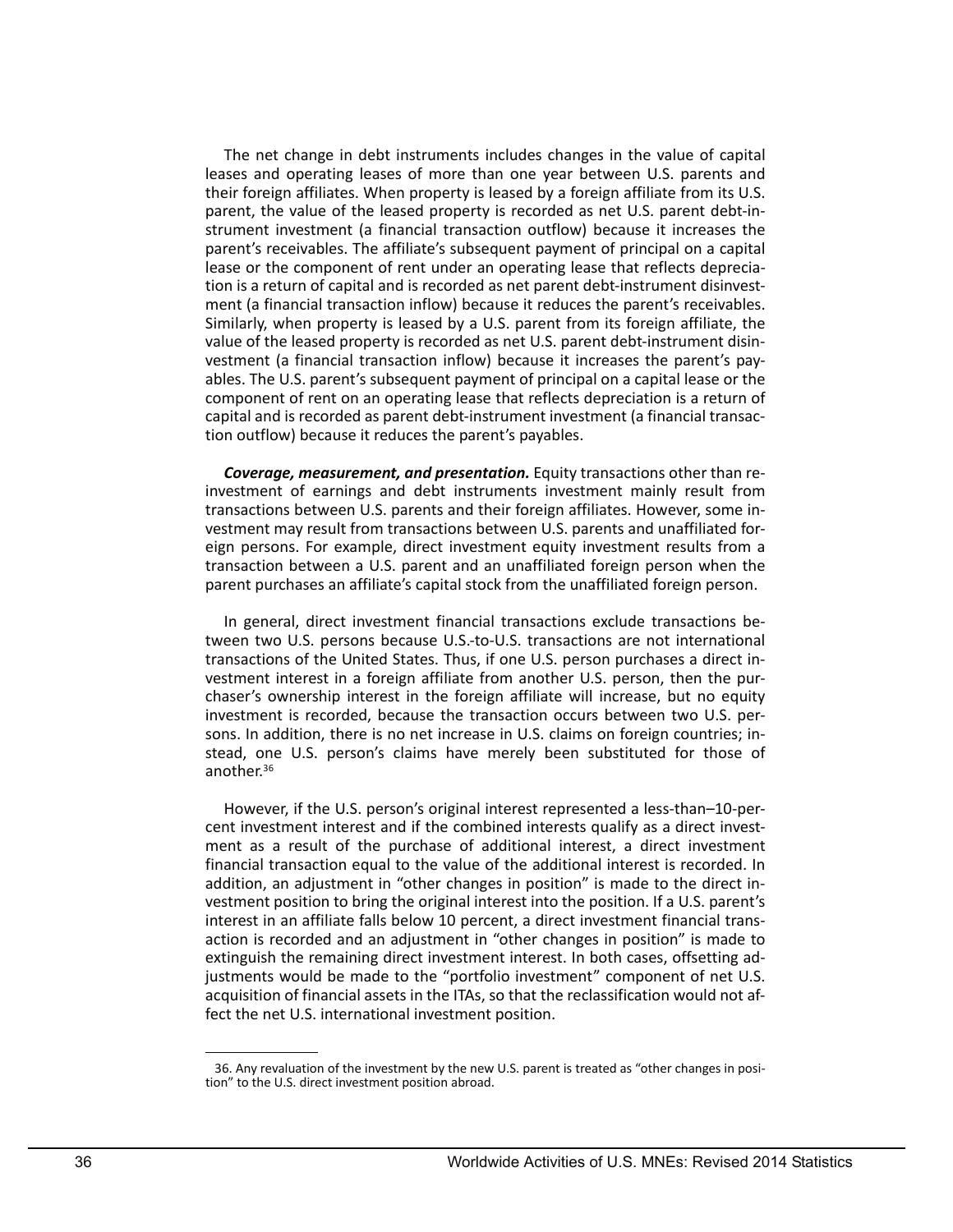Transactions in equity other than reinvestment of earnings and in debt instruments can be disaggregated into several subaccounts. Equity investment other than reinvestment of earnings, which is recorded as a net amount, can be disaggregated to show increases and decreases in equity. Transactions in debt instruments are disaggregated to show both the flows resulting from changes in U.S. parents' receivables and the flows resulting from changes in U.S. parents' payables. Certain transactions may affect two or more of these subaccounts simultaneously and by offsetting amounts. Such transactions are "grossed up" in the subaccounts; that is, the outflows and the offsetting inflows are recorded in the affected subaccounts rather than being netted to zero and not recorded in any subaccount. However, because such gross flows are offsetting, they have no effect on net financial transactions. For example, the capitalization of debt instruments, which brings about U.S. parent debt-instrument disinvestment (an inflow) and offsetting investment in equity other than reinvestment of earnings (an outflow), results in gross, but not net, financial transactions.

#### *Direct investment income*

 the ITAs, the measure of direct investment income in Table 5 does not include a Direct investment income is the return on the U.S. direct investment position abroad—that is, it is the U.S. parents' return on their cumulative equity and debt investment in foreign affiliates. Direct investment income consists of income on equity-that is, U.S. parents' shares in the earnings of their foreign affiliates plus interest on debt instruments between U.S. parents and foreign affiliates. Interest is defined as interest received by U.S. parents from their foreign affiliates net of interest paid by U.S. parents to their foreign affiliates. Income on equity is the U.S. parents' return on their equity investment, and interest is the U.S. parents' return on their debt investment in their foreign affiliates. Table 5 shows direct investment income and its components for all foreign affiliates from the 2014 benchmark survey. Unlike the measure of direct investment income featured in current-cost adjustment to income on equity.

 Direct investment income is recorded as accrued. Direct investment income on equity excludes currency-translation adjustments and other capital gains and losses, whether or not such gains and losses are included in the foreign affiliate's net income for income statement purposes. This treatment is intended to make income on equity correspond more closely to the current operating performance of foreign affiliates as recommended by international guidelines for the compilation of direct investment transactions accounts.

# **Table 5. Direct Investment Income Without Current-Cost Adjustment and Its Components**

[Millions of dollars]

| 441.413 |
|---------|
| 433.692 |
| 167.473 |
| 266.219 |
| 7.721   |
| 13.073  |
| 5.352   |
|         |